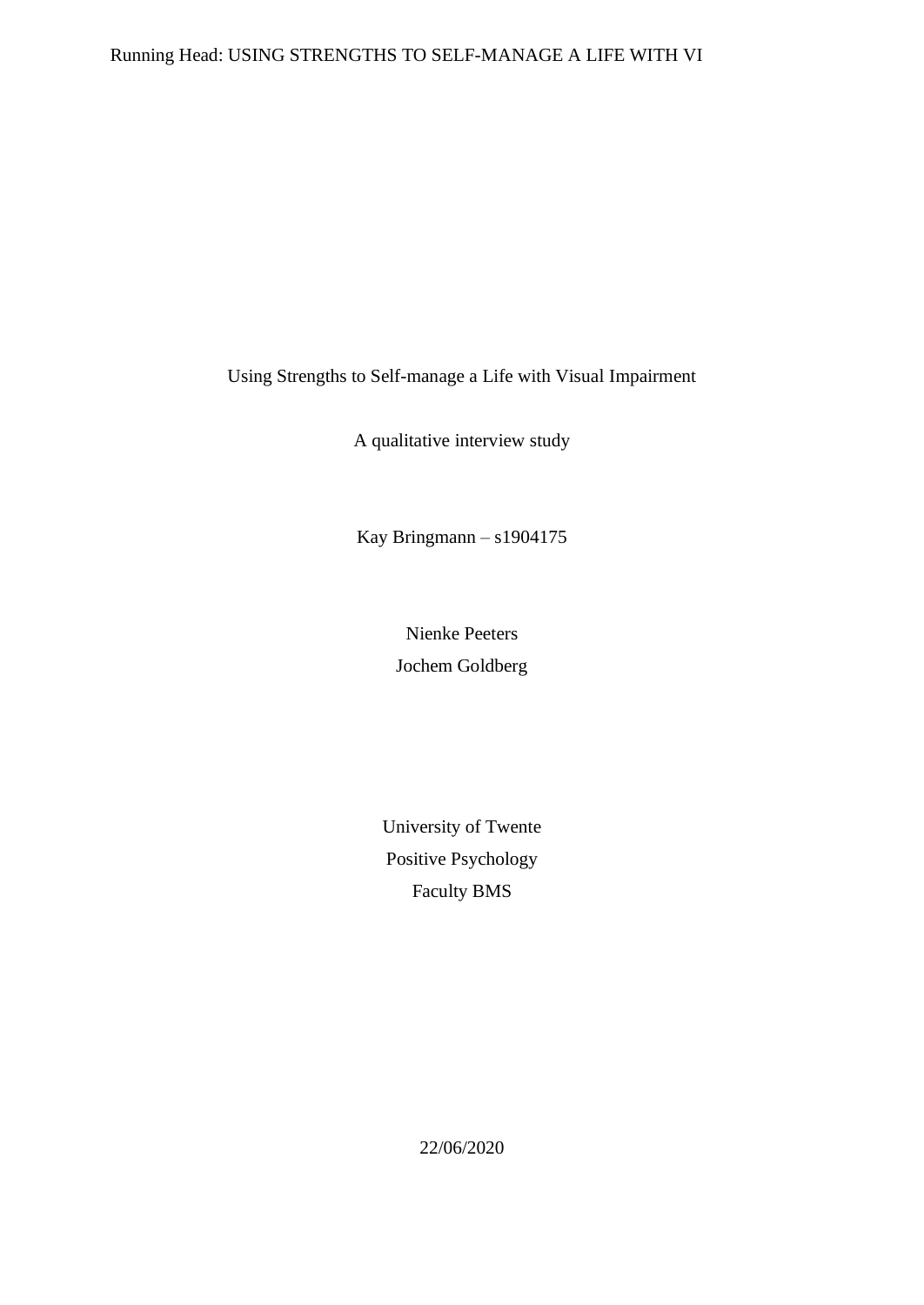#### **Abstract**

<span id="page-1-0"></span>**Background:** Visual impairments are wide spread around the globe. It is estimated that around 2,2 billion people are visually impaired. Such impairments often negatively impact the well-being and quality of life of those affected. To better face the many challenges imposed upon them by their impairments, many individuals with visual impairments employ selfmanagement. To support this self-management, individuals with visual impairments can make use of their strengths and more specifically the strength-based approach. Here, the focus is laid upon strengths instead of limitations, enabling individuals suffering from visual impairments to grow and realize their full potential. Given its importance there is not enough research available about the strengths that individuals with visual impairments use to selfmanage their lives. Therefore, the current study aims to identify which strengths are used by individuals with visual impairments to self-manage their lives.

**Methods:** A convenience sample was used to recruit 10 visually impaired participants that were needed for the current study. Semi-structured interviews were conducted to investigate the experiences these individuals have made with regards to their visual impairments and which strengths they thought helped them to self-manage their lives, Interviews were executed and audio-recorded via Skype, transcribed by the researcher, and finally coded following an inductive approach.

**Results:** After conducting the interviews, a total of 10 codes were found which were integrated into the main themes 'internal strengths', 'external strengths', and 'selfmanagement strategies'. The internal strengths of having self-confidence and humour were found to directly contribute to the self-management strategies 'seeking help' and 'acceptance of the visual impairment' respectively.

**Conclusion:** The current study investigated the role that strengths play in self-management and offered an in-depth insight into which strengths supported individuals with visual impairments in their self-management. While some strengths aided the participants in their self-management strategies, others were beneficial to the participants independent of these strategies they employed.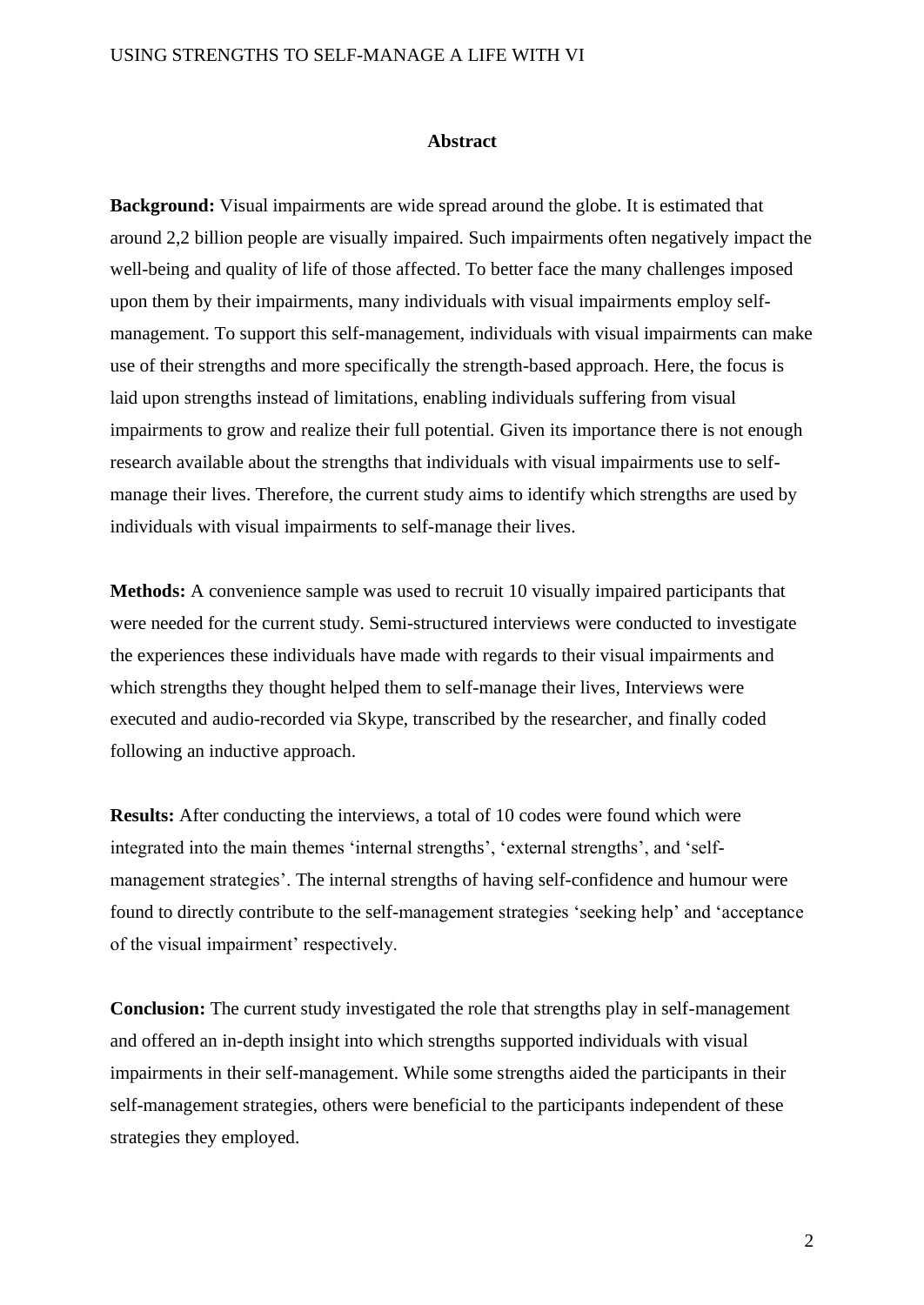### Contents

| $\emph{Procedure} \normalsize \begin{minipage}{0.9\linewidth} \emph{Procedure} \normalsize \begin{minipage}{0.9\linewidth} \emph{Procedure} \normalsize \end{minipage} \normalsize \begin{minipage}{0.9\linewidth} \emph{Procedure} \normalsize \begin{minipage}{0.9\linewidth} \emph{Procedure} \normalsize \end{minipage} \normalsize \begin{minipage}{0.9\linewidth} \emph{Procedure} \normalsize \end{minipage} \normalsize \begin{minipage}{0.9\linewidth} \emph{Procedure} \normalsize \end{minipage} \normalsize \begin{minipage}{0.9\linewidth} \emph{Procedure} \$ |
|-----------------------------------------------------------------------------------------------------------------------------------------------------------------------------------------------------------------------------------------------------------------------------------------------------------------------------------------------------------------------------------------------------------------------------------------------------------------------------------------------------------------------------------------------------------------------------|
|                                                                                                                                                                                                                                                                                                                                                                                                                                                                                                                                                                             |
|                                                                                                                                                                                                                                                                                                                                                                                                                                                                                                                                                                             |
|                                                                                                                                                                                                                                                                                                                                                                                                                                                                                                                                                                             |
|                                                                                                                                                                                                                                                                                                                                                                                                                                                                                                                                                                             |
|                                                                                                                                                                                                                                                                                                                                                                                                                                                                                                                                                                             |
|                                                                                                                                                                                                                                                                                                                                                                                                                                                                                                                                                                             |
|                                                                                                                                                                                                                                                                                                                                                                                                                                                                                                                                                                             |
|                                                                                                                                                                                                                                                                                                                                                                                                                                                                                                                                                                             |
|                                                                                                                                                                                                                                                                                                                                                                                                                                                                                                                                                                             |
|                                                                                                                                                                                                                                                                                                                                                                                                                                                                                                                                                                             |
|                                                                                                                                                                                                                                                                                                                                                                                                                                                                                                                                                                             |
|                                                                                                                                                                                                                                                                                                                                                                                                                                                                                                                                                                             |
|                                                                                                                                                                                                                                                                                                                                                                                                                                                                                                                                                                             |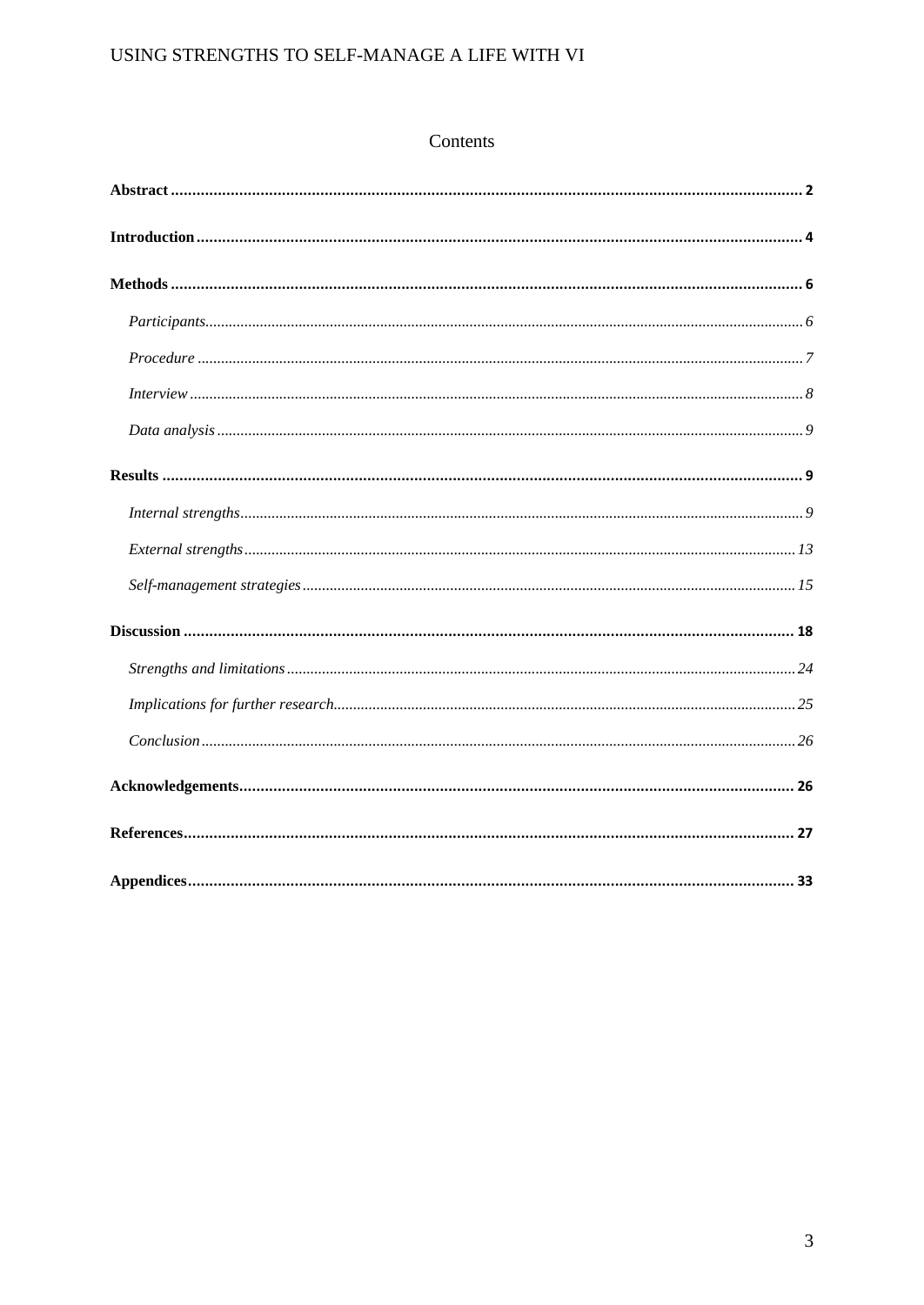### **Introduction**

<span id="page-3-0"></span>Imagine your vision was permanently low. For many people around the globe, this is reality. In fact, it is estimated that worldwide at least 2.2 billion people are affected by some form of visual impairment (World Health Organization, 2019).

These individuals often report lower levels of psychosocial well-being than the sighted population on measures including mental health, social functioning, and quality of life (Nyman, Gosney, & Victor, 2009). Additionally, being affected by visual impairment has often been linked with higher levels of anxiety (Bolat, Doğangün, Yavuz, Demir, & Kayaalp, 2011), higher risks of experiencing loneliness (Brunes, Hansen, & Heir, 2019) and even higher risks to commit suicide (Lam, Christ, Lee, Zheng, & Arheart, 2008). People who suffer from visual impairments further frequently report not being able to do things like reading, cooking, or driving (Thetford, Robinson, Knox, Mehta, & Wong, 2009). As a result of this, people with visual impairments are often unable to live independently (Langelaan et al., 2007; Thetford et al., 2009). Given that these individuals at least to some degree experience unpleasant consequences as a result of their visual impairments, it is important to support them to better live with their impairments. Therefore, the target group of the current study are individuals with visual impairments.

To be able to encounter these unpleasant consequences, many individuals with visual impairments are urged to engage in what is called self-management. Self-management is "the ability of the individual, in conjunction with family, community, and healthcare professionals, to manage symptoms, treatments, lifestyle changes, and psychosocial, cultural, and spiritual consequences of health conditions" (Richard & Shea, 2011, p. 261). As such, effective selfmanagement enables individuals with visual impairments to mitigate the extent to which their visual impairments affect both their daily lives and mental health (Gallant, 2003; Barlow, Wright, Sheasby, Turner & Hainsworth, 2002).

However, while the value of self-management for individuals with visual impairments is clear, the exact strategies such individuals use to self-manage require research. Although the forms that successful self-management can take for persons with chronic illnesses in general have been well-researched (Grady & Gough, 2014; Lorig & Holman, 2003), there is a significant gap in the literature when it comes to the self-management of individuals with visual impairments. Such research often largely focuses on the same chronic illnesses which typically include diabetes, arthritis, and asthma (Barlow et al., 2002; Gallant, 2003; Newman, Steed, & Mulligan, 2004; Kralik, Koch, & Price, 2004). This is problematic, shown by the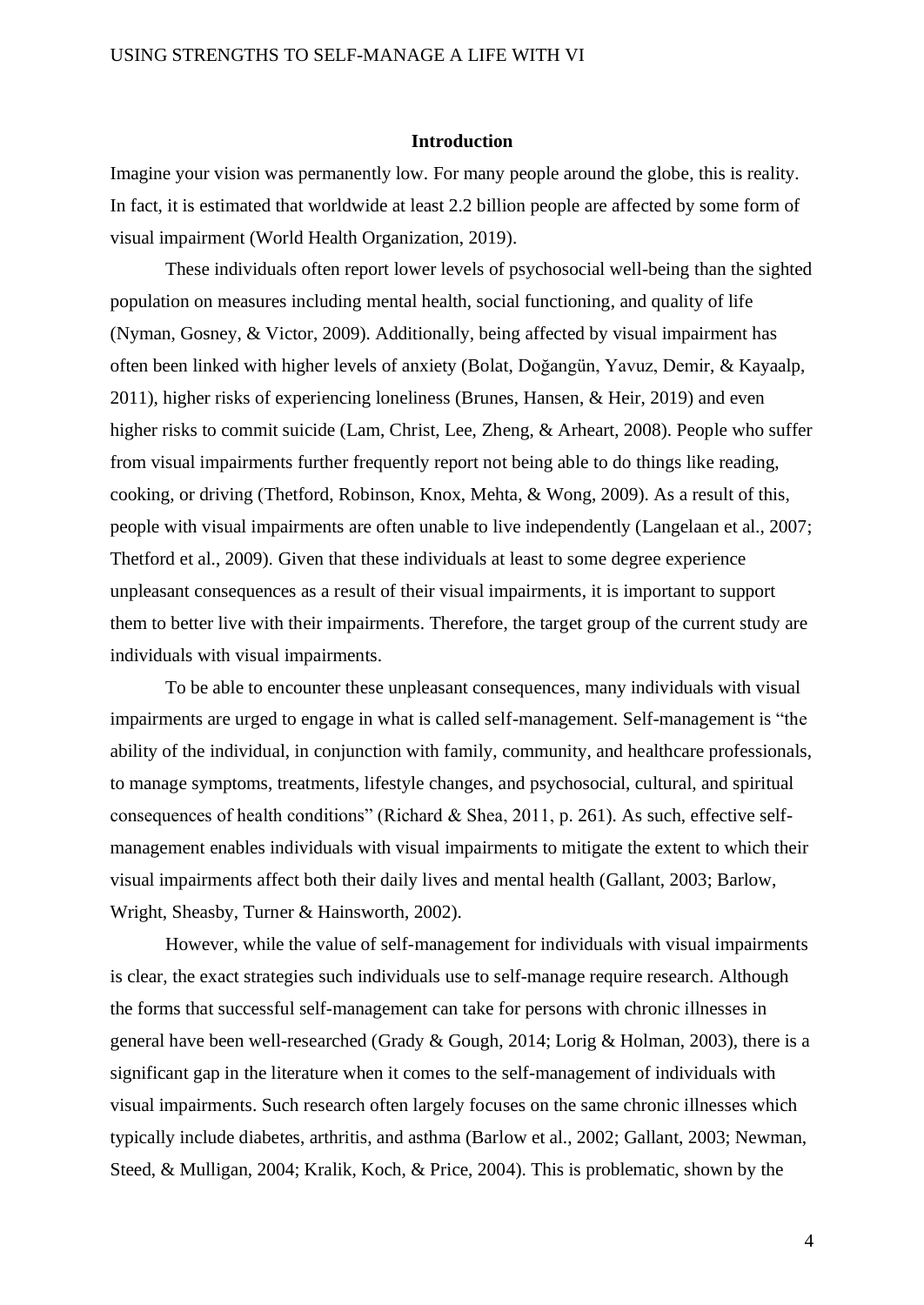study of Lorig and Holman (2003) that points out that there are many differences between patient populations amongst other things including their self-management. Consequently, it cannot be assumed that individuals with visual impairments use the same self-management strategies as other populations with different chronic illnesses do.

The fact that research often focuses on largely the same chronic illnesses is further problematic as it results in an imbalance in the distribution of self-management programs. Again diabetes, arthritis, and asthma are often the focus of such programs and interventions (Barlow et al., 2002). These programs often successfully reach their goals of teaching populations with different chronic illnesses approaches as well as strategies for effective selfmanagement (Grady & Gough, 2014). However, only a few of such programs are tailored to individuals with visual impairments (Rees, Keeffe, Hassell, Larizza, & Lamoureux, 2010). In addition to this, individuals with visual impairments are often unable to attend the latter due to practical barriers such as problems with transport or ill health (Rees, Saw, Lamourex, & Keeffe, 2007). This shows that there are several obstacles that individuals with visual impairment must overcome to learn how to self-manage their lives compared to other populations with different chronic illnesses (Barlow et al., 2002). As a result, individuals with visual impairments have fewer opportunities to better understand their conditions and will eventually miss out on at least some of the positive impacts on the quality of life and the benefits that self-management can bring about for well-being, mood, and self-efficacy (Grady & Gough, 2014; Barlow et al., 2002). Consequently, it is particularly important to find a better way of aiding individuals with visual impairments to self-manage their lives adequately.

One such way that can support individuals with visual impairments in self-managing their lives is posed by positive psychology where the focus is laid on strengths instead of deficits and shortcomings (Sheldon & King, 2001). Strengths can thereby be defined as "any internal or external element that may improve the person's quality of life or well-being" (Bellier-Teichmann & Pomini, 2015, p. 101). Following the strength-based approach, individuals with visual impairment could benefit from using strengths not only to change their perspective but also to overcome challenges (Rashid, 2015). The use of strengths has further shown to aid individuals to grow, realize their full potential (Staudt, Howardw, & Drake, 2001) and improve their well-being (Wood, Linley, Maltby, Kashdan, & Hurling, 2011). It thereby nurtures resilience and supports a successful adaptation to adversity (Lee et al., 2013;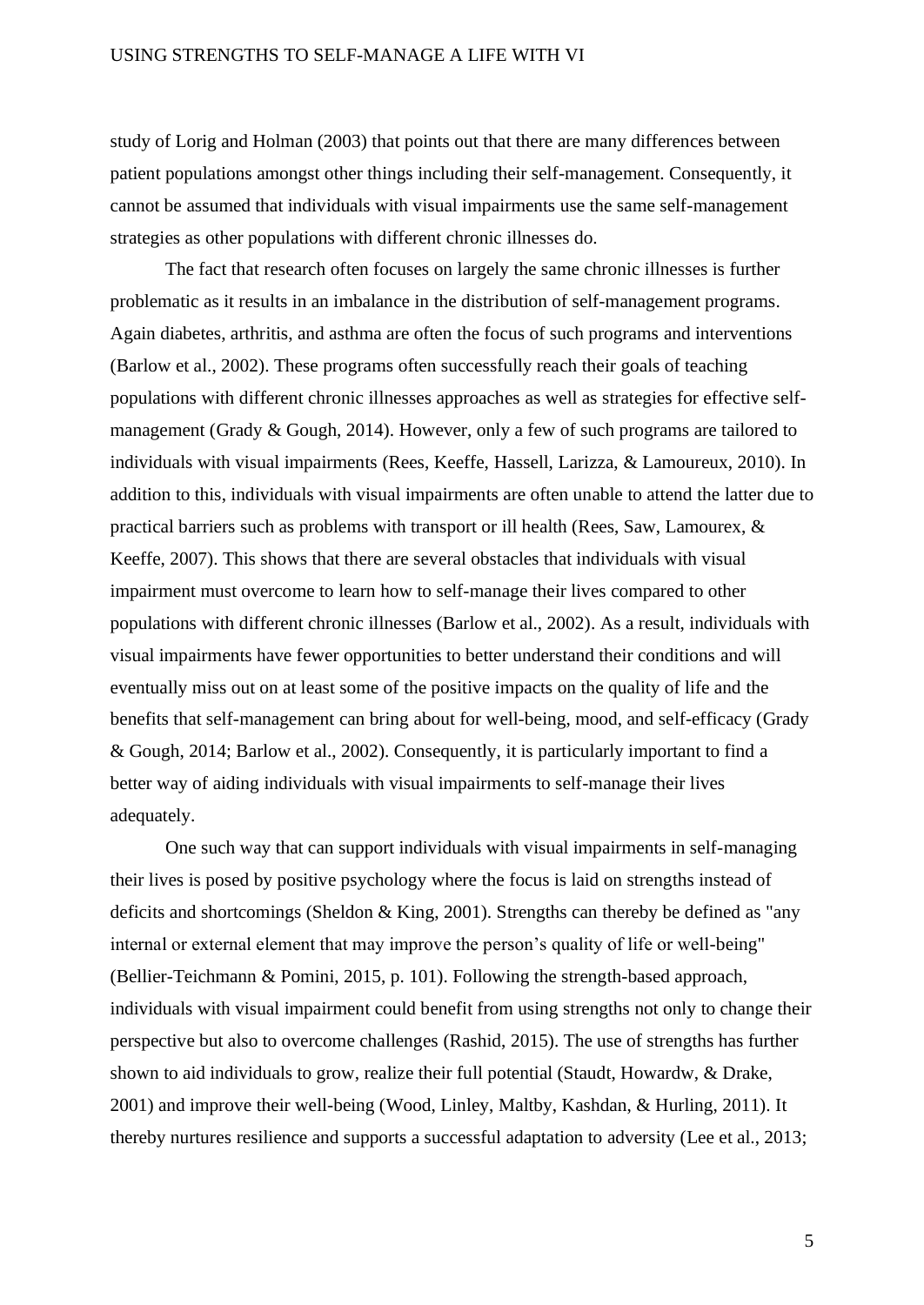Zautra, Hall, & Murray, 2010), to name a few ways in which the use of strengths could be beneficial for the self-management of individuals with visual impairments.

Given this importance, there are not enough studies that have researched strengths used by individuals with visual impairments. However, the one study that is available about the topic confirms a significant association between strengths use, subjective happiness, and positive emotions of individuals with visual impairments. Matsuguma et al. (2018) found that the use of personal strengths can act as a shield for protecting visually impaired people from emotional distress and unhappiness.

However, it is unknown which strengths are used by individuals with visual impairments. Such knowledge is important as it could support individuals with visual impairments to better self-manage their lives in light of their impairments. The current study, therefore, fills this gap by interviewing individuals who are visually impaired about their selfmanagement strategies as well as which strengths they use for their self-management. The following research question emerges: *Which strengths do individuals suffering from visual impairment use to self-manage their lives?*

#### **Methods**

<span id="page-5-0"></span>The current study was conducted in Germany in 2020. A qualitative research design was chosen to get insight into the experiences individuals with visual impairments have made as a result of their visual impairments as well as their thoughts and opinions about which strengths they used to self-manage their lives in the light of their impairments. To enable this, semistructured interviews were used.

### <span id="page-5-1"></span>**Participants**

The current study included 10 participants with visual impairments whose ages ranged from 22 to 26 (M= 23.8, SD= 1.17). Moreover, out of these participants, 8 were male and 2 were female. All participants were German. The inclusion criteria for participation in the interviews were a minimum age of 18 years as well as the presence of visual impairment according to the WHO (2018). This means participants had to have a visual acuity of worse than 0,3 or a visual field fewer than 10 degrees. This was determined by self-reports of the participants.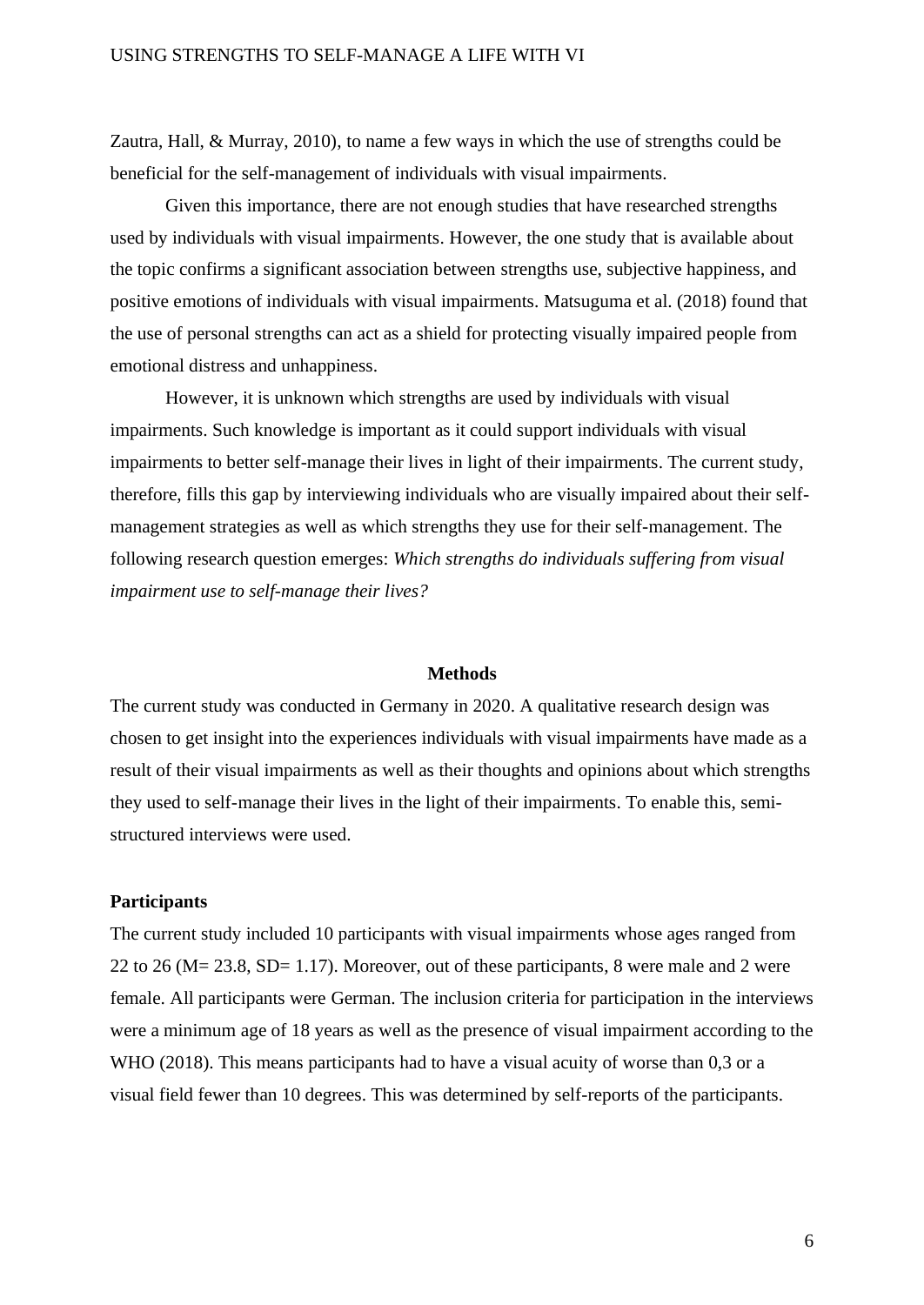### <span id="page-6-0"></span>**Procedure**

Before starting the interviews ethical approval was sought and granted by the ethical commission of the University of Twente (request number: 200323). Participants for the current study were recruited via a convenience sample. The researcher knew the participants who all went to the same school for the blind and visually impaired as he had worked with them before. The researcher created a group chat in which he invited the potential participants and informed them about the interview study with a short introductory message (See Appendix A). In this group, participants were also asked by the researcher to voluntary participate in the interview. After a few participants did not show interest in the study, new participants were added into the group chat until a total of ten participants who were willing to take place in the current study were found. Those participants were then asked to send the researcher their Skype names privately. From this moment on all communication happened privately between each participant and the researcher via Skype. The group chat was deleted at this point.

The participants were then supplied with an information sheet (See Appendix B) containing detailed information about the interview. Additionally, a list of possible strengths (See Appendix C) was sent to the participants to help them further understand what was meant with the term strengths in the context of the current study. Lastly, the participants were provided with an informed consent to teach them about their rights (See Appendix D). After this, they were given time to read through the documents and ask questions that were then answered by the researcher. In some cases, the researcher read the documents to the participants due to their visual impairments. Moreover, participants were asked to sign the informed consent and send it back to the researcher. While most participants signed the printed form of the informed consent, some signed it digitally and sent it back to the researcher. When the informed consents were obtained, the researcher introduced himself and explained the purpose of the interview. Afterwards, the participants were read the definitions for the terms 'self-management' and 'strengths', to make sure they understood what was meant with them. If there were no remaining questions the interviews were conducted.

The first interview that was conducted was intended to function as a pilot test. The procedure for this interview did not differ from the procedure used for the interviews of the other participants. The pilot test was conducted to see whether there was a need to adapt interview questions and whether the quality of the audio-recordings would be suitable. Also, it was assessed whether the exchange of documents would run smoothly via Skype. Given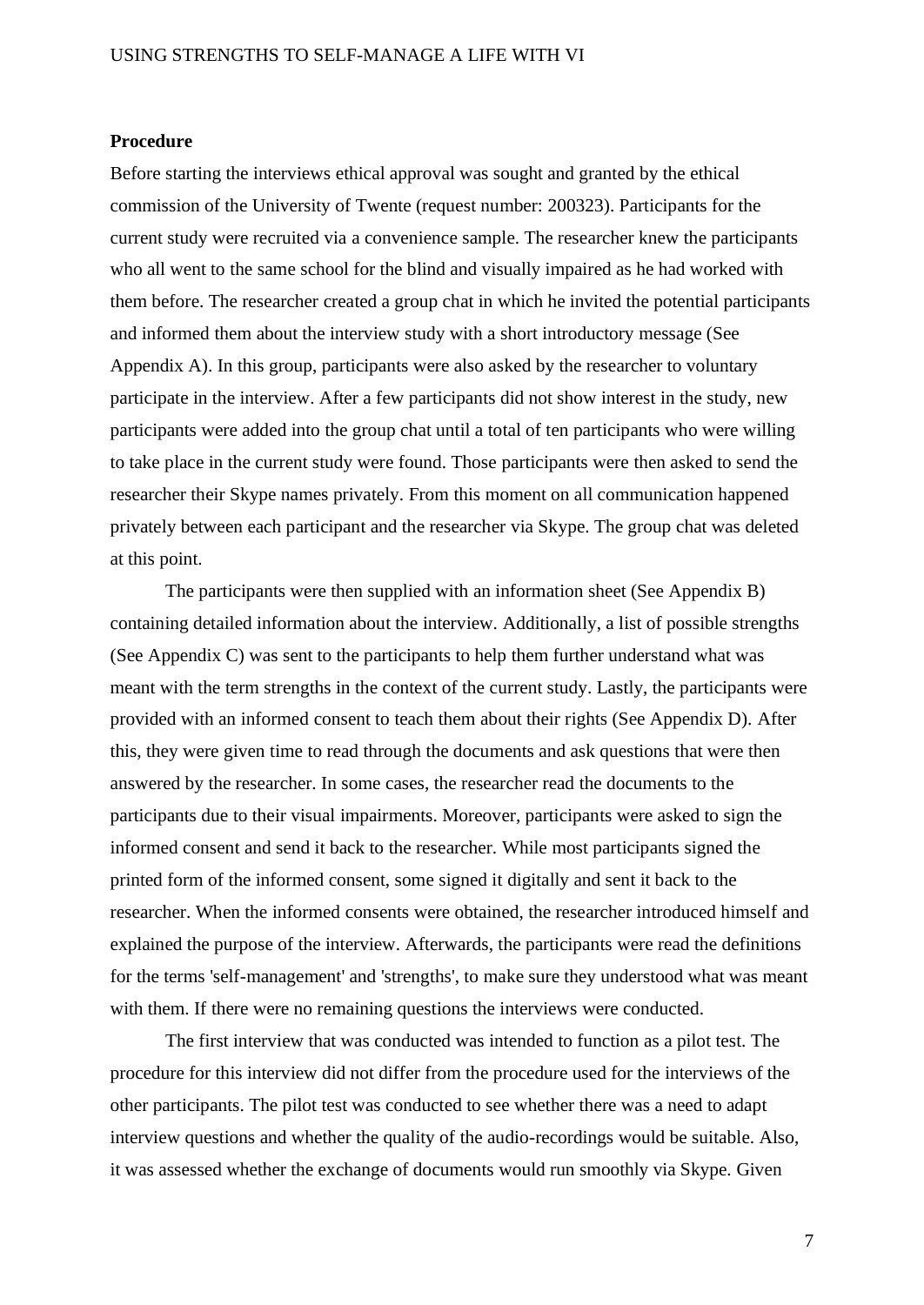that questions did not need further adaptation, the audio-recording was of sufficient quality, and exchanging and downloading of documents was possible, the data from the pilot test was eligible to be used as the first interview of the current study.

The remaining interviews were also executed and recorded via Skype. All interviews were conducted in German. The length of the interviews ranged between 14 and 51 minutes. At the end of each interview, the researcher thanked the participants for taking part in the interview and gave them the opportunity to add remarks and ask questions. After all remaining questions were answered, the researcher offered the participants to leave their email addresses and send them the results of the study once the study was completed, in case they showed interest in the outcomes of the study.

#### <span id="page-7-0"></span>**Interview**

An extensive interview scheme containing 16 open-ended questions (See Appendix E) was used to gain insight into the experiences the participants have made as a result of their visual impairments and which strengths they used to self-manage their lives. Interviews were semistructured, and several probes were used to allow for a more flexible interview where the researcher could pick up on the things participants mentioned during the interview. The questions of the interviews can be structured in three parts. The first questions were concerned with a short introduction of the participants where demographics such as age and employment status were acquired. The next set of questions addressed general information concerning the participants' visual impairments. To give a few examples, questions included 'What kind of visual impairment are you affected by?' and 'For how long have you been visually impairment?'. Furthermore, the interview contained questions regarding the experiences participants had made as a result of their visual impairments. Also, at this point, the ways participants cope with their impairments were addressed. Questions included 'What is it like for you to live with a visual impairment?', 'What is going well?', and 'What do you find difficult?'. The following questions were aiming to explore the strengths that participants used to manage their lives in the light of their visual impairments. To give a few examples, questions such as 'What helps you in coping with your visual impairment?', 'Are there certain things that you are good at / strengths that you use to cope with your visual impairment?' and 'How do these strengths help you?' were used.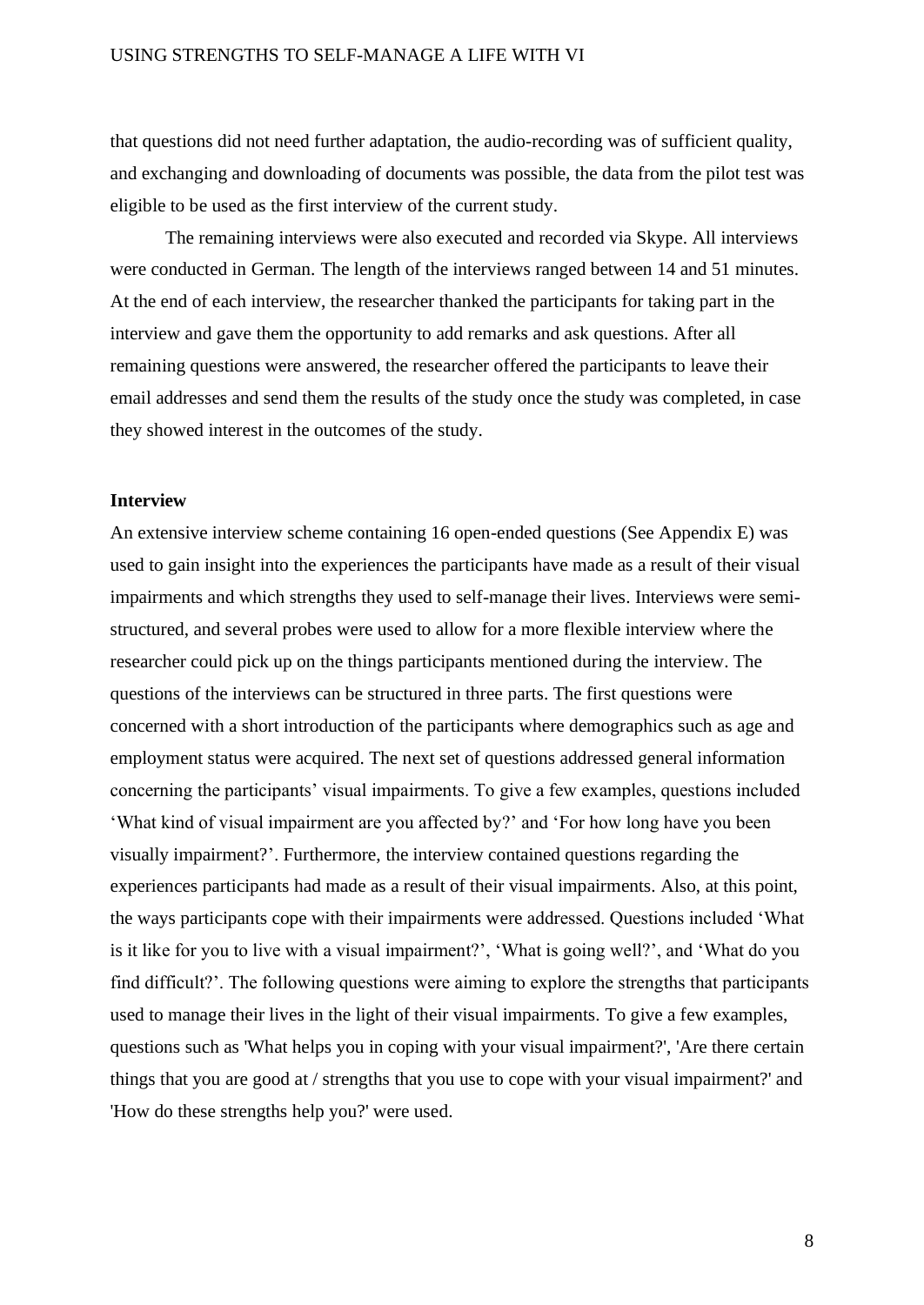### <span id="page-8-0"></span>**Data analysis**

After all interviews were conducted, they were transcribed verbatim by the researcher using Microsoft Word. Only relevant parts of the interviews were translated into English. While transcribing, the interviews were anonymized so that participants were not identifiable from this moment on. Also, at this point, the audio files were deleted. The anonymized transcripts were then imported into Atlas.TI (Version 8.4.4) where they were read multiple times by the researcher to get familiar with the content of the interviews. After this, the interviews were analysed undertaking iterative and systematic steps. This means that the researcher, utilising content analysis of the interviews, created codes and at a later point in time adjusted and supplemented them by further codes. The reason for this is that new codes emerged frequently in the process of working through the transcripts of the interviews. Further, coding was an inductive approach which means that codes were created not by using predefined themes but by looking at the data and analysing which themes had emerged.

To create the first version of the coding scheme, the first two interviews were coded and checked by two supervisors to verify its completeness. After some suggestions for improvement, codes were adapted and combined. Consensus between the researcher and supervisors was reached and the definite coding scheme (See Appendix F) consisted of a total of 10 codes. These were integrated into the main themes 'self-management strategies', 'internal strengths', and 'external 'strengths'.

### **Results**

<span id="page-8-1"></span>After analysing the interviews, a total of 10 codes were found in order to answer the research question, '*which strengths do individuals suffering from visual impairment use to self-manage their lives'*.

#### <span id="page-8-2"></span>**Internal strengths**

The first main theme that reoccurred throughout the interviews was named 'internal strengths' (Table 1). It includes qualities of the participants that they held and made use of with regards to their visual impairments. These were (1) 'resilience', (2) 'independence', (3) 'humour', and (4) 'self-confidence'.

Having resilience in the domains that are concerned by their visual impairments was the most frequently reported internal strength, referred to by 8 participants. Amongst other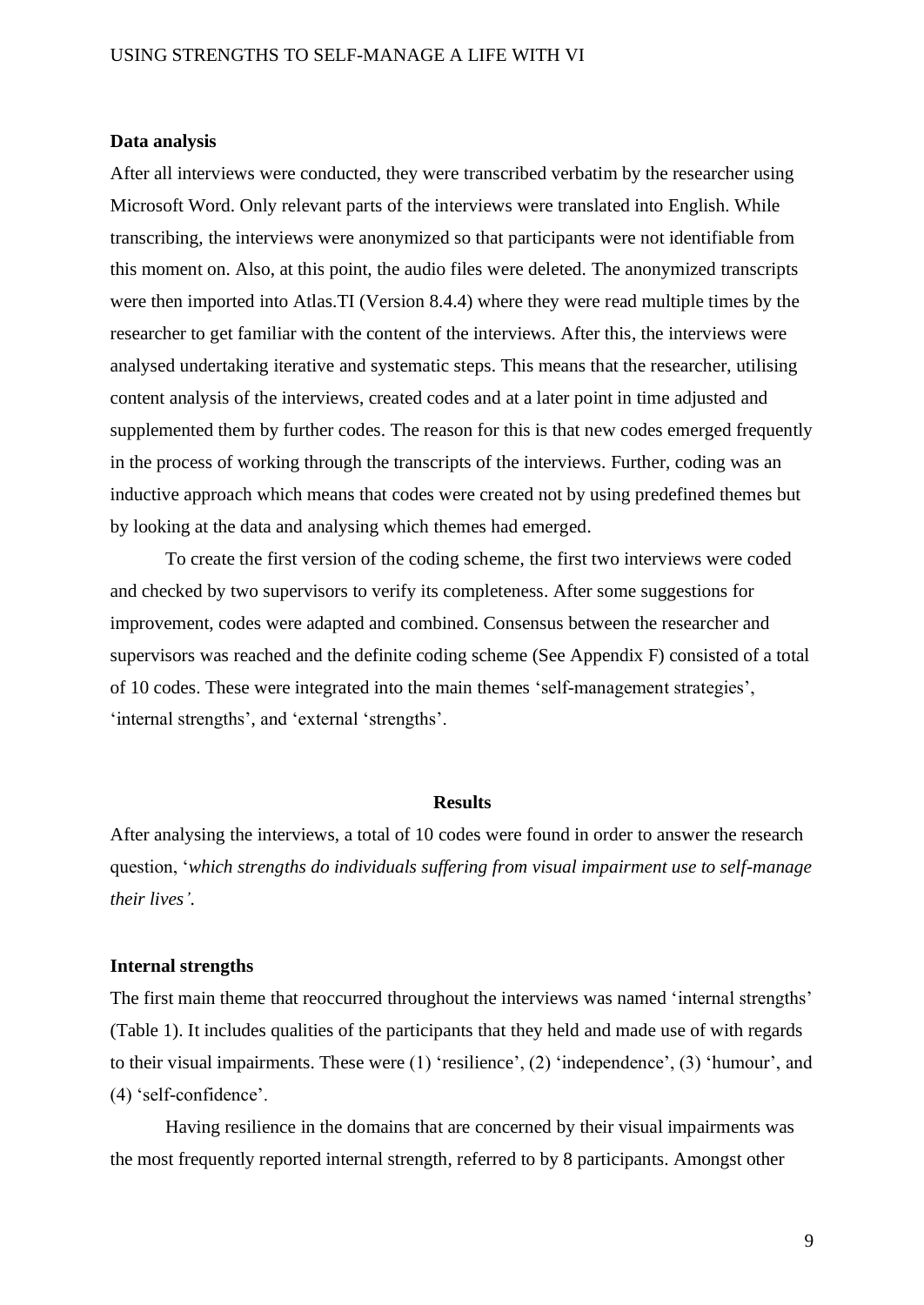things, participants mentioned that they needed resilience in order to successfully tackle tasks and challenges. As an example, one participant talked about his ambition to integrate into his workplace and how he needed resilience to not quit and persist throughout the many burdens imposed on him by this novel chapter in his life. These included, for instance, having to use computer programs that were not suitable for the blind or visually impaired. Many participants also made references to when they went to school. They experienced this time as stressful and reported needing resilience in order to not give up. One participant reported how he frequently had to have talks with his teachers, explaining to them his necessities related to his visual impairment. Another participant reported how he was getting bullied at school and used resilience to bear through it and not get pulled down by it. Other participants described how resilience was useful in their university life. As an example, one participant explained that before lectures he regularly had to ask the lecturer to print out the slides for him as the participant otherwise would not be able to read them properly: *"if the lecturers do not put the slides online on time, I have to go and ask them to and they always discuss with me because they sometimes do not want me to have the slides beforehand but otherwise I cannot see them […] and it helps that I am so consistent and do not leave unless I have the slides."* (P8) When asked how the participants have obtained this resilience, one of them stated that he did so by chasing and finally reaching a goal that he had in mind, which was going to university. He further explained that through this he understood that he needed time and had to put in a lot of work to reach such goals. Other participants reasoned that they became resilient by learning from their mistakes and reflecting upon their developments. An example of this is provided by one participant who described how failures taught him to try again. He further stated that this process took very long and that he is happy to have put in the work for it.

With a total of 7 participants mentioning 'independence', it is the second most reported theme. This code involves the participants' ability to independently manage their lives. According to the participants, being independent was essential to them as they needed it to be able to do as much as possible by themselves. One participant said: *"I am quite independent, meaning that I try to take care of things on my own and I also try to wait with asking people for help […] because I think even blind people can do a lot on their own, it is just more work […].*" (P3) Participants explained how they had an urge to tackle things on their own even if they would be confronted with difficulties. These difficulties were often a direct consequence of the participants' visual impairments. One participant gave an example of this by stating how she wanted to file documents at work by herself even though she had a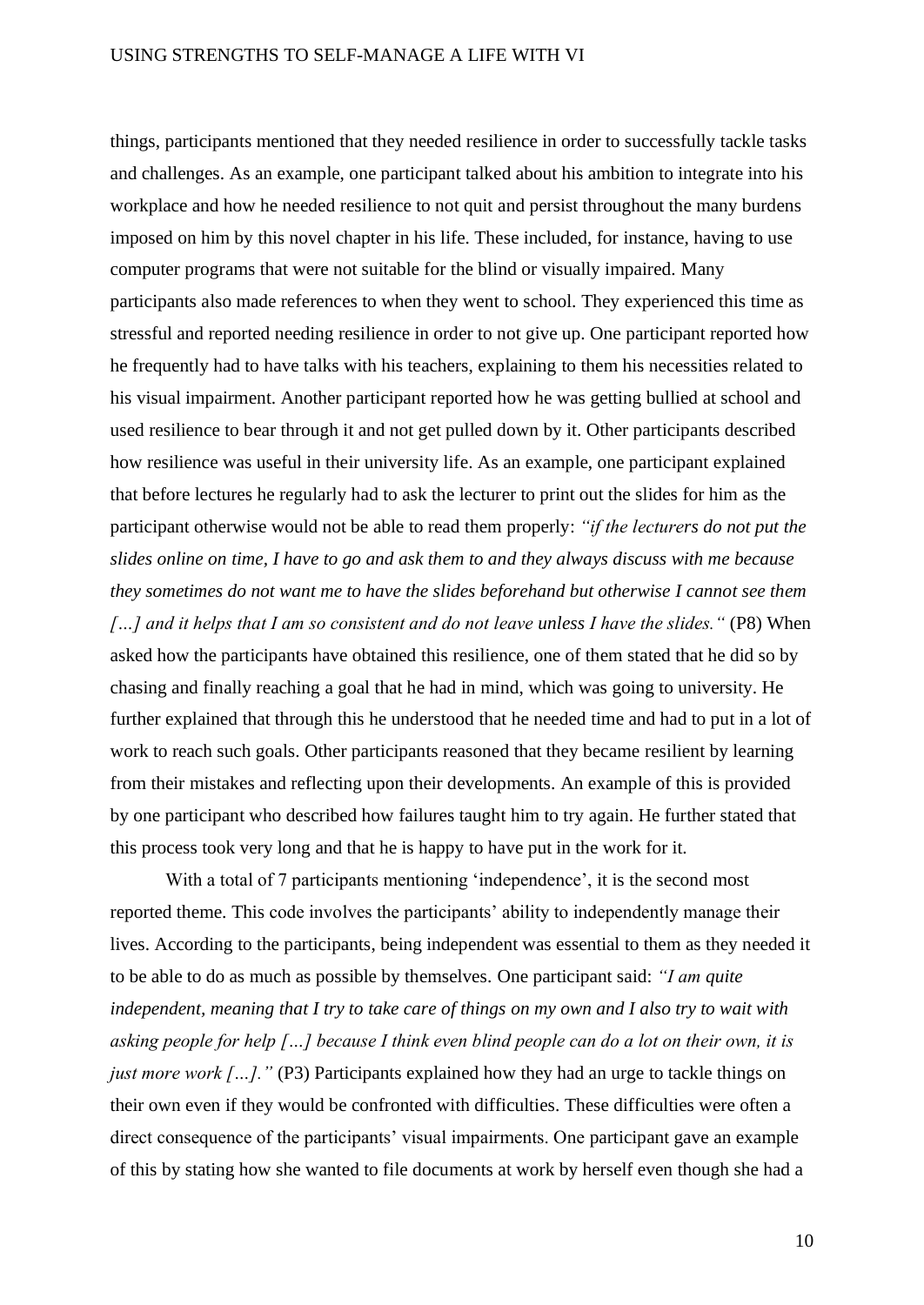hard time reading them. She further explained that she was very proud of herself after successfully finishing tasks like these on her own and as a result had a sense of accomplishment and independence. Similarly, other participants emphasized how, instead of just letting others do the work for them, they rather wanted to try it themselves. They wanted to take initiative and try out things even if these would possibly fail. Other examples that were mentioned included going to work or university by themselves or being able to find friends at an arranged venue.

The next code, 'self-confidence', which was mentioned by 7 participants, was amongst other things crucial for the participants' ability to seek help. Participants explained how self-confidence enabled them to approach strangers and ask for help as many of the participants indicated being afraid of that. According to the participants, self-confidence was needed to dare approaching strangers and asking them for help regardless of this fear: *"[…] a certain amount of self-confidence. I think to some extent you have to have that […] if you have to ask people on the streets, or if you really have to ask for help […]."* (P3) Selfconfidence also proved to be useful as it enabled the participants to talk more openly about their visual impairments and reveal to others that they could not see certain things. Participants reported how this also supported them in seeking help. They explained that approaching strangers often required the participants to engage in such an exposition of their visual impairments. An example was provided by one participant who described how he feared the judgement of the bus driver when asking him which bus line the bus was. Some participants explained how they developed confidence from trying to approach strangers and seeing that it worked and that they were getting the help they asked for when dared to ask for it. Others referred to the courses of their lives and that they have gotten more confident simply from growing up. Besides supporting the participants when it comes to approaching strangers, some participants explained how they used self-confidence to dare doing other things ranging from assembling furniture to being able to graduate from school. These examples had in common that the participants at first glance thought them to be difficult, if not even impossible for them to accomplish. Participants explained how having the confidence to dare such, for them, difficult tasks, over time made them understand how capable they were and what they were able to accomplish. Participants thereby mentioned the important role of having a sense of achievement and the positive effects this had on their selfconfidence and willingness to try other things as well.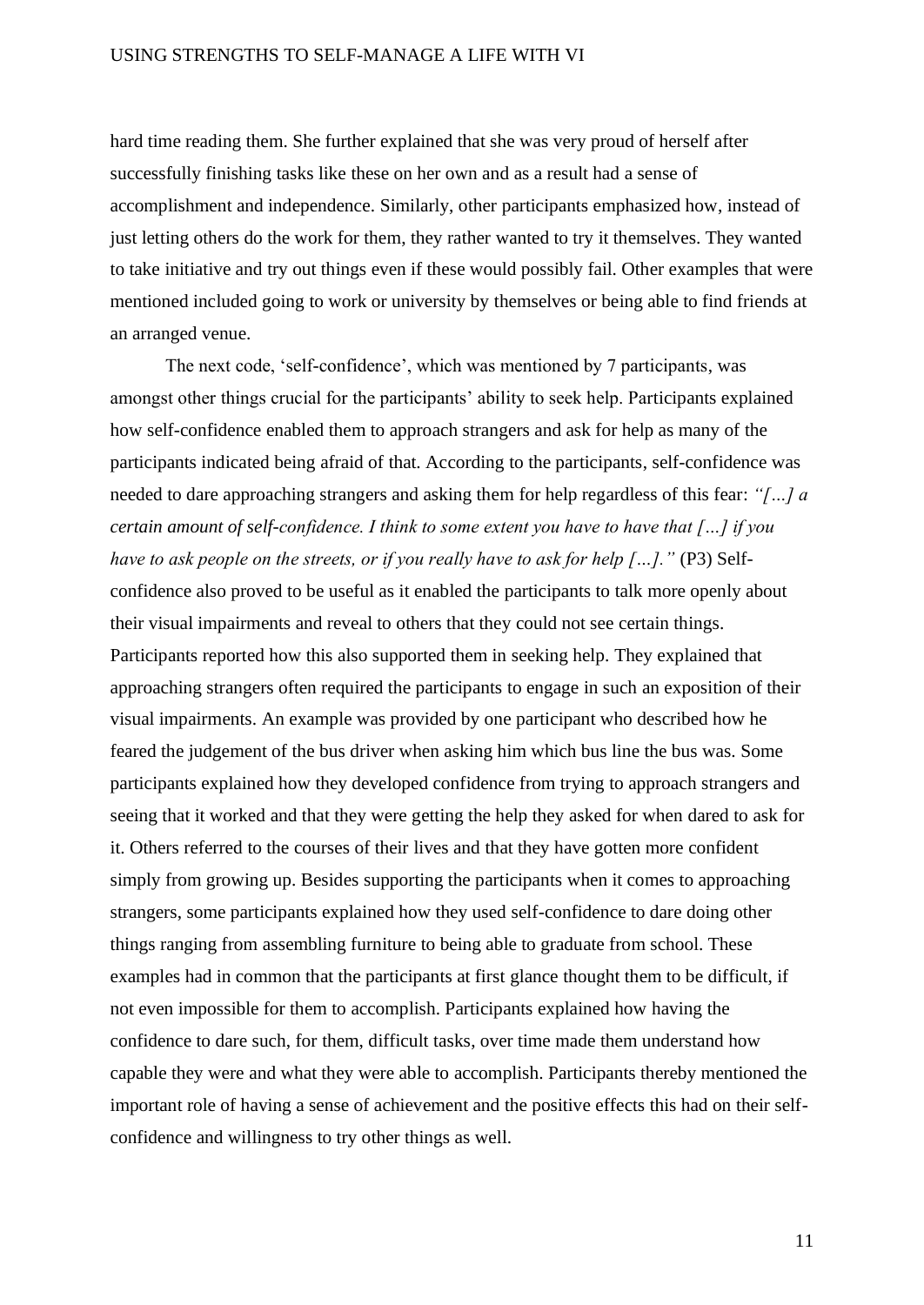Continuing, 6 participants reported using 'humour'. According to the participants, this helped them as it made situations they experienced appear more normal and less complicated: *"[…] humour helps a lot, because I deal with it [the visual impairment] with humour, like I said, to me, it is something completely normal and I do not have to make things more complicated than they are."* (P4) In this context participants also stressed the importance of being able to laugh at themselves and jokes that were made about them or their visual impairments. According to the participants, humour helped them to better accept their situations. They reasoned that through having a sense of humour, they overall were more easy-going which had as a consequence that they did not take themselves or their situations too seriously. Many participants also explained how being humorous and easy-going further helped them to be less stressed and to worry less. Additionally, a few participants also explained how humour enabled them to attract more friends which again, they stated, made them feel more normal and satisfied with their lives.

### **Table 1.**

| Internal strength | Frequency | Code definition                                 | Example quote                                         |
|-------------------|-----------|-------------------------------------------------|-------------------------------------------------------|
| Resilience        | 8         | Not quitting and being resilient in the various | "if the lecturers do not put the slides online on     |
|                   |           | problematic situations that result from having  | time, I have to go and ask them to and they always    |
|                   |           | a visual impairment.                            | discuss with me because they sometimes do not         |
|                   |           |                                                 | want me to have the slides beforehand but             |
|                   |           |                                                 | otherwise I cannot see them [] and it helps that I    |
|                   |           |                                                 | am so consistent and do not leave unless I have the   |
|                   |           |                                                 | slides." $(P8)$                                       |
|                   |           |                                                 | "[] even if it is bad but afterwards things get       |
|                   |           |                                                 | better quickly. Sometimes one just has to be          |
|                   |           |                                                 | resilient and sit through it, you know?" (P4)         |
| Independence      | 7         | Being able to manage one's life as              | "Since I learned how to be independent, things are    |
|                   |           | independent as possible.                        | going quite well for me $[]$ ." (P10)                 |
|                   |           |                                                 | "I am quite independent, meaning that I try to take   |
|                   |           |                                                 | care of things on my own and I also try to wait       |
|                   |           |                                                 | with asking people for help $[\dots]$ because I think |
|                   |           |                                                 | even blind people can do a lot on their own, it is    |
|                   |           |                                                 | just more work $[\dots]$ ." (P3)                      |

### *Internal strengths mentioned by the participants*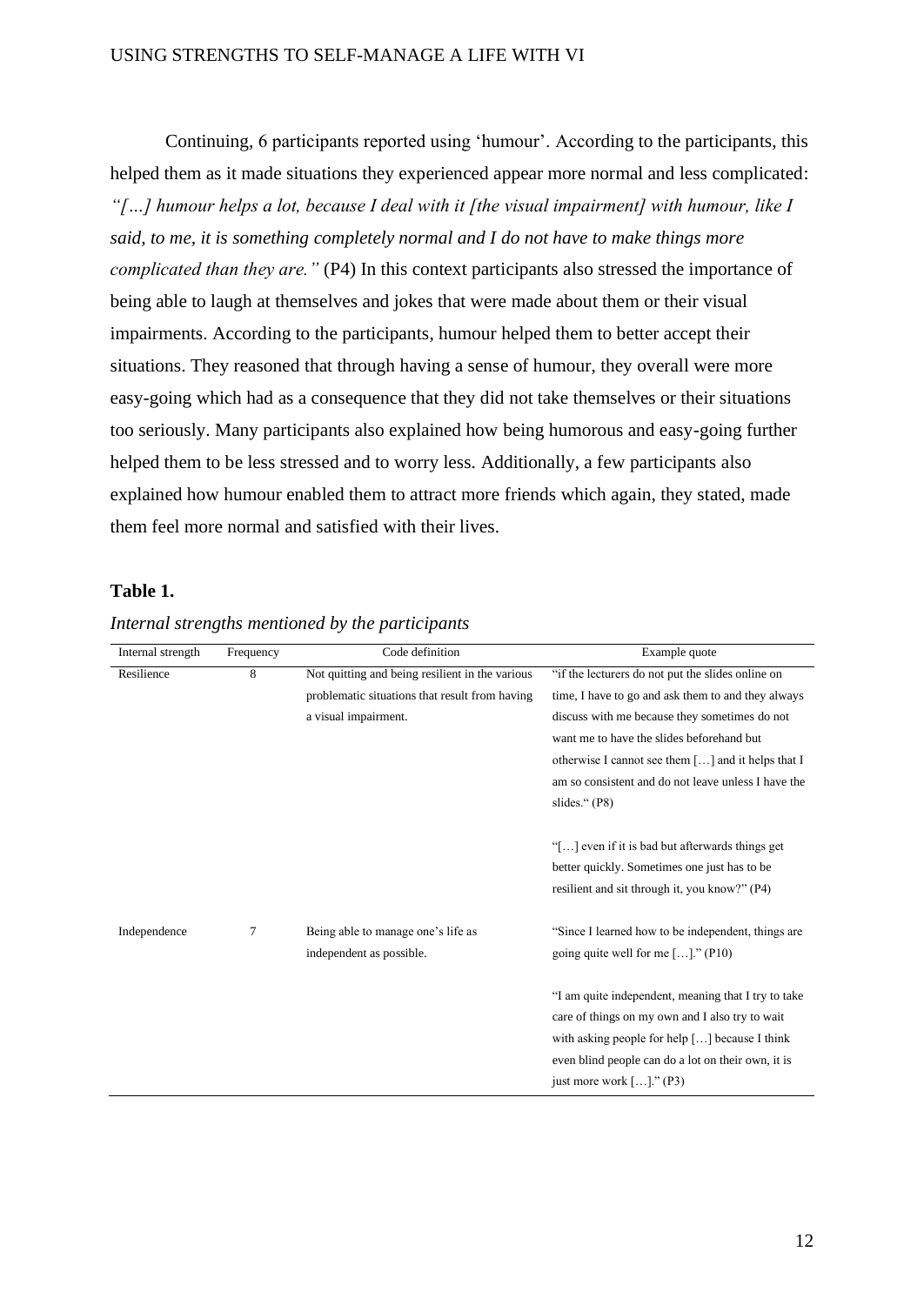| Internal strength | Frequency | Code definition                              | Example quote                                         |
|-------------------|-----------|----------------------------------------------|-------------------------------------------------------|
| Self-confidence   | 7         | Daring things that at first glance seem      | "Self-confidence must be given in order to dare       |
|                   |           | difficult or even undoable due to the visual | certain things that at first glance seem difficult.   |
|                   |           | impairment.                                  | [] if I immediately say to myself that I cannot       |
|                   |           |                                              | do it because I cannot see it , after trying once     |
|                   |           |                                              | one realizes that one is actually capable of doing    |
|                   |           |                                              | it." $(P6)$                                           |
|                   |           |                                              | "[] a certain amount of self-confidence. I think      |
|                   |           |                                              | to some extent you have to have that $[\dots]$ if you |
|                   |           |                                              | have to ask people on the streets, or if you really   |
|                   |           |                                              | have to ask for help $[\dots]$ ." (P3)                |
| Humour            | 6         | The ability to laugh about oneself and one's | "[] humour helps a lot, because I deal with it        |
|                   |           | visual impairment. Also, overall being       | [the visual impairment] with humour, like I said,     |
|                   |           | relaxed and easy-going.                      | to me, it is something completely normal and I do     |
|                   |           |                                              | not have to make things more complicated than         |
|                   |           |                                              | they are." $(P4)$                                     |

### **Table 1. Continued**

#### <span id="page-12-0"></span>**External strengths**

Another main theme that was observed during the analysis of the interviews was the use of 'external strengths' (Table 2). It can be understood as an outside help for participants to cope with their visual impairments. External strengths included (1) 'social environment' and (2) 'tools/aids'.

When asked about external strengths, the importance of support systems for the participants became evident quickly. Having supportive friends was mentioned by all 10 of the participants. According to them, this support was expressed through conversations and encouraging words, or through rather practical actions, such as when friends offered to read out the menu at a restaurant. Similarly, families and partners have shown to be an essential support for the participants, as they helped them with many things, often when the participants struggled to see something: *"[…] I was always supported by my family when I needed help because I could not see things."* (P2) Examples for things that participants had a hard time seeing often revolved around going outside but also more specific actions such as playing board games with the family. Moreover, being surrounded by people who were in similar situations as the participants also had a positive influence on the participants as they reported. Such encounters mostly occurred at the participants' schools which was a school for the blind and visually impaired. Meeting other visually impaired or blind individuals created a feeling of community and solidarity for the participants and showed them that they were not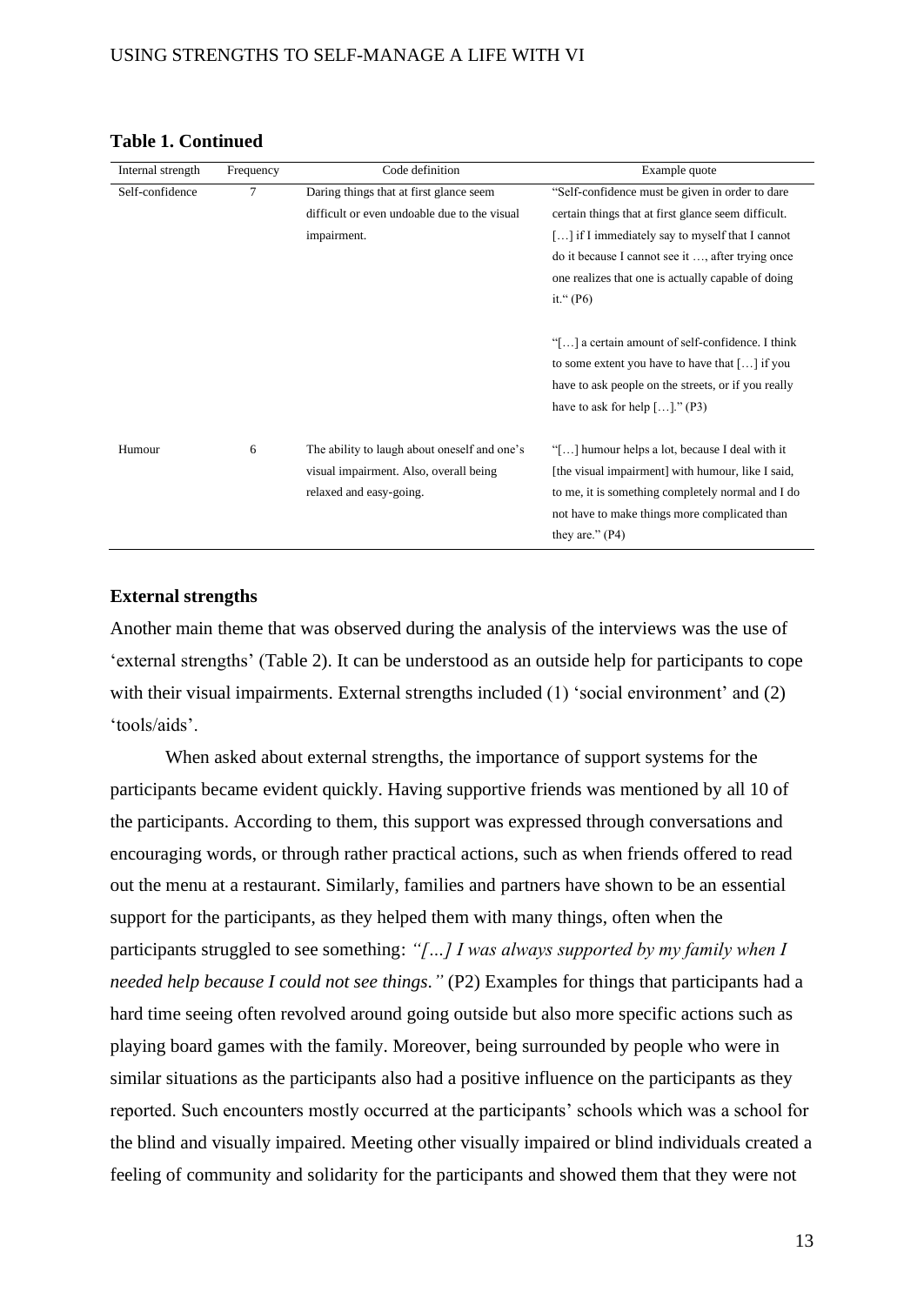alone. According to the participants, contact with other visually impaired people taught the participants certain tricks for everyday life. An example was given by one participant who reported to often share experiences with fellow visually impaired individuals about useful smartphone apps or techniques to pick out clothes. Further, many participants appreciated being accepted by their peers and treated in a normal way in the sense that their visual impairments were not always central.

Moreover, using 'tools/aids' was reported by all 10 of the participants. They reported how assistants or technical devices are useful as a means of counteracting their lack of eyesight. An example for this was given by one participant: *"By me downloading certain apps or making adjustments in the settings of my smartphone […] and technical progress, I mean these days one does not even have to download any apps as the smartphones come with so many preinstalled settings […]."* (P1) This helped the participants to work quicker and with fewer barriers. Examples for apps that were mentioned included screen-reading devices and magnifiers. Moreover, participants explained how they often used their smartphone camera to take pictures of certain objects or fonts that they came in contact with in their dayto-day life. This way, participants could zoom in on what they could not see and hence enabled themselves to see it.

### **Table 2.**

| External    | Frequency | Code definition                              | Example quote                                       |
|-------------|-----------|----------------------------------------------|-----------------------------------------------------|
| strength    |           |                                              |                                                     |
| Social      | 10        | Having a support system of friends and       | "[] I was always supported by my family when        |
| environment |           | family that accept and treat oneself just    | I needed help because I could not see things." (P2) |
|             |           | normal.                                      |                                                     |
|             |           |                                              | "It might seem odd but the fact that my partner"    |
|             |           |                                              | can see just normal helps me a whole lot. That is   |
|             |           |                                              | just a huge advantage because we do a lot together  |
|             |           |                                              | in our spare time and then she basically is my eyes |
|             |           |                                              | $[]$ " (P1)                                         |
| Tools/aids  | 10        | Using assistants or technical devices as a   | "By me downloading certain apps or making"          |
|             |           | means of counteracting the lack of eyesight. | adjustments in the settings of my smartphone []     |
|             |           |                                              | and technical progress, I mean these days one does  |
|             |           |                                              | not even have to download any apps as the           |
|             |           |                                              | smartphones come with so many preinstalled          |
|             |           |                                              | settings $[\ldots]$ ." (P1)                         |

### *External strengths mentioned by the participants*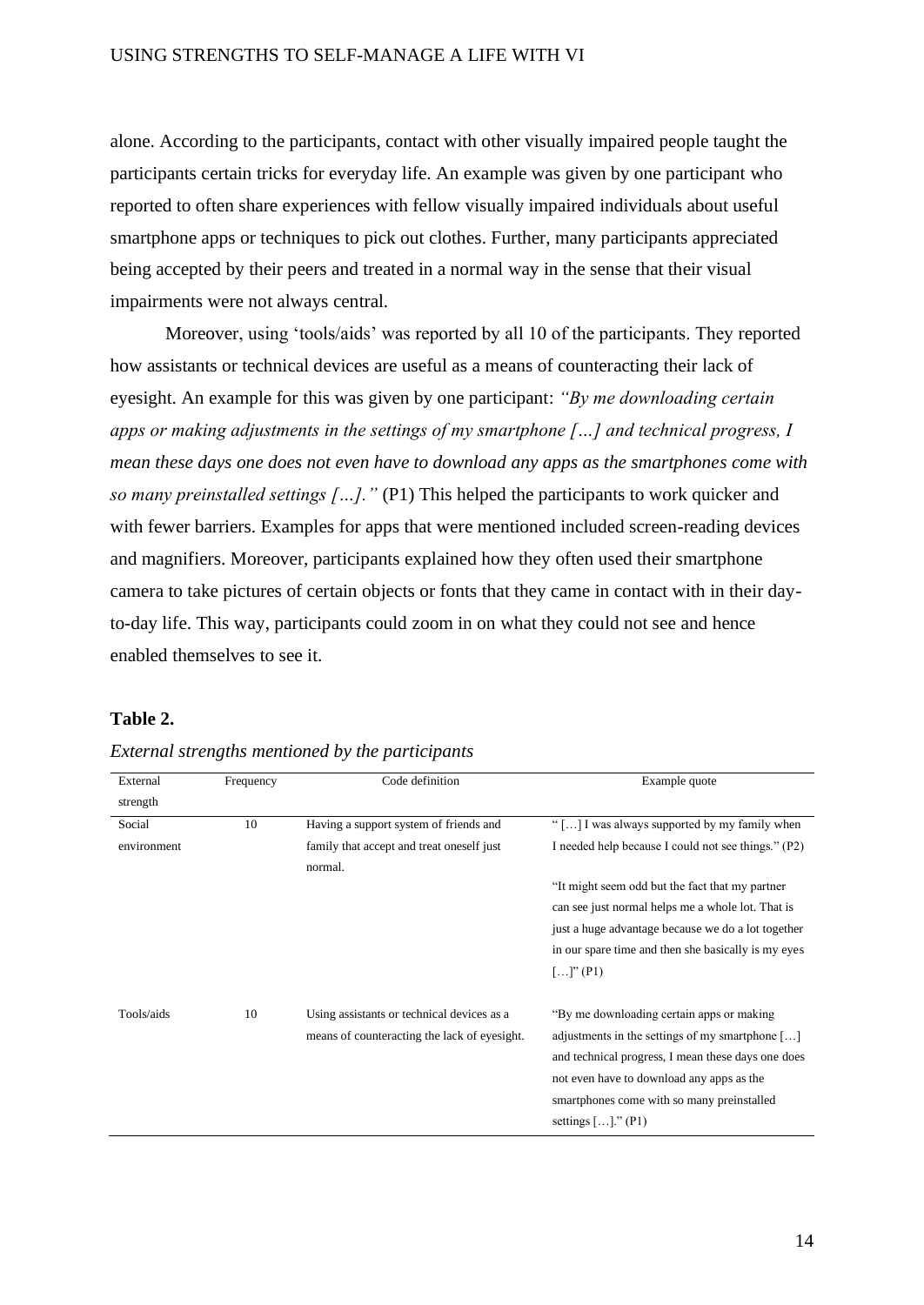| External | Frequency | Code definition | Example quote                                    |
|----------|-----------|-----------------|--------------------------------------------------|
| strength |           |                 |                                                  |
|          |           |                 | "I had an assistant in school who supported me,  |
|          |           |                 | also during conversations I had with my teachers |
|          |           |                 | [] and because of that I always had a feeling of |
|          |           |                 | not being alone and not having to stick through  |
|          |           |                 | everything by myself $[]$ . (P3)                 |

### **Table 2. Continued**

#### <span id="page-14-0"></span>**Self-management strategies**

The last main theme 'self-management strategies' includes four codes that were identified during the analysis of the interviews (Table 3). These were (1) 'seeking help', (2) 'acceptance of the visual impairment', (3) 'downward comparison', and (4) 'use of other senses'. All of these codes address the participants' ability to self-manage their visual impairments in their daily lives.

The first self-management strategy was called 'seeking help' and it was mentioned by 9 participants. According to the participants, it was helpful for them to be able to approach both strangers as well as familiar people as it most likely had as a consequence that the participants received help. One participant stated: *"Well, I am a pretty open guy which means that when I am somewhere I have no problem with telling people that I cannot see very well […] and I also have no fear when it comes to just asking people for help. This is extremely helpful […] because they do not ask you, you have to ask them."* (P1) Participants further reported to often require such help in their day-to-day lives. To give a few examples, support was necessary when the participants were not able to read the destination board at train stations or price-tags at the grocery store. In addition to this, participants also mentioned how they at times obtained help from themselves. They explained how it was helpful for them to do research about their visual impairments as this aided them in coming to terms with it. Also, through doing research, participants were enabled to learn about their possibilities of how to manage their lives with their visual impairments. One participant, for instance, explained how he researched the best possible way for him to organize his kitchen so that he would find everything even if he would not see it.

The next self-management strategy that participants used to deal with their visual impairment was labelled 'acceptance of the visual impairment'. It was mentioned by 8 participants. They stated that practising acceptance towards their visual impairments helped them to self-manage their lives as it enabled them to live in accordance with their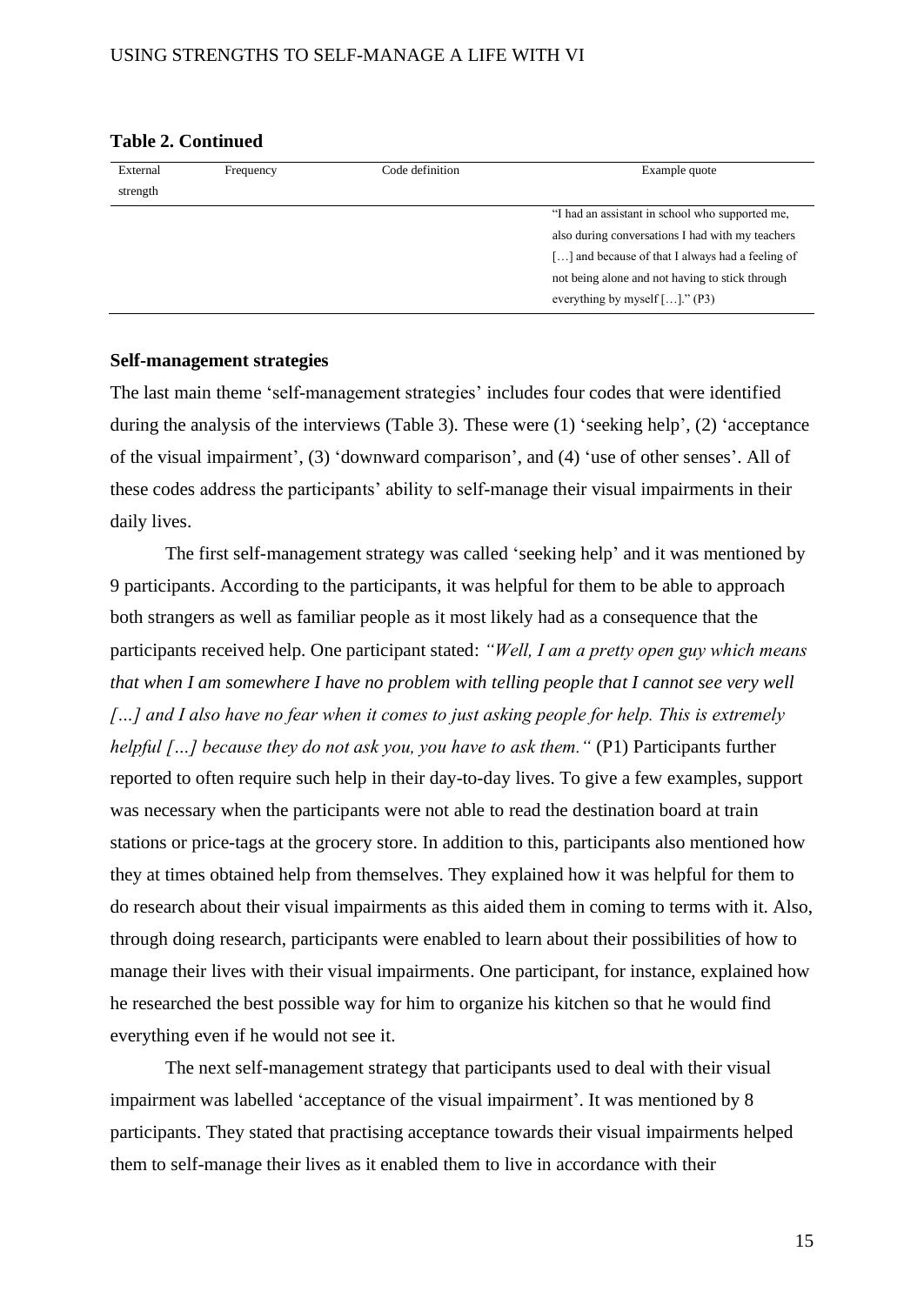impairments. It further helped them to feel satisfied and lead a happy life. When explaining how the participants have gotten the level of acceptance they had towards their visual impairments, many of the participants stressed the importance of the fact that they were congenitally visually impaired which means that their visual impairments were present from birth onwards. They explained how they, as a result of that, were used to seeing the way they saw. According to the participants, this habituation towards their situations helped them in feeling normal about their lives and accepting their situations. One participant stated: *"[…] I can deal with it [the visual impairment] quite well because as I already said I have it since the day I was born, and I grew up like this […]."* (P2) Other participants described that knowing that they could not change their situations aided them in the process of accepting them as it took the decision for the participants. The participants reasoned that they were more or less forced to accept their visual impairments and had no other choice. Participants also explained how they did not waste their energy on such things that lay outside of their power to change and hence rather accepted their circumstances. Regardless of how acceptance of the visual impairment was reached, participants reported benefiting from it as it overall made their lives easier.

The self-management strategy 'downward comparison' was explicitly helpful for 7 of the participants. The participants reported that they compared themselves with others who were worse off and as a result, felt more grateful and satisfied with their situations. According to the participants, these others often were people who had less eyesight than themselves. Besides gratitude, such comparison also contributed to the participants' happiness and overall positivity. One participant stated: *"[…] because if one meets others who are in a similar situation or even worse off than oneself … and since then I am actually pretty happy, that I am able to see as much as I can see."* (P7)

The 'ability to use other senses' was mentioned by 6 participants as a make-up or support for their lack of eyesight. As an example, one participant reported that due to his visual impairment, he often relied on his sense of hearing: *"Due to my bad vision I have a really good sense of hearing and I […] try to rely on it a lot."* (P9) He further explained, that for him, this was especially helpful in situations happening in traffic such as crossing the street. The participant explained how he used his good sense of hearing to hear if cars approached so he could safely cross the street. Another participant explained how his good sense of hearing aided him in finding his friends in the hallway when they, for instance, had a lecture at university together. Other participants stated how good their sense of touch was and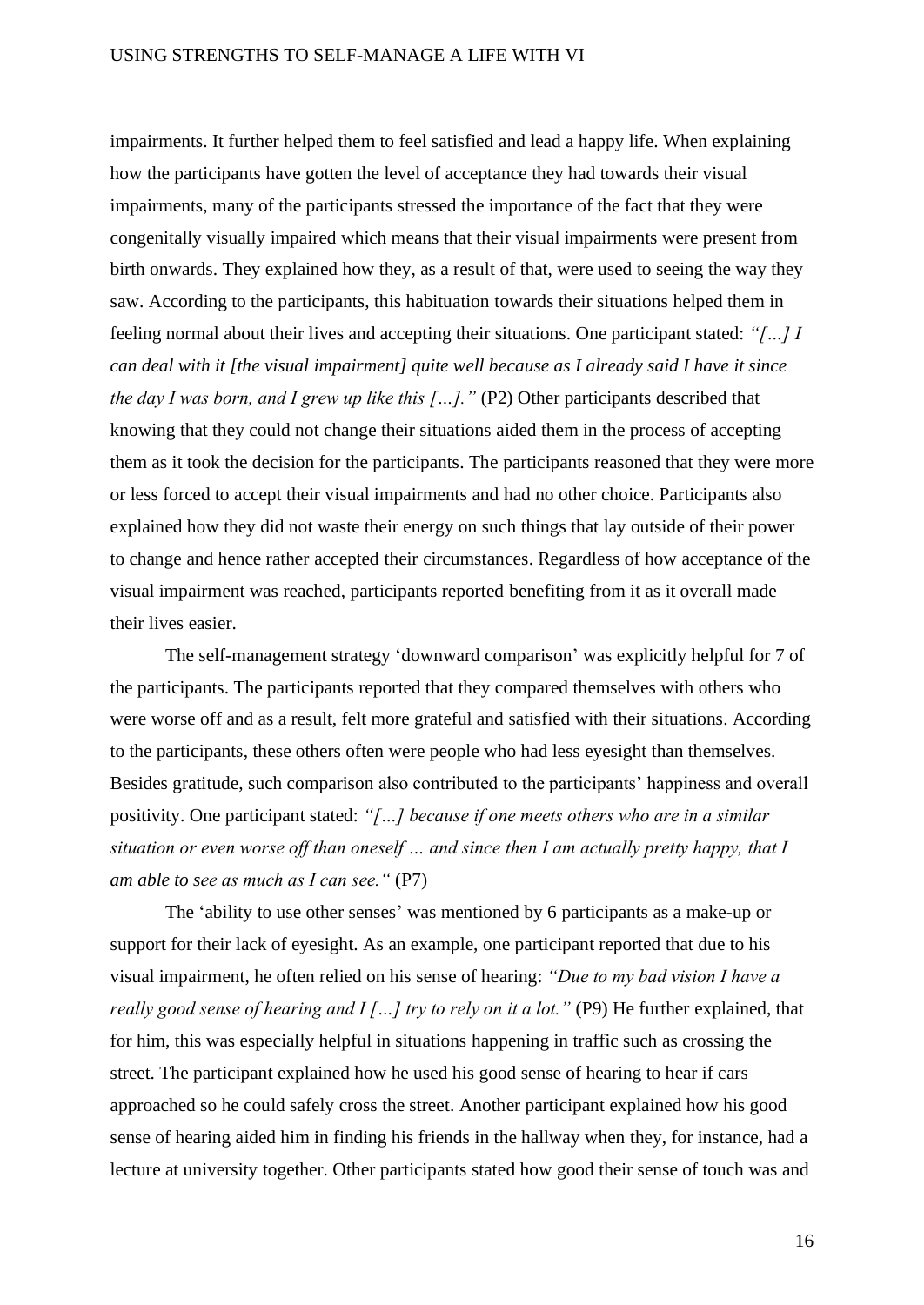how it was helpful for them to make up for their lack of eyesight. As an example, for this, one participant reported how she, when paying for something, was able to feel how much money in coins she held by using her fingers. This enabled her to pay without having to rely on others' indication about how much money she handed over to, for instance, a cashier.

### **Table 3.**

| Self-                                     | Frequency | Code definition                                                                                                                                                                                              | Example quote                                                                                                                                                                                                                                                                                                                                                                                          |
|-------------------------------------------|-----------|--------------------------------------------------------------------------------------------------------------------------------------------------------------------------------------------------------------|--------------------------------------------------------------------------------------------------------------------------------------------------------------------------------------------------------------------------------------------------------------------------------------------------------------------------------------------------------------------------------------------------------|
| management                                |           |                                                                                                                                                                                                              |                                                                                                                                                                                                                                                                                                                                                                                                        |
| strategy                                  |           |                                                                                                                                                                                                              |                                                                                                                                                                                                                                                                                                                                                                                                        |
| Seeking help                              | 9         | Being able to approach both strangers as well<br>as people they know, asking for help, and<br>being open-minded, also with regards to the<br>visual impairment and the shortcomings<br>associated with that. | "Well, I am a pretty open guy which means that<br>when I am somewhere I have no problem with<br>telling people that I cannot see very well [] and<br>I also have no fear when it comes to just asking<br>people. This is extremely helpful [] because<br>they do not ask you, you have to ask them." (P1)<br>"[] you have to ask people on the streets, or you<br>really have to ask for help []" (P3) |
| Acceptance of<br>the visual<br>impairment | 8         | Accepting one's visual impairment and<br>having learned to live with it. Identifying<br>with one's visual impairment and not<br>neglecting it.                                                               | "[] it [the visual impairment] is part of my life<br>and I do not know any different, I more or less<br>forget about it in my day-to-day life actually []"<br>(P3)<br>"[] I can deal with it [the visual impairment]<br>quite well because as I already said I have it since<br>the day I was born, and I grew up like this []."<br>(P2)                                                               |
| Downward<br>comparison                    | 7         | Comparison to others who are worse off than<br>oneself in the sense that they had less<br>eyesight and as a result feeling more grateful<br>or positive about oneself and one's situation.                   | "[] because if one meets others who are in a<br>similar situation or even worse off than oneself<br>and since then I am actually pretty happy, that I<br>am able to see as much as I can see." (P7)                                                                                                                                                                                                    |
|                                           |           |                                                                                                                                                                                                              | "[] and then I think to myself, 'there are people<br>who cannot do that [seeing] and have even more<br>difficulties than I have' and then I feel this<br>gratitude for what I have and that really helps me<br>at times I am struggling with my visual<br>impairment $[\dots]$ ." (P2                                                                                                                  |

| Self-management strategies mentioned by the participants |  |  |
|----------------------------------------------------------|--|--|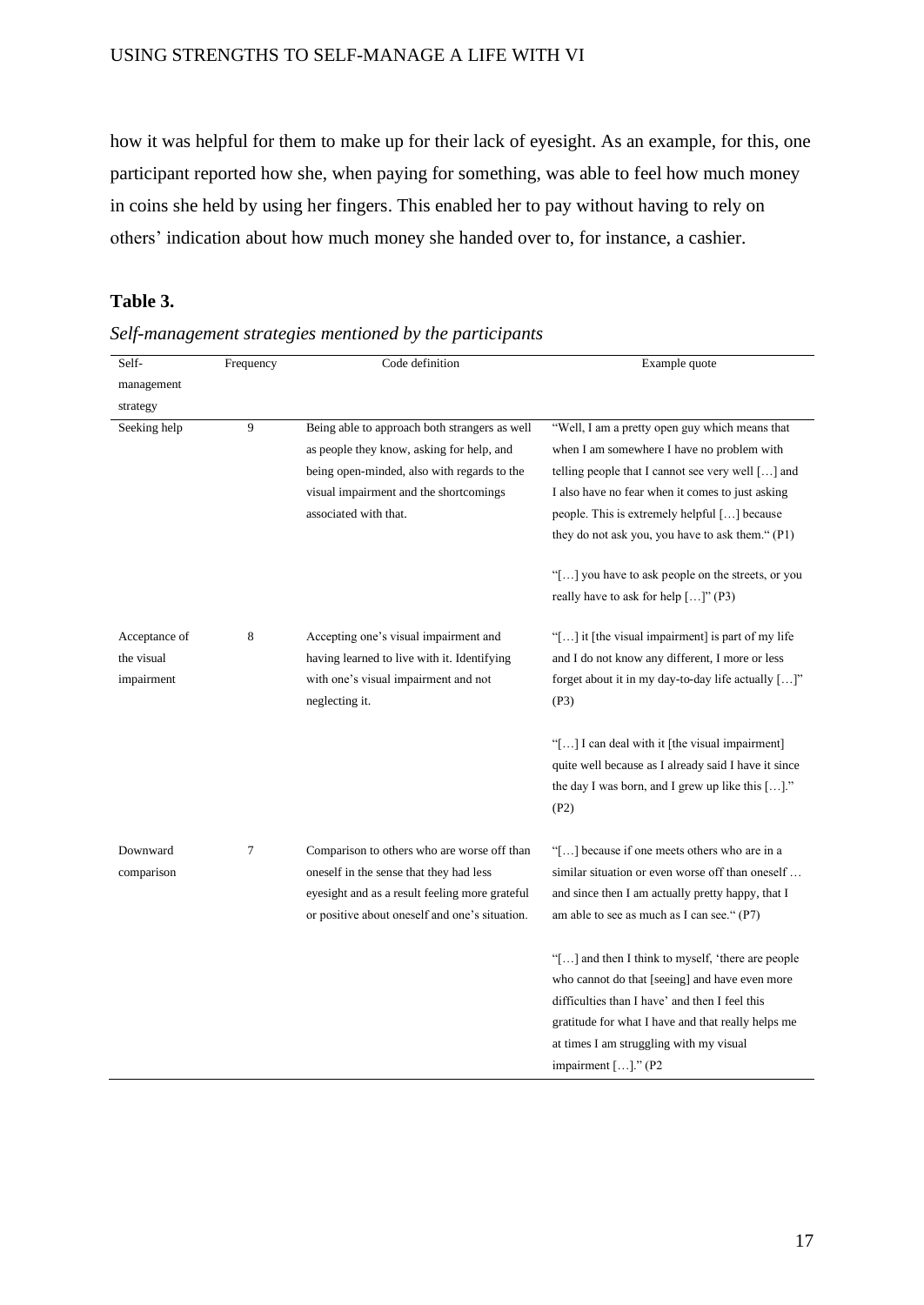| Self-          | Frequency | Code definition                            | Example quote                                        |
|----------------|-----------|--------------------------------------------|------------------------------------------------------|
| management     |           |                                            |                                                      |
| strategy       |           |                                            |                                                      |
| Ability to use | 6         | The ability to use other senses such as    | "Due to my bad vision I have a really good sense"    |
| other senses   |           | hearing and touching to make up or support | of hearing and $[I]$ try to rely on it a lot." (P9)  |
|                |           | for the lack of eyesight.                  |                                                      |
|                |           |                                            | "[] on the whole I am quite good with                |
|                |           |                                            | memorizing paths, even sometimes when I am           |
|                |           |                                            | going somewhere with people that can see, they       |
|                |           |                                            | do not have a clue where they are while I still keep |
|                |           |                                            | track of everything $[\dots]$ ." (P8)                |
|                |           |                                            |                                                      |

### **Table 3. Continued**

As a concluding remark, participants of the current study reported various internal as well as external strengths that they thought helped them concerning their visual impairments. Additionally, the participants reported multiple self-management strategies that they used to self-manage their lives.

#### **Discussion**

<span id="page-17-0"></span>This study aims to explore which strengths individuals suffering from visual impairment use to self-manage their lives. It was found that each of the participants used a number of internal as well as external strengths. These often seemed to support or even enable the use of certain self-management strategies, connecting strengths and self-management strategies at least to some degree. After discussing internal as well as external strengths, the self-management strategies that participants reported will be reviewed and put into relation to the strengths that were mentioned.

The internal strength of 'resilience' was frequently used among the participants of the current study. It enabled them to reach goals and endure challenges they faced, that were often a result of their visual impairments. The role of resilience in chronic illness has been well researched. Resilience has shown to support a successful adaptation to chronic illnesses as it supports the maintenance of emotional well-being despite difficult circumstances (Kralik, van Loon, & Visentin, 2006; Trivedi, Bosworth, & Jackson, 2011). Similarly, the study of Kristjansdottir et al. (2018) found that 'being persistent' as well as 'goal setting' were important components for their participants' self-management as it not only enabled their participants to keep going but also to set, adjust and fully dedicate to their goals. Because there is little research focusing on resilience among the population of individuals with visual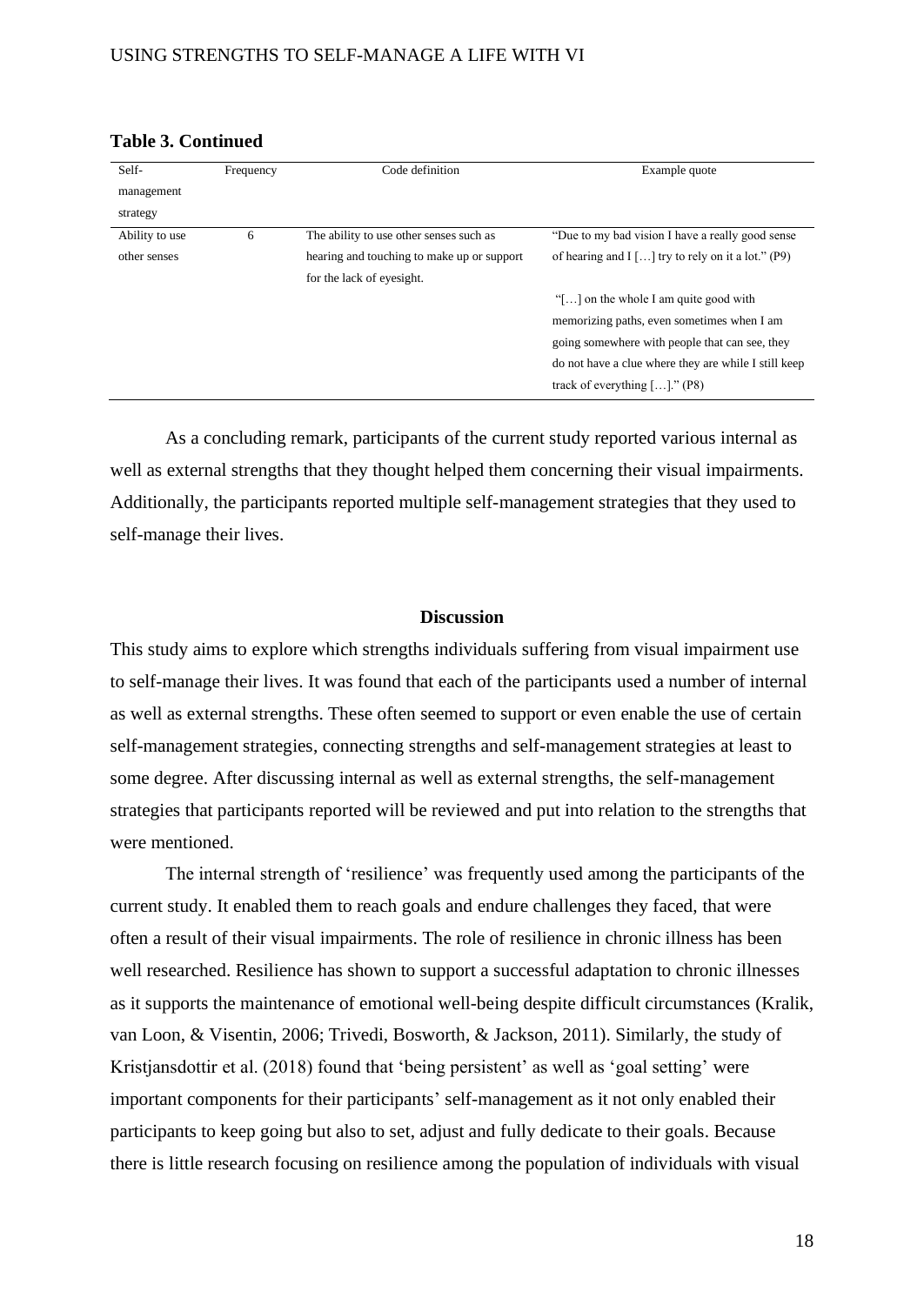impairments, the current study validates the applicability of resilience among this population. This applicability might be a result of the fact that individuals with visual impairments similar to other chronic illnesses face many challenges as a result of their illnesses (Bolat et al., 2011; Brunes et al., 2019).

Another internal strength that the current study found was 'independence'. Quite a few of the participants of the current study mentioned the importance of being independent. This enabled the participants to be less reliant on help which was a wish all participants expressed. Likewise, the study of Delmar et al. (2006) that researched chronic illnesses based on chronic illnesses such as type I diabetes, colitis ulcerosa, and patients with coronary occlusions found that independence and self-determination had a significant value for the participants of their study as it enabled them to be respected and independent of the help of others. Given that many participants of the current study in the context of the code 'independence' reported to profit from being well-organized and having their structure, the study of Kristjansdottir et al. (2018) bears close resemblance. The researchers found 'planning and prioritizing' to be an important self-management strategy for the participants of their study as it enabled the latter to plan their days in a way aiming to avoid stress. The findings of the current study extend the pool of researched chronic illnesses and validate the results of the studies of Delmar et al. (2006) and Kristjansdottir et al. (2018) for people suffering from visual impairments.

Further, the current study's internal strength of 'self-confidence' is a factor that has not been researched previously within the population of the visually impaired, although its important role has been acknowledged in other chronic illnesses. For instance, the study of Kristjansdottir et al. (2018) found 'having courage' to be an important internal strength for their participants as it amongst other things enabled them to be willing to try out new things. Likewise, the participants of the current study mentioned a variety of situations in which they needed self-confidence to dare certain things. This illustrates the important role of selfconfidence or courage not only for individuals with chronic illnesses such as those researched by Kristjansdottir et al. (2018) but also for people with visual impairments. Again, this need for self-confidence could be accounted for by the fact that individuals suffering from visual impairments face more challenges than the general population does (Bolat et al., 2011; Brunes et al., 2019; Lam et al., 2008; Thetford et al., 2009).

Another outcome of the current study was the internal strength of 'humour'. This strength was used by the participants to feel more 'normal', easy-going, and less serious about their situations. Such use of humour is in line with prior research. The study of Sullivan,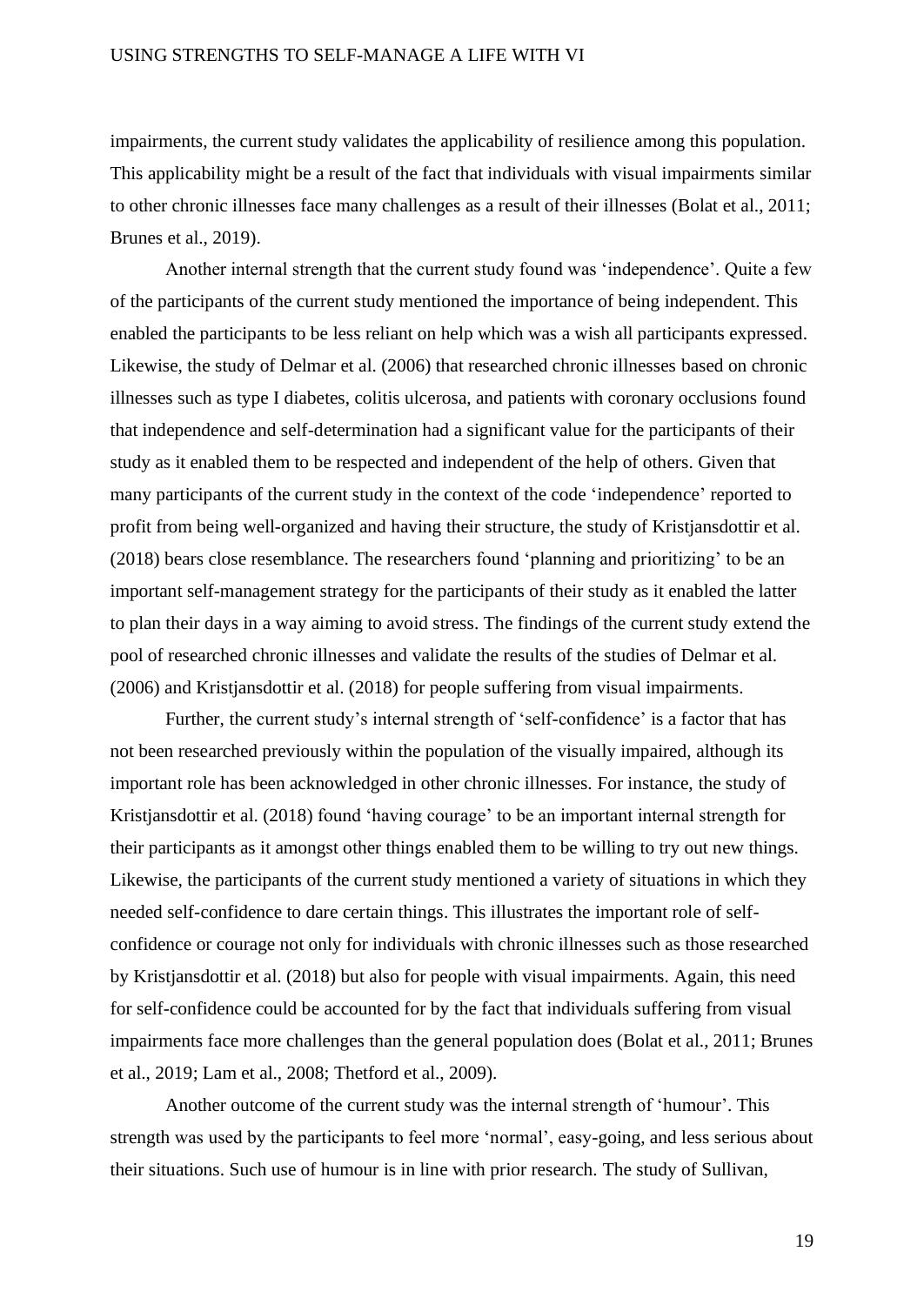Weinert, and Cudney (2003), for instance, found humour to be used as an adaption strategy by many women with chronic illnesses. The use of humour and laughter helped in their daily lives as it lowered their stress level and tension. Likewise, Kristjansdottir et al. (2018) found that a sense of humour was beneficial for the participants of their study as it aided them in difficult situations, making the use of humour an important self-management strategy for these participants. These findings extend the population of illnesses that were researched by Kristjansdottir et al. (2018) and validate their applicability towards individuals with visual impairments.

Moving on to the external strengths that the current study found, having a 'social environment' was reported by the majority of participants to be important for them, for reasons related to acceptance and support. Especially friends, family, and fellow students or colleagues at work were highlighted by the participants. These often assisted the participants in their daily lives as well as offered emotional support when they needed it. These findings are in line with a lot of prior research. Amongst others, Kristjansdottir et al. (2018) state that relationships with family and friends are crucial for individuals with chronic illnesses as they offer practical and emotional support. Similarly, prior research stresses the importance of family members and social support of friends in successfully adapting towards visual impairment (Bambara et al., 2009; Hodge and Eccles, 2014). Furthermore, reports given by participants of the current study stress the importance of leisure activities and being active for self-management. Participants mentioned how they enjoyed meeting friends and going out in their spare time. Similar results were obtained by the study of Kristjansdottir et al. (2018) who also report 'being active' to be an important self-management strategy. Further, the study of Kef and Deković (2004) found that being active including social activities increased the wellbeing of individuals with visual impairments. Lastly, participants' reports summarized under the current code 'social environment' pointed out the positive effects of meeting people who were in similar situations in the sense that they also had visual impairments. Likewise, the participants in the study of Kristjansdottir et al. (2018) found it pleasing to talk to people who have had comparable experiences. As a result of this, their study found one self-management of chronically ill people to be about exchanging with and learning from people with similar experiences and concerns. Similar to the current code, the participants of the study of Kristjansdottir et al. (2018) stated that such fellowship with peers helped them feel less lonely. The current findings not only validate the important role of family and friends that Bambara et al. (2009) and Hodge and Eccles (2014) stress but also extend the findings of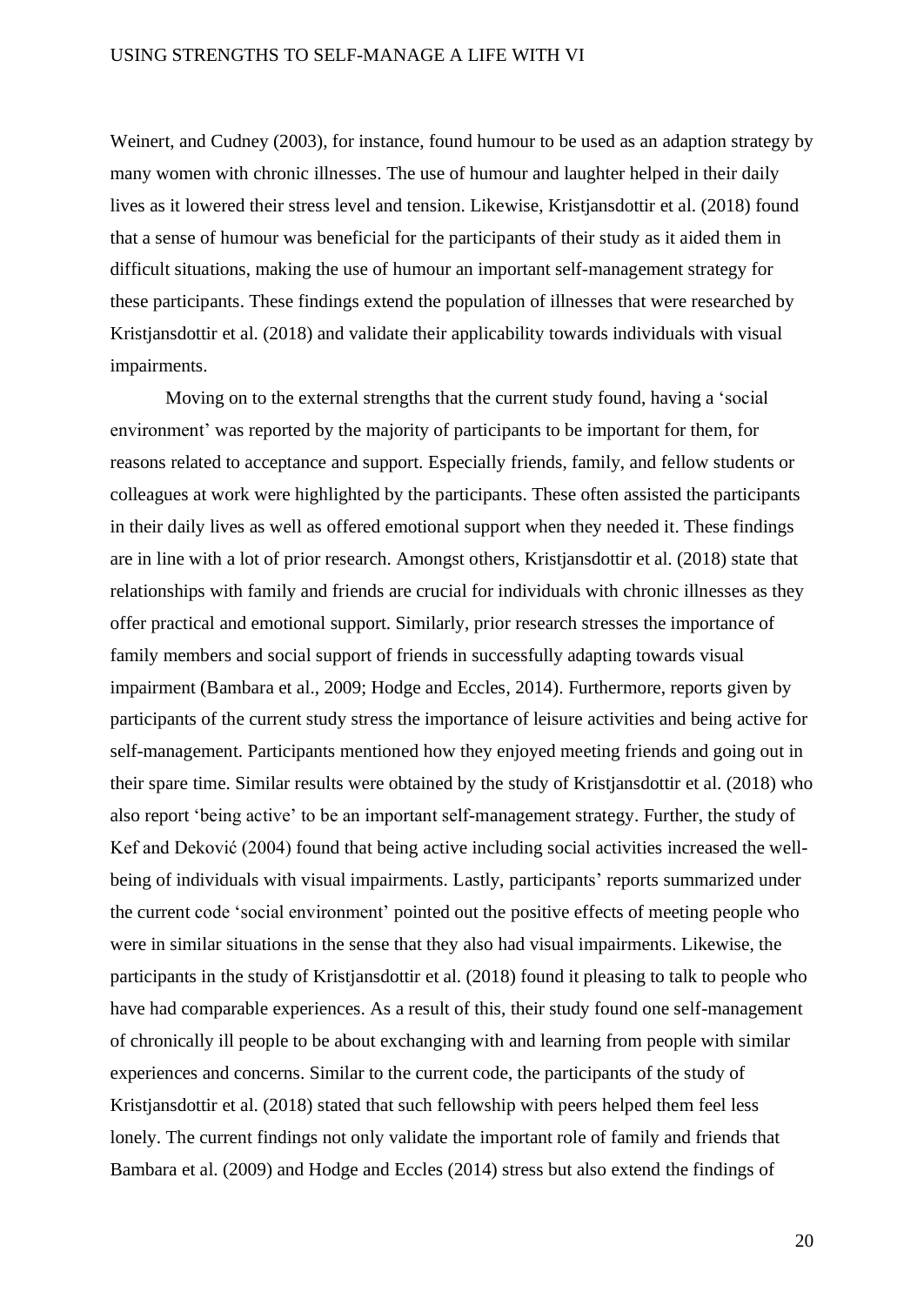Kristjansdottir et al. (2018) as exchanging with and learning from people with similar experiences and concerns also proved to be of importance for individuals with visual impairments.

Further, the next external strength, 'tools/aids', includes reports about participants using their smartphones or other assistive technologies as a support for their daily lives. This finding is in line with prior research that acknowledges the effectiveness of devices and other equipment for individuals with visual impairments as it assists them to live independently (Cook & Polgar, 2014). Moreover, Martz (2017) points out that mobile phones have profound advantages for people with visual impairments. The researcher states that mobile phones enable the use of certain applications which then support individuals with visual impairments in multiple ways, e.g. getting reminded of when to apply eye-drops. This is in line with the findings of the current study where participants reported to use their smartphones mostly because it allowed them to use several applications. These would then enable them contextspecific things such as checking train departures in an app specifically made for the blind or playing games that were made accessible for the visually impaired. In the current code 'tools/aids' participants also reported using assistive devices in educational domains. This can be explained by the fact that such technologies have proven to, amongst other things, enhance reading as well as writing skills, thereby facilitating the learning process (Alves, Monteiro, Rabello, Gasparetto, & Carvalho, 2009).

While many of these strengths did not appear to explicitly be used by the participants for self-management, the current study found a link between the use of some strengths and certain self-management strategies. Thereby it is noteworthy that this link was only found for internal strengths. External strengths did not appear to explicitly be used by the participants for their self-management. The reason for this could be that the external strengths found by the current study, namely 'social environment' and 'tools/aids', are generally helpful for the participants and did not particularly support them in their self-management. Also, external strengths were often a given for the participants. Participants appeared to be used to having a family that supports them as well as tools and aids that would make their everyday lives easier. As a result of this these external strengths appear to be more of a general support for the participants and not necessarily linked to particular self-management strategies. Internal strengths, on the other side, were reported to be more helpful for specific self-management strategies of the participants. The reason for this could be that the participants had to develop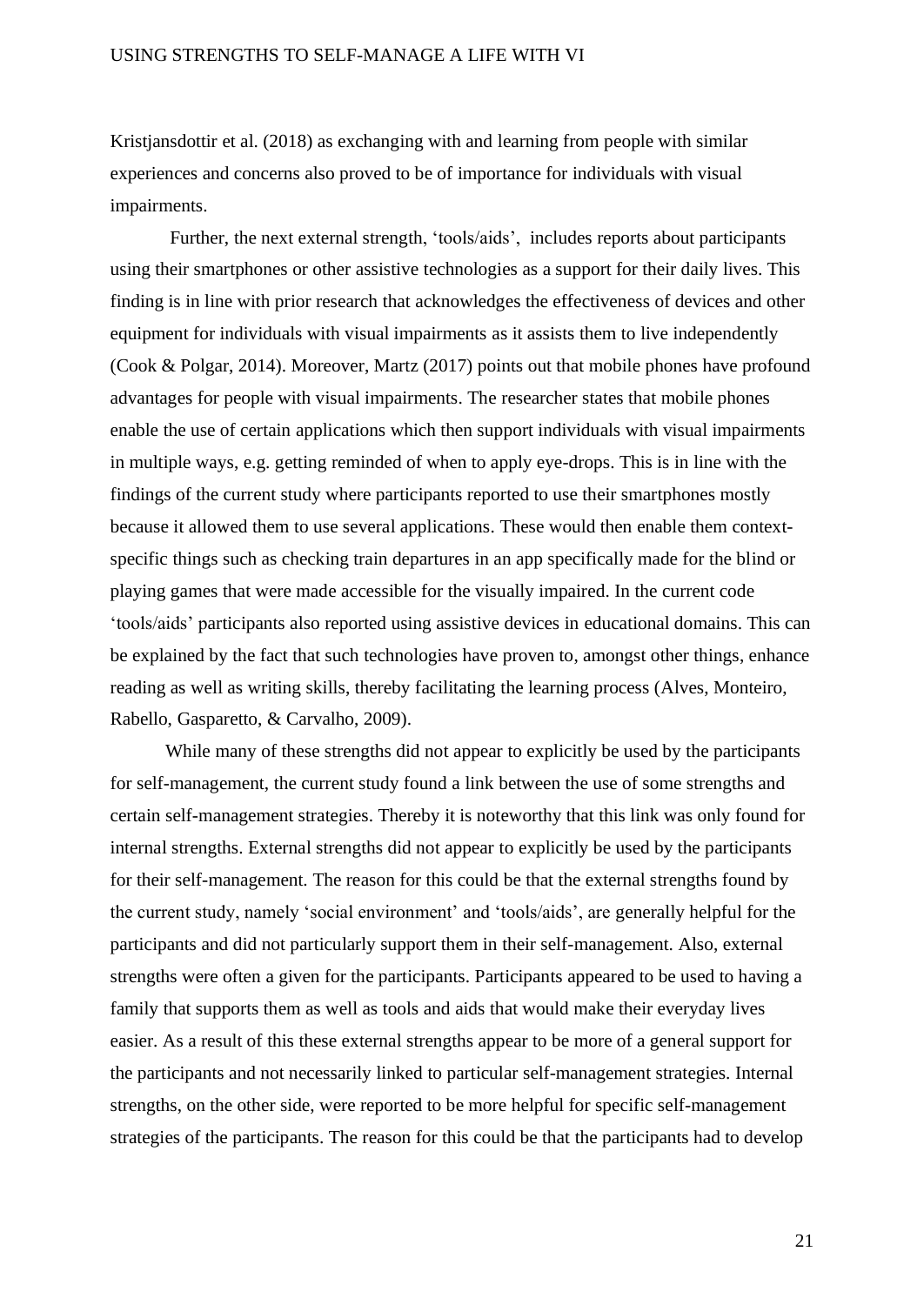these strengths by themselves which could have as a consequence that such internal strengths had a higher value for the participants and were hence more prevalent for the participants.

The first of these internal strengths that was found to be linked to the participants' self-management was the internal strength of 'self-confidence'. It was found to be connected to the self-management strategy 'seeking help'. This strategy supported the participants by increasing their chances of getting help. Even though 'seeking help' has been deemed as important for the self-management of various chronic illnesses in prior research (Kristjansdottir et al., 2018), the exact processes behind this self-management strategy remain unclear. The current study suggests that self-confidence might be a strength that supports or even enables such help-seeking behaviours. The reason for this is that seeking help often required the participants of the current study to approach strangers and confide in them with their visual impairments which many of the participants were afraid of or at least felt uncomfortable with. Participants frequently reported being in need of self-confidence to dare approaching strangers and asking for their help. Also, many participants explained how they started off with little confidence and that they had come a long way to develop their confidence. The current study hence sheds light on the important role that the internal strength of self-confidence seems to have for the ability of visually impaired people to seek help.

Another link between strengths and self-management strategies was found connecting the internal strength of 'using humour' and the self-management strategy 'acceptance of the visual impairment'. While participants stated different ways in which they came to accept their visual impairments, the use of humour was frequently deemed important in this process. It seemed to encourage acceptance as it helped the participants to be less serious about their visual impairments. The positive effects of acceptance of chronic conditions have been described by prior research, for instance, in the study of Bergeron (2013). The researchers confirm the positive effects of acceptance among the visually impaired as they found acceptance to be positively correlated with well-being. Likewise, the study of Kristjansdottir et al. (2018) found that the internal strength 'reconciling oneself with the situation' which closely resembles the current study's finding 'acceptance of the visual impairment' to be helpful for their participants. Specifically, it enabled them to reconcile themselves with their situations and accept the symptoms as well as limitations of their illnesses. The current study not only validates that acceptance is an important self-management strategy as it seems to enable individuals with visual impairments to lead a happier life, but it also points out a novel connection between being acceptant of one's condition and the use of humour. While prior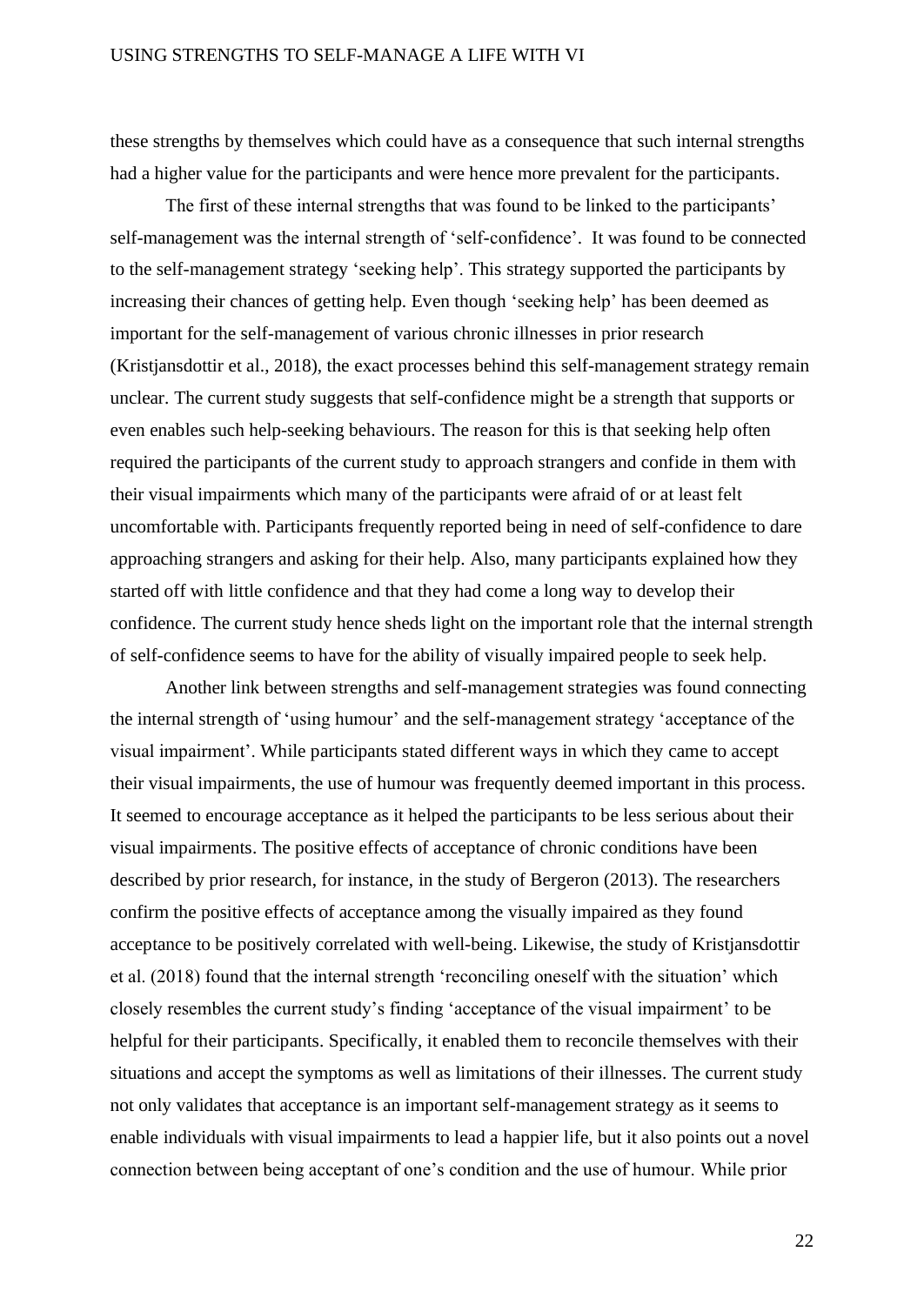research describes the important role that both humour (Sullivan et al., 2003), as well as acceptance (Bergeron, 2013; Kristjansdottir et al., 2018) can have in adapting to chronic illnesses, a possible connection between these two has not been investigated yet.

Other self-management strategies the current study found did not seem to be linked with any particular strengths. The first one of these is the self-management strategy 'downward comparison'. This self-management strategy was frequently used among the participants of the current study as comparing themselves with others who were worse off enabled them to feel positive emotions such as gratitude. Participants explained how they as a result of this were happier and more satisfied concerning their situations. Similarly, Rogers, Gately, Kennedy, and Sanders (2009) describe downward comparison as a regulator for emotions and help for people in feeling better about their situations. The researchers also mention the positive influence on coping such comparisons yield. Research done by Affleck, Tennen, Pfeiffer, Fifield, and Rowe (as cited in Rogers et al., 2009) further points out the important role of social comparison for chronically ill individuals as it enables them to retain a positive sense of self. The current study validates these findings towards the population of individuals with visual impairments.

The least used self-management strategy that the current study found, which was 'use of other senses', has not been described by prior research. Further research on this topic is required as the use of other senses might pose a novel self-management strategy that could ultimately help individuals with visual impairment to better self-manage their lives and increase their well-being.

The current study found that multiple of its self-management strategies as well as strengths have previously been deemed important by other research. Especially, the study conducted by Kristjansdottir et al. (2018) bears close resemblance. However, since their study focused on chronic illnesses such as chronic respiratory disease, chronic pain, and morbid obesity, many of the self-management strategies as well as strengths that were introduced by the study of Kristjansdottir et al. (2018) had not been linked to individuals with visual impairments. The current study validates the majority of results reported by Kristjansdottir et al. (2018) to the population of the visually impaired, hence broadening the pool of researched populations concerning self-management and strengths. Moreover, the current study further investigated the role that strengths play in self-management and offered an in-depth insight into which strengths aided individuals with visual impairments in their self-management. Most beneficial were the strengths self-confidence and humour as they contributed the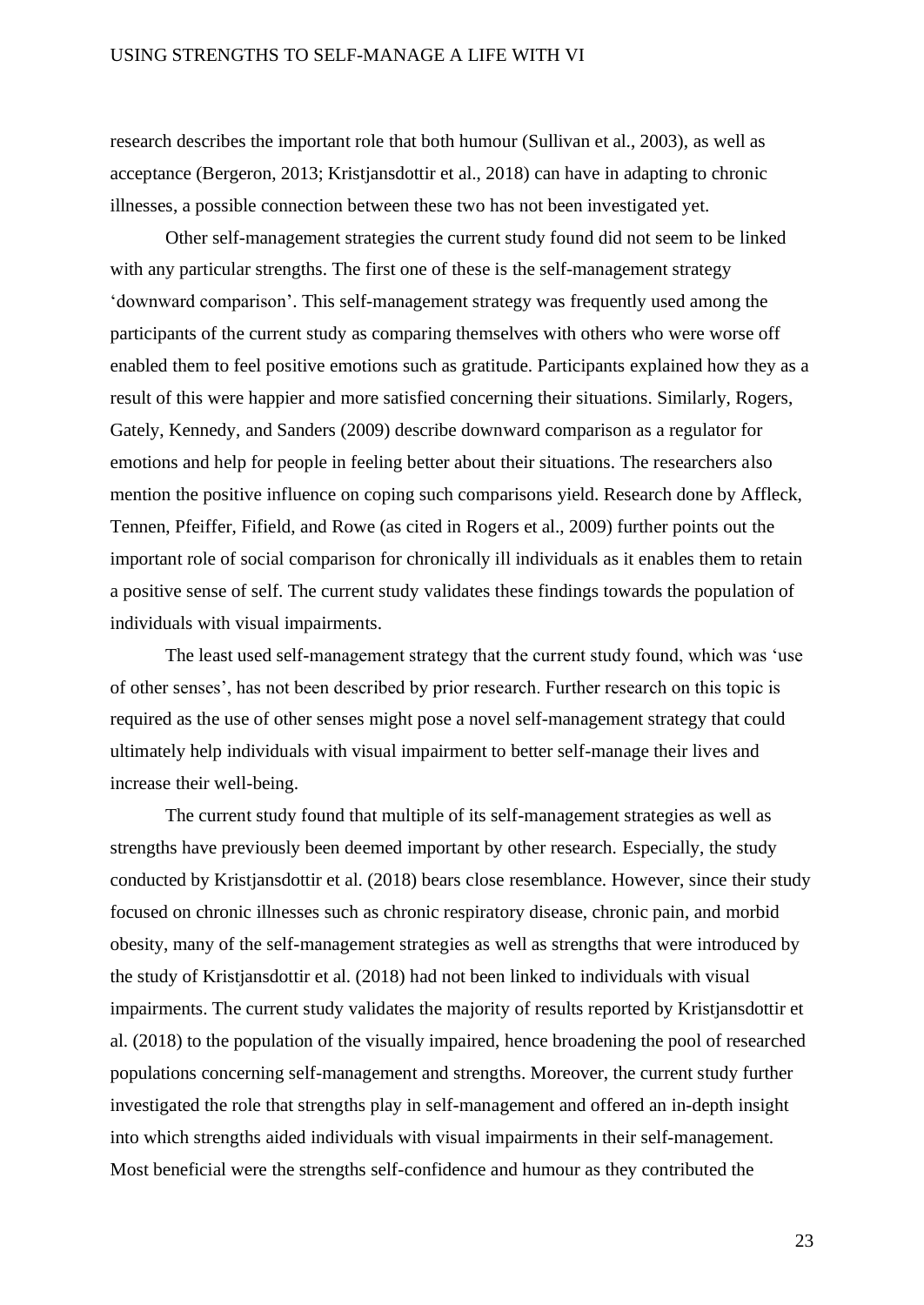participants in their self-management strategies 'seeking help' and 'acceptance of the visual impairment'.

### <span id="page-23-0"></span>**Strengths and limitations**

The current study has a variety of strengths, one of which is its relevance for current and future population of the visually impaired. Studies have shown that the risk of becoming visually impaired increases with age (Congdon et al., 2004; World Health Organization, 2019). This means that sooner or later many people will have to deal with the topic of visual impairment as they will be affected by it. Knowing which strengths help in self-managing one's life when confronted with such an impairment becomes even more important and the current study makes an important first step in identifying such strengths.

Similarly, by reading this study, individuals that already suffer from visual impairments can be supported to learn about strengths that can help them in self-managing their lives. Due to the fact that such individuals are often unable to attend self-management programs or interventions (Rees et al., 2007), the current study is important for this population as they otherwise may not be able to access information about self-management. Next to the fact that the current study supports individuals with visual impairments as the latter can read and benefit from the current findings, there is another major advantage that the current study has for individuals with visual impairments. It serves as a basis for further studies to develop a more suitable way for these individuals to learn about their selfmanagement and how they can use their strengths for this.

Another strength of the current study is concerned with the fact that the participants knew the researcher on a personal level. Therefore, the participants spoke openly to the researcher and were willing to answer all of the researcher's questions which, given that illnesses such as visual impairment can be a sensitive topic for participants to talk about, is another major advantage of the current study.

Besides these strengths, the current study, however, has some limitations. The first limitation is concerned with the sample of the current study as it is based on a rather small sample size. Further, there were more men than women in the current study and all participants were young adults. As a result of this, the findings of the current study may not be generalizable towards the general population of visually impaired individuals. A larger and more diverse sample is needed for further studies to ensure better generalizability and consequently better applicability of the current findings towards the population of the visually

24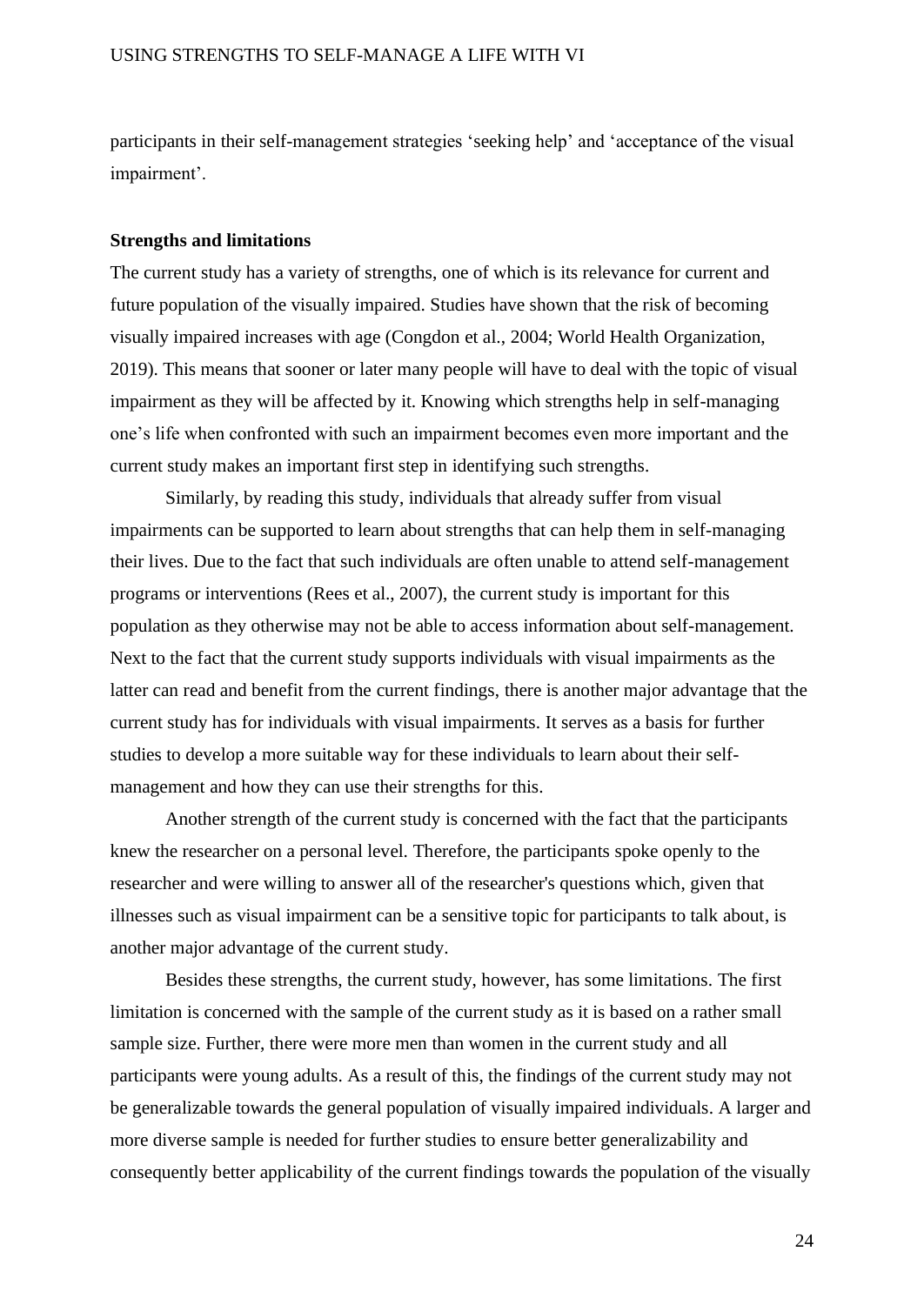impaired. Also, the fact that visual impairments are most prevalent among people over the age of 50 (World Health Organization, 2019) requires studies similar to the current one but with a focus on older adults. This way the results of the current study can be validated among the group of individuals that are most often affected by visual impairments and finally also support those individuals in their self-management. In this context, it is also worth noting that in the recruiting process, potential participants were added in a group chat. This most likely had negative effects on their anonymity as they could determine the other participants that took part in the current study. However, this group chat functioned solely as a means of recruitment and participants were interviewed individually. To provide better anonymity, group chats for the recruitment of the participants should be avoided.

Another limitation is concerned with the fact that because the researcher knew the participants on a personal level, they might have tried to answer questions in a socially desirable way or in a way that was influenced by the presence of the researcher. However, given the fact that the population of visually impaired individuals is often hard to reach (Kauffman et al., 2013), valuable information could be obtained. Again, for future studies the sample should be more diverse and include participants that the researcher does not know on a personal level.

Lastly, while analysing the interviews, the researcher realized that he often failed to ask for the reasoning behind the participants' statements, resulting in a lack of data on the latter. This would have especially contributed to a more complete picture in the results section of the current study. To prevent this, future studies should not only use more probes to get to the bottom of the answers given by the participants but also ask participants to elaborate more on the reasons behind their answers.

#### <span id="page-24-0"></span>**Implications for further research**

As stated previously, several studies report self-management strategies and strengths often based upon the same few chronic conditions diabetes, arthritis, and asthma (Barlow et al., 2002; Gallant, 2003; Newman et al., 2004; Kralik et al., 2004). As a result, there is a lack of research concerning other chronic illnesses and their self-management strategies and strengths. Similar to the current study, future studies should try to explore self-management strategies and strengths of other chronic illnesses that are not researched quite as often and hence shift the focus from diabetes, arthritis, and asthma (Barlow et al., 2002; Gallant, 2003; Newman et al., 2004; Kralik et al., 2004). It would be interesting to see whether similar self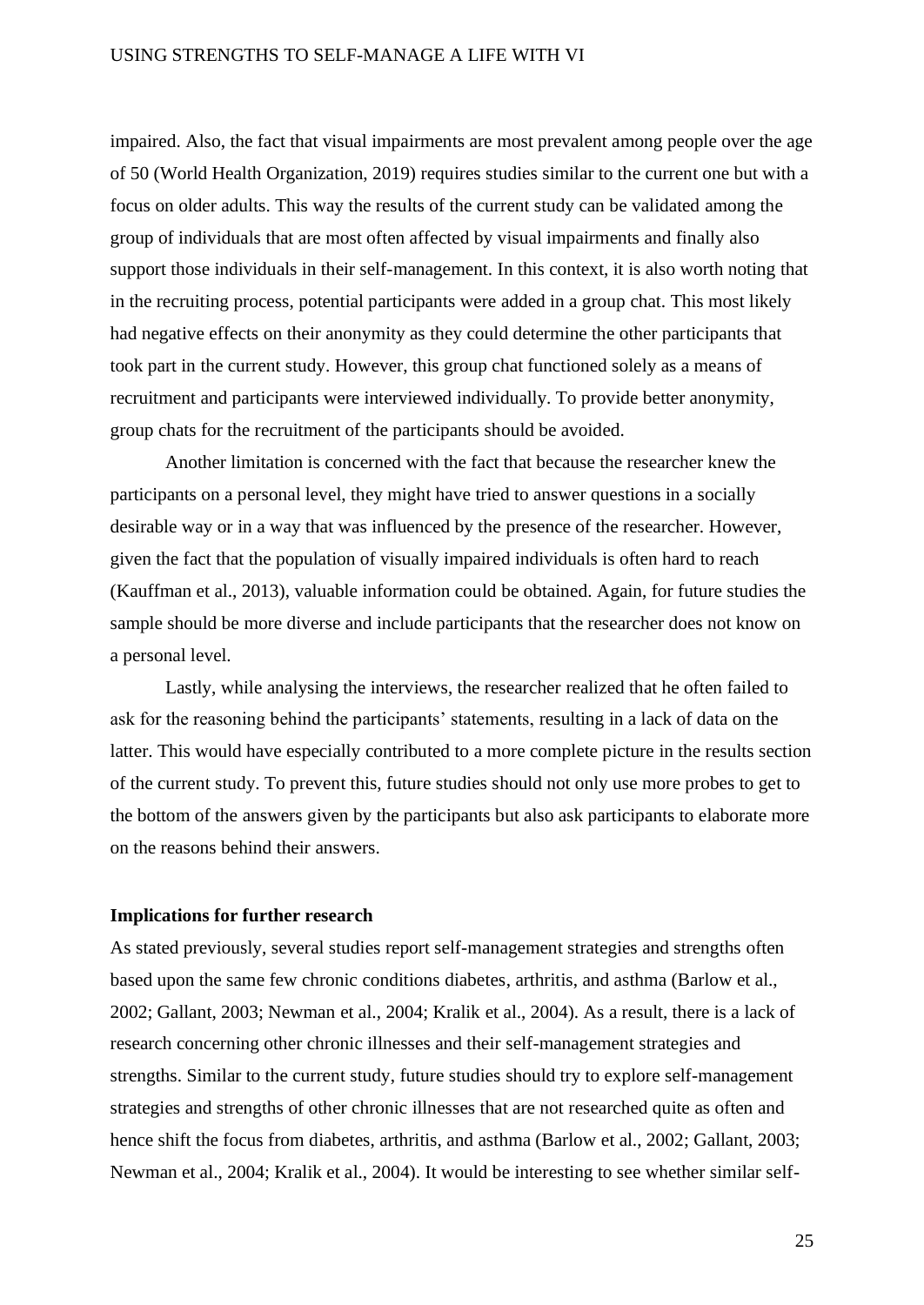management strategies can be used across different chronic illnesses like it was at least to some degree the case in the current study. This would not only validate the important role of strengths as an underlying factor in self-management but also help building knowledge about which strengths in particular can be helpful for self-management. In fact, such research is important as there is a general lack of studies that explore the relationship between strengths and self-management. This lack can also be found across the populations of the visually impaired and future research should specifically target the population of the visually impaired more often. While this study showed that strengths such as self-confidence and humour are connected to certain self-management strategies of visually impaired individuals, further research is needed to validate these results and deepen the knowledge about which strengths in particular are helpful for individuals with visual impairments. In this context , the selfmanagement strategy 'use of other senses' is to be explored as it has not been described as such in prior research. Hence it may embody a novel self-management strategy for individuals with visual impairments, possibly aiding them to better self-manage their lives.

### <span id="page-25-0"></span>**Conclusion**

The current study extends the findings of previous research about personal strengths reported by individuals with visual impairments by showing which strengths are used by the latter. Moreover, it adds to the existing body of self-management strategies of chronically ill individuals as only little is known about self-management of individuals with visual impairments. Additionally, the current study introduced a possible link between the use of strengths and self-management as it was shown that some of the strengths that were found seem to be helpful or even necessary to engage in certain self-management strategies, suggesting a complementary relationship between the two. At times these strengths were, however, also used independently of the self-management strategies. The current study further draws attention to the need for finding alternative ways for visually impaired individuals to learn about ways of self-managing and how they can use their strengths for this.

#### **Acknowledgements**

<span id="page-25-1"></span>I am thankful to Nienke Peeters and Jochem Goldberg for constructive feedback on this paper.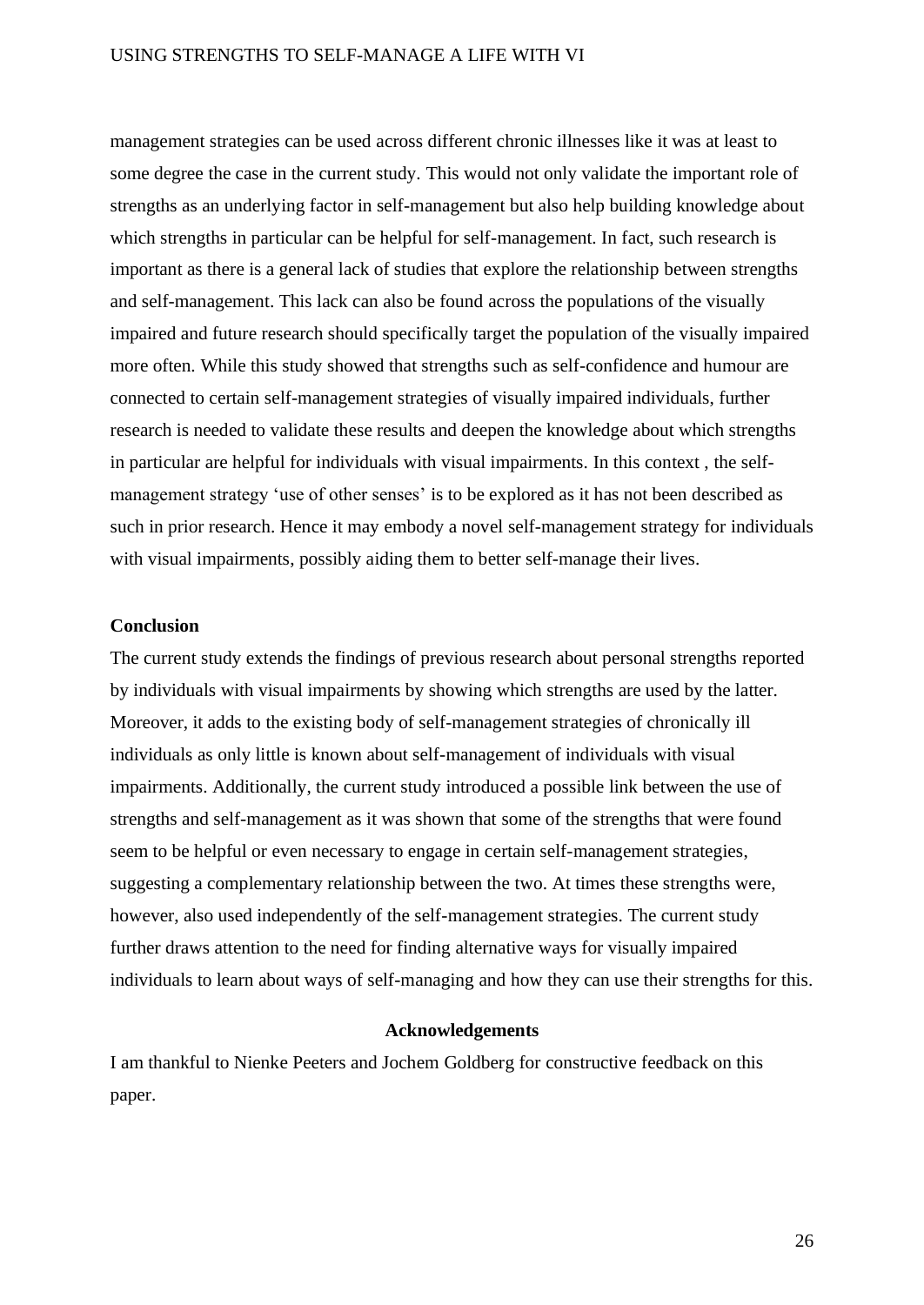#### **References**

- <span id="page-26-0"></span>Alves, C. C. D. F., Monteiro, G. B. M., Rabello, S., Gasparetto, M. E. R. F., & Carvalho, K. M. D. (2009). Assistive technology applied to education of students with visual impairment. Revista Panamericana de Salud Pública, 26, 148-152. Retrieved from https://www.scielosp.org/pdf/rpsp/2009.v26n2/148-152/en
- Bambara, J. K., Wadley, V., Owsley, C., Martin, R. C., Porter, C., & Dreer, L. E. (2009). Family functioning and low vision: a systematic review. Journal of visual impairment & blindness, 103(3), 137-149. doi:10.1177/0145482X0910300303
- Barlow, J., Wright, C., Sheasby, J., Turner, A., & Hainsworth, J. (2002). Self-management approaches for people with chronic conditions: a review. *Patient education and counseling*, *48*(2), 177-187. doi:10.1016/S0738-3991(02)00032-0
- Bellier-Teichmann, T., & Pomini, V. (2015). Evolving from clinical to positive psychology: understanding and measuring patients' strengths: a pilot study. Journal of Contemporary Psychotherapy, 45(2), 99-108. doi:10.1007/s10879-014-9287-7
- Bergeron, C. M., & Wanet-Defalque, M. C. (2013). Psychological adaptation to visual impairment: The traditional grief process revised. British Journal of Visual Impairment, 31(1), 20-31. doi:10.1177/0264619612469371
- Bolat, N., Dogangun, B., Yavuz, M., Demir, T., & Kayaalp, L. (2011). Depression and anxiety levels and self-concept characteristics of adolescents with congenital complete visual impairment. Turkish Journal of Psychiatry, 22(2), 77-83. Retrieved from https://www.researchgate.net/publication/51188615\_Depression\_and\_anxiety\_levels\_ and\_selfconcept characteristics of adolescents with congenital complete visual impairmen t
- Brunes, A., Hansen, M. B., & Heir, T. (2019). Einsamkeit bei Erwachsenen mit Sehbehinderung: Prävalenz, assoziierte Faktoren und Zusammenhang mit der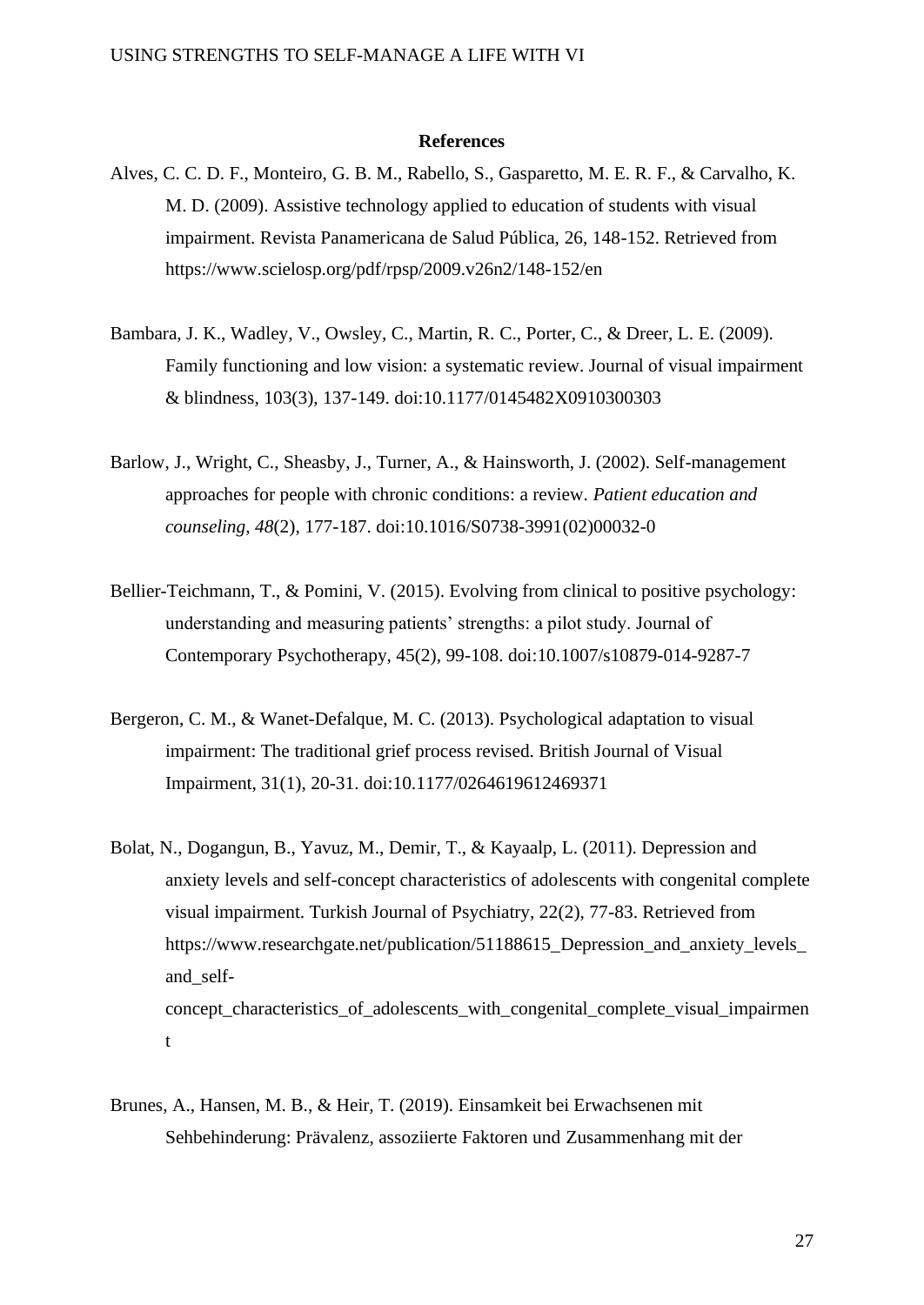Lebenszufriedenheit. *Karger Kompass Ophthalmologie*, *5*(3), 110-117. doi:10.1159/000502498

- Clark, N. M., Becker, M. H., Janz, N. K., Lorig, K., Rakowski, W., & Anderson, L. (1991). Self-management of chronic disease by older adults: a review and questions for research. *Journal of Aging and Health*, *3*(1), 3-27. doi:10.1177/089826439100300101
- Congdon, N., O'Colmain, B., Klaver, C. C., Klein, R., Muñoz, B., Friedman, D. S., Kempen, J., Taylor, H.R., & Mitchell, P. (2004). Causes and prevalence of visual impairment among adults in the United States. Archives of Ophthalmology (Chicago, Ill.: 1960), 122(4), 477-485. doi:10.1001/archopht.122.4.477
- Cook, A. M., & Polgar, J. M. (2014). Assistive Technologies-E-Book: Principles and Practice. Elsevier Health Sciences. Retrieved from https://books.google.de/books?hl=de&lr=&id=ODWaBQAAQBAJ&oi=fnd&pg=PP1 &dq=Cook+%26+Polgar,+2014).+&ots=IFa20svRS4&sig=6eu3v9W29h1NOSNIp2j LmEGmVw&redir\_esc=y#v=onepage&q=Cook%20%26%20Polgar%2C%202014).&f=false "
- Delmar, C., Bøje, T., Dylmer, D., Forup, L., Jakobsen, C., Møller, M., Søner, H., & Pedersen, B. D. (2006). Independence/dependence–a contradictory relationship? Life with a chronic illness. Scandinavian Journal of Caring Sciences, 20(3), 261-268. doi:10.1111/j.1471-6712.2006.00403.x
- Gallant, M. P. (2003). The influence of social support on chronic illness self-management: a review and directions for research. Health education & behavior, 30(2), 170-195. doi:10.1177/1090198102251030
- Grady, P. A., & Gough, L. L. (2014). Self-management: a comprehensive approach to management of chronic conditions. American Journal of Public Health, 104(8), e25 e31. doi:10.2105/AJPH.2014.302041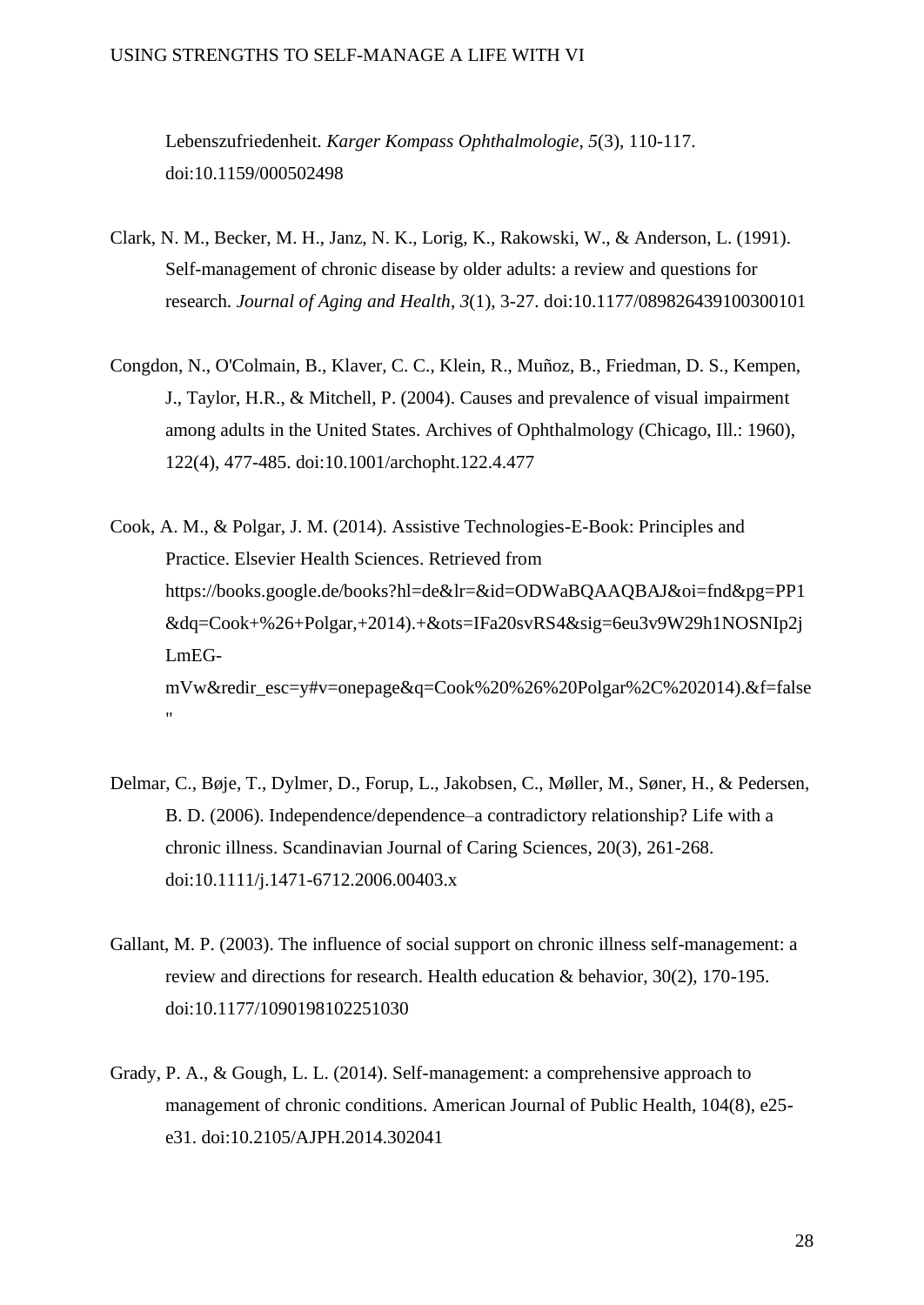- Hodge, S., & Eccles, F. (2014). Loneliness, social isolation and sight loss. Retrieved from https://eprints.lancs.ac.uk/id/eprint/68597/1/loneliness\_social\_isolation\_and\_sight\_los s\_final\_report\_dec\_13.pdf
- Kauffman, K. S., Dosreis, S., Ross, M., Barnet, B., Onukwugha, E., & Mullins, C. D. (2013). Engaging hard-to-reach patients in patient-centered outcomes research. Journal of comparative effectiveness research, 2(3), 313-324. doi:10.2217/cer.13.11
- Kef, S., & Deković, M. (2004). The role of parental and peer support in adolescents wellbeing: a comparison of adolescents with and without a visual impairment. Journal of adolescence, 27(4), 453-466. doi:10.1016/j.adolescence.2003.12.005
- Kralik, D., Koch, T., Price, K., & Howard, N. (2004). Chronic illness self-management: taking action to create order. Journal of clinical nursing, 13(2), 259-267. doi: 10.1046/j.1365-2702.2003.00826.x
- Kralik, D., van Loon, A., & Visentin, K. (2006). Resilience in the chronic illness experience. Educational Action Research, 14(2), 187-201. doi:10.1080/09650790600718035
- Lam, B. L., Christ, S. L., Lee, D. J., Zheng, D. D., & Arheart, K. L. (2008). Reported visual impairment and risk of suicide: the 1986-1996 national health interview surveys. Archives of ophthalmology, 126(7), 975-980. doi:10.1001/archopht.126.7.975
- Langelaan, M., de Boer, M. R., van Nispen, R. M., Wouters, B., Moll, A. C., & van Rens, G. H. (2007). Impact of visual impairment on quality of life: a comparison with quality of life in the general population and with other chronic conditions. Ophthalmic epidemiology, 14(3), 119-126. doi:10.1080/09286580601139212
- Lee, J. H., Nam, S. K., Kim, A. R., Kim, B., Lee, M. Y., & Lee, S. M. (2013). Resilience: a meta‐analytic approach. Journal of Counseling & Development, 91(3), 269-279. doi:10.1002/j.1556-6676.2013.00095.x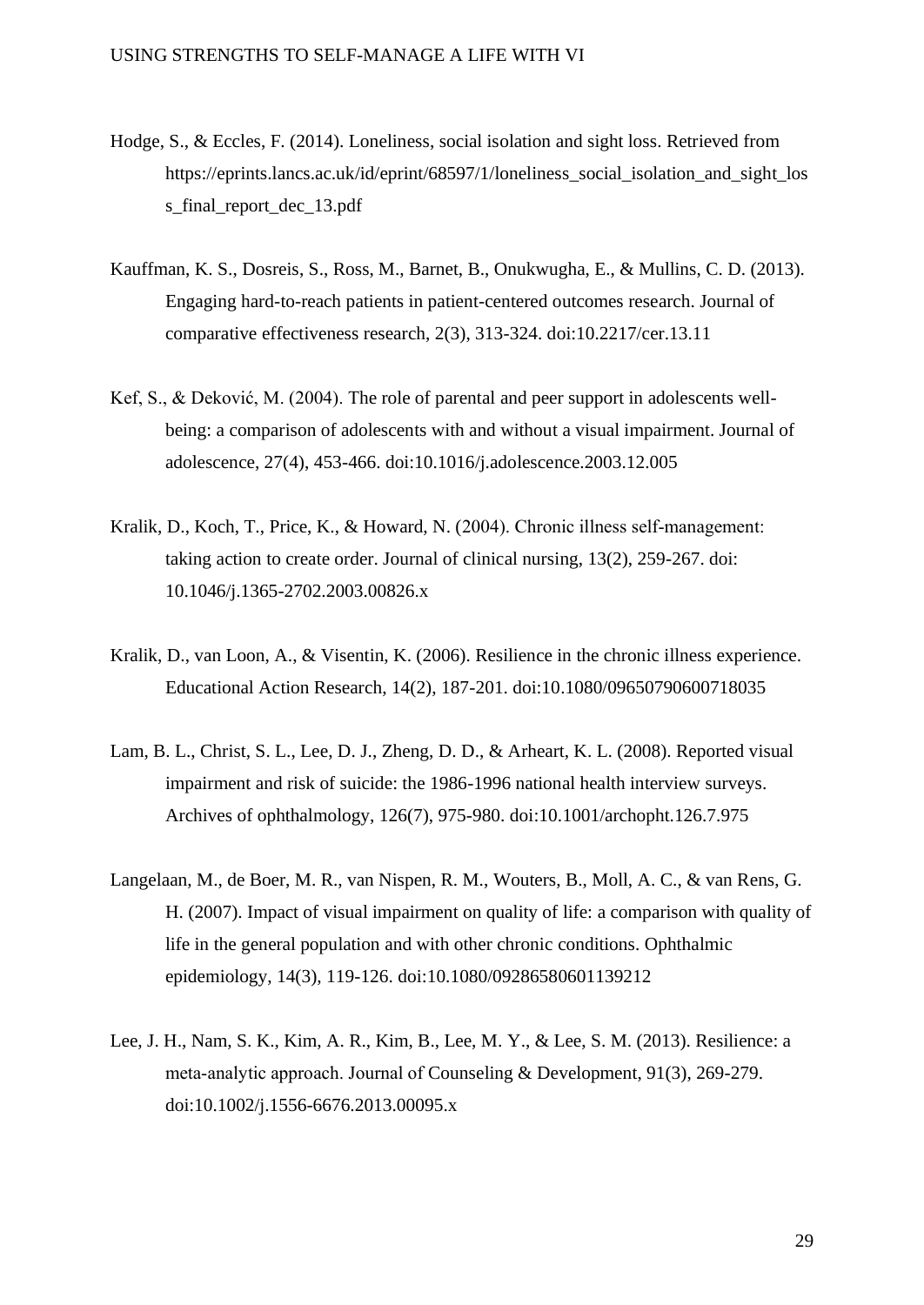- Lorig, K. R., & Holman, H. R. (2003). Self-management education: history, definition, outcomes, and mechanisms. Annals of behavioral medicine, 26(1), 1-7. doi:10.1207/S15324796ABM2601\_01
- Martz, E. (Ed.). (2017). Promoting self-Management of chronic health conditions: theories and practice. Oxford University Press. Retrieved from https://books.google.de/books?hl=de&lr=&id=sYwtDwAAQBAJ&oi=fnd&pg=PT6&  $dq = Martz + (2017) + self$ management&ots=eSwBijAUSG&sig=LUVD\_tMnu4SYAJllEOCu6BF5Wh4&redir\_ esc=y#v=onepage&q=Martz%20(2017)%20self-management&f=false
- Matsuguma, S., Kawashima, M., Negishi, K., Sano, F., Mimura, M., & Tsubota, K. (2018). Strengths use as a secret of happiness: Another dimension of visually impaired individuals' psychological state. PloS one, 13(2). doi:10.1371/journal.pone.0192323
- Newman, S., Steed, L., & Mulligan, K. (2004). Self-management interventions for chronic illness. The Lancet, 364(9444), 1523-1537. doi:10.1016/S0140-6736(04)17277-2
- Nyman, S. R., Gosney, M. A., & Victor, C. R. (2010). Psychosocial impact of visual impairment in working-age adults. British Journal of Ophthalmology, 94(11), 1427- 1431. doi:10.1136/bjo.2009.164814
- Rees, G., Keeffe, J. E., Hassell, J., Larizza, M., & Lamoureux, E. (2010). A self-management program for low vision: program overview and pilot evaluation. Disability and rehabilitation, 32(10), 808-815. doi:10.3109/09638280903304193
- Rees, G., Saw, C. L., Lamoureux, E. L., & Keeffe, J. E. (2007). Self-management programs for adults with low vision: needs and challenges. Patient Education and Counseling, 69(1-3), 39-46. doi:10.1016/j.pec.2007.06.016
- Richard, A. A., & Shea, K. (2011). Delineation of self‐care and associated concepts. Journal of Nursing Scholarship, 43(3), 255-264. doi:10.1111/j.1547-5069.2011.01404.x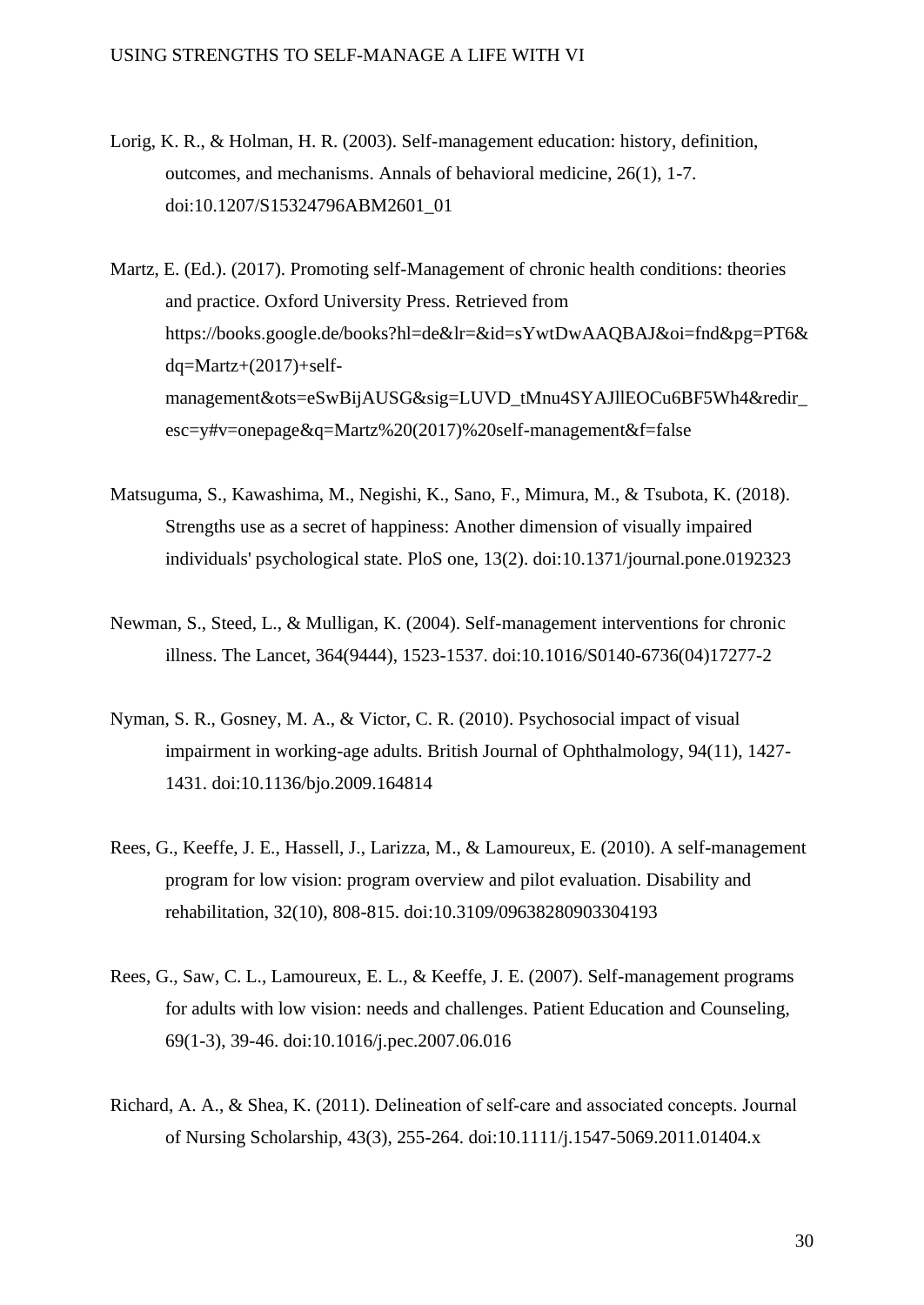- Rogers, A., Gately, C., Kennedy, A., & Sanders, C. (2009). Are some more equal than others? Social comparison in self-management skills training for long-term conditions. Chronic Illness, 5(4), 305-317. doi:10.1177/1742395309350384
- Sheldon, K. M., & King, L. (2001). Why positive psychology is necessary. American psychologist, 56(3), 216. doi:10.1037/0003-066X.56.3.216
- Staudt, M., Howardw, M. O., & Drake, B. (2001). The operationalization, implementation, and effectiveness of the strengths perspective: A review of empirical studies. Journal of Social Service Research, 27(3), 1-21. doi:10.1300/J079v27n03\_01
- Sullivan, T., Weinert, C., & Cudney, S. (2003). Management of chronic illness: voices of rural women. Journal of Advanced Nursing, 44(6), 566-574. doi:10.1046/j.0309- 2402.2003.02846.x
- Thetford, C., Robinson, J., Knox, P., Mehta, J., & Wong, D. (2009). The changing needs of people with sight loss. Occasional paper, 17. Retrieved from http://www.research.lancs.ac.uk/portal/en/publications/the-changing-needs-of-peoplewith-sight-loss(469f266c-63d7-4bae-b023-70e4c79f873f).html
- Trivedi, R. B., Bosworth, H. B., & Jackson, G. L. (2011). Resilience in chronic illness. Resilience in aging, 181-197. Retrieved from https://link.springer.com/chapter/10.1007/978-1-4419-0232-0\_12
- Wood, A. M., Linley, P. A., Maltby, J., Kashdan, T. B., & Hurling, R. (2011). Using personal and psychological strengths leads to increases in well-being over time: A longitudinal study and the development of the strengths use questionnaire. Personality and Individual Differences, 50(1), 15-19. doi:10.1016/j.paid.2010.08.004
- World Health Organization. (2019, October 8) Blindness and vision impairment. Retrieved from https://www.who.int/news-room/fact-sheets/detail/blindness-and-visualimpairment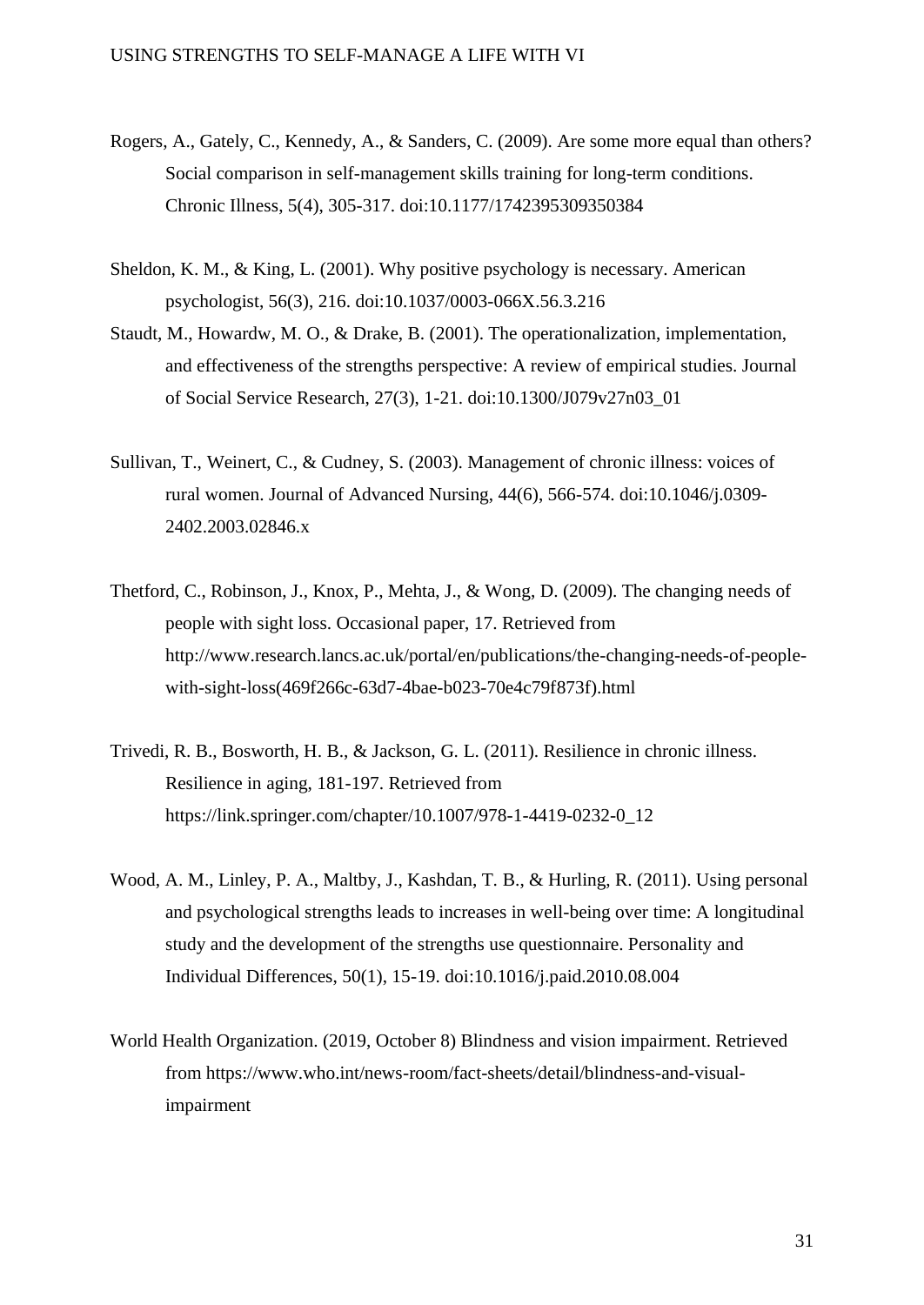Zautra, A.J., Hall, J.S., & Murray, K.E. (2010). Resilience: A new definition of health for people and communities. In J.R. Reich, A.J. Zautra, & J.S. Hall (Eds). Handbook of Adult Resilience (pp. 3-30). New York: Guilford. Retrieved from https://www.researchgate.net/publication/232581337\_Resilience\_A\_new\_definition\_o f\_health\_for\_people\_and\_communities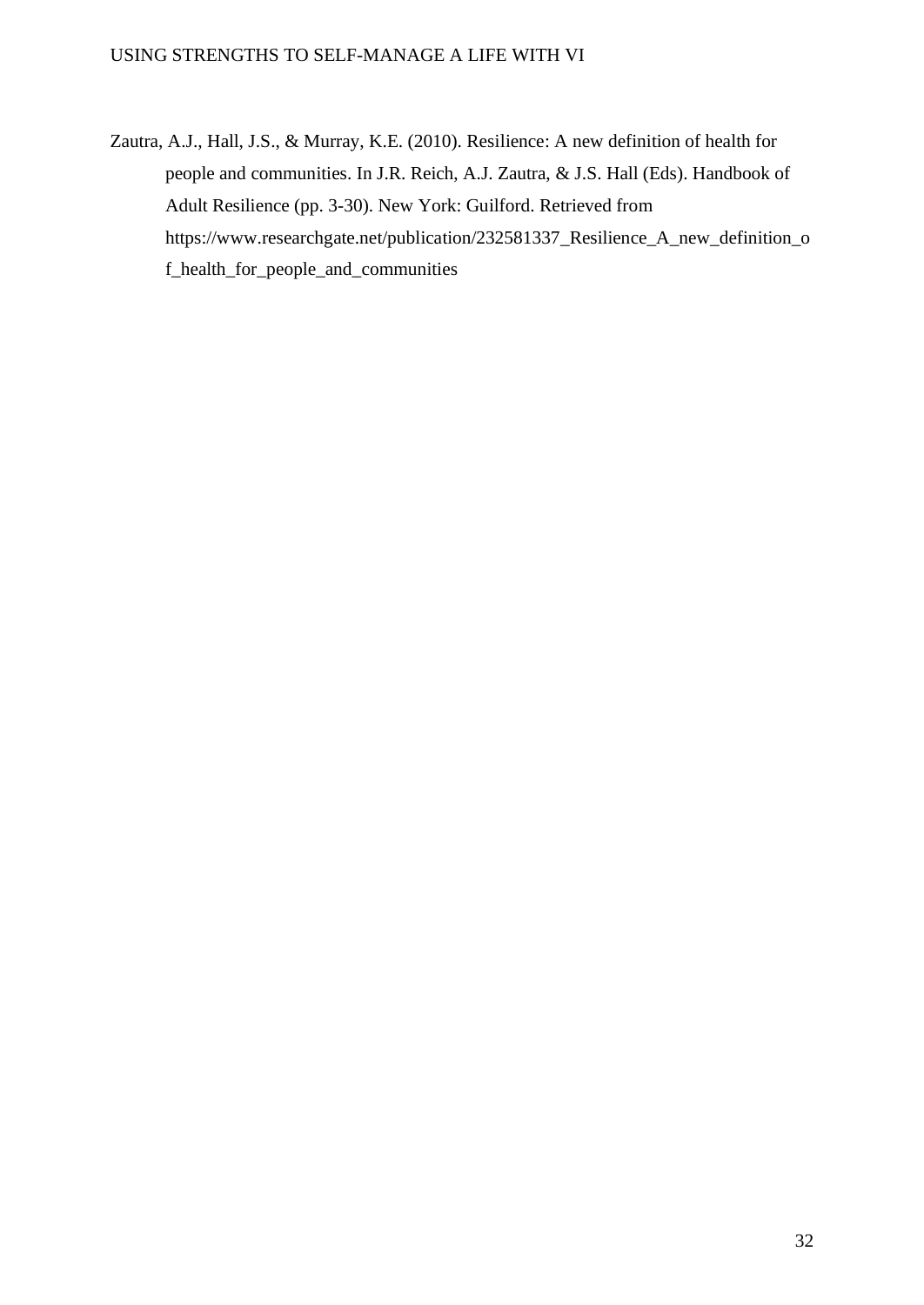### **Appendices**

### **Appendix A**

### Introductory message

<span id="page-32-0"></span>Hi Guys! Now the moment has arrived for me as well, I started my bachelor's thesis! In a nutshell, I am researching the topic "visual impairment and how to cope with it and what is helpful in coping with it" (There is no clear-cut title so far).

For my work, I need 10 or more interview partners who are not afraid of my very tricky and unpleasant questions! Okay, I am joking! I do need interview partners, but I will of course not be asking you any difficult or unpleasant questions. Questions such as "Which character traits help you in dealing with your visual impairment?" or "How do you deal with your visual impairment?"

I would be happy if some of you get in touch with me! I don't have an exact date for the interviews yet, but it will most likely start somewhere from mid-March and would have to be done until early April! For the interviews, I can come to you if you like me to. But maybe we can arrange small meetings because traveling to each of you individually means a lot of time and work for me! So enough of the talking, feel free to contact me, then I can plan something! Greetings Kay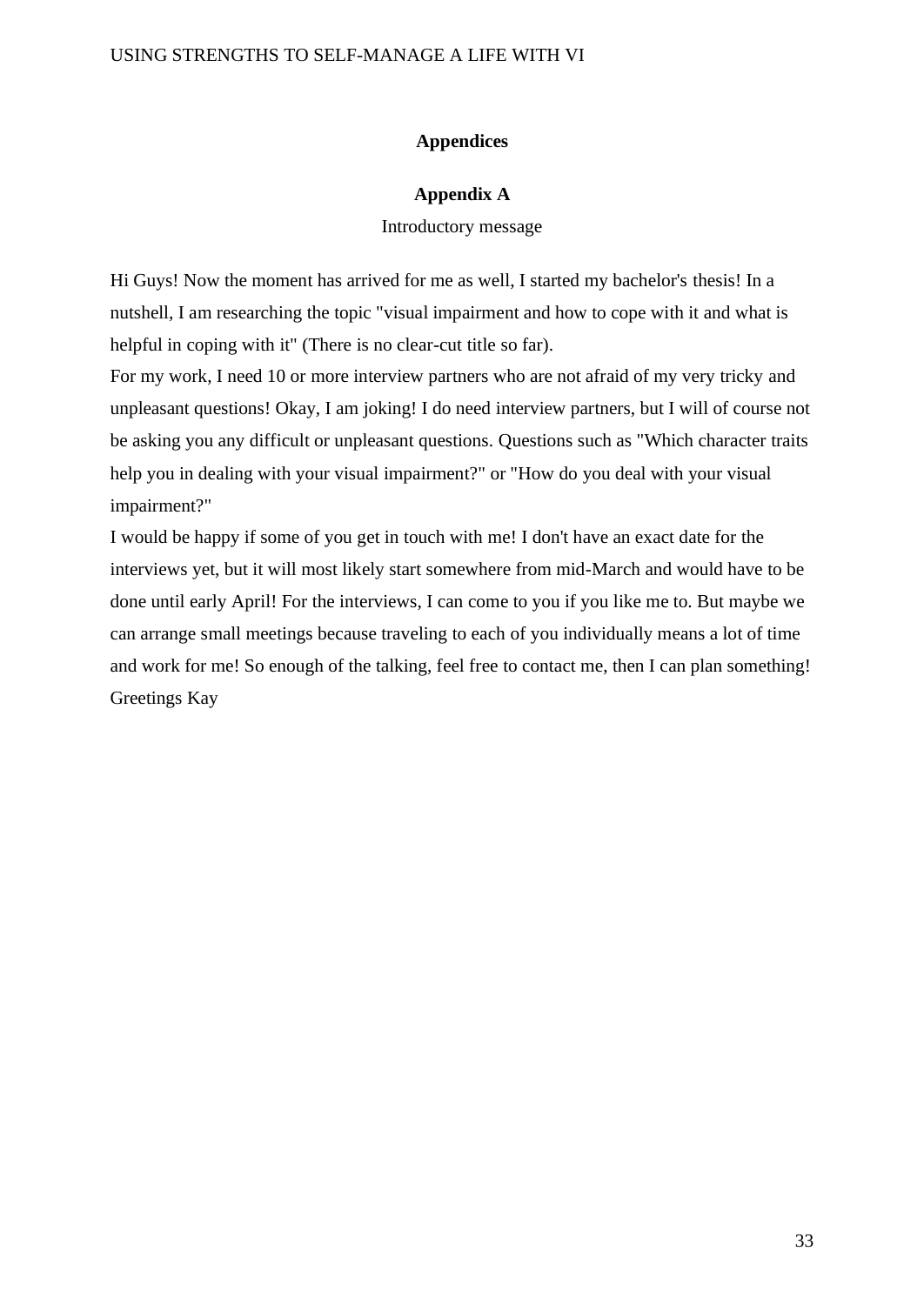### **Appendix B**

### Information sheet

Thank you for participating in my study which is part of my bachelor's thesis as a third-year psychology student at the University of Twente! Your participation in my study is voluntary and there are no associated risks. My aim is to explore the strengths that you use to cope with your visual impairment. More specifically, I attempt to investigate how these strengths of yours contribute to your self-management and your ability to cope with the consequences of your visual impairment in everyday life. What I mean with 'strengths' are "any internal or external element that may improve [your] quality of life or well-being" (Bellier-Teichmann & Pomini, 2015, p. 101). As a support, I brought you a list with possible strengths, but you are invited to think about other strengths as well!

In my study you will be interviewed which means that I will ask you questions related to the above-mentioned topics. The interview will take approximately  $30 - 60$  minutes. This study has been reviewed and approved by the Behavioural, Management and Social Sciences Ethics Committee of the University of Twente. You have the right to take breaks or stop the interview at any given time without giving a reason for it.

Our interview will be audio-recorded and transcribed at a later point. In the transcript of our interview, your personal information will be anonymized. You have the right to request access to and rectification or erasure of your personal data. Please be aware of the fact that I will use anonymized quotes of our interview in my thesis.

If you have questions about your rights as a research participant or wish to obtain information, ask questions, or discuss any concerns about this study with someone other than the researcher, please contact the Secretary of the Ethics Committee of the Faculty of Behavioural, Management and Social Sciences at the University of Twente by ethicscommittee-bms@utwente.nl If you are interested in the results of this study, you can provide the researcher with your email address and the results will be sent to you after the study is finished.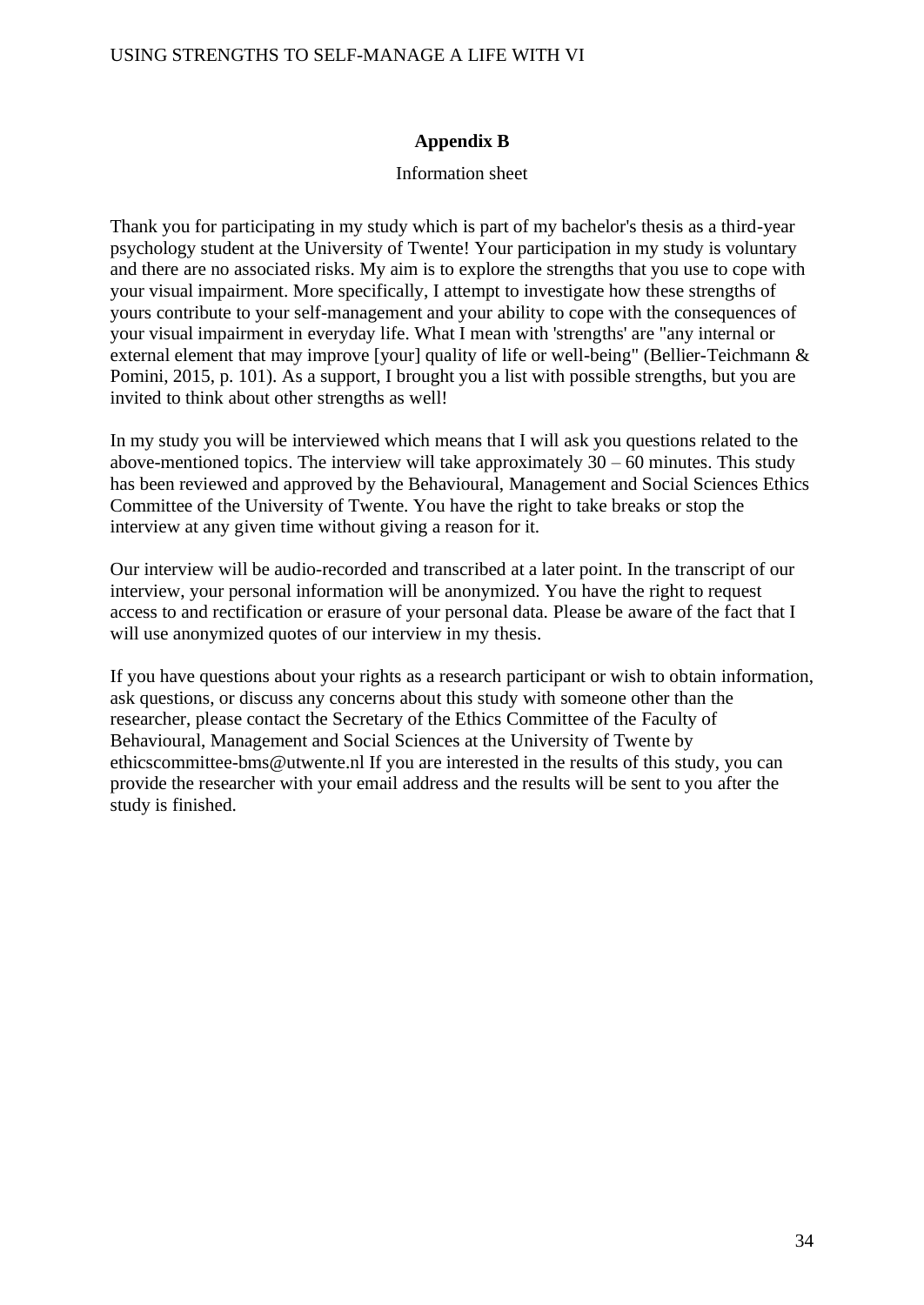### **Appendix C**

### List of strengths

To give you an idea of what is meant with 'strengths', please take a look at the following examples:

### **External factors such as (McQualdte & Ehrenreich, 1997):**

- Existence of supportive social institutions (e.g., unions, church) and ability to find and use them
- Physical health
- Adequate income
- Rituals
- Supportive family and friends who provide concrete aid, emotional support, and feedback

### **Virtue Peterson und Seligman (2004):**

- Wisdom and Knowledge
- Courage
- Humanity
- **Justice**
- Temperance
- **Transcendence**

### **Character strengths such as Peterson und Seligman (2004):**

- Creativity (originality, ingenuity)
- Curiosity (interest, novelty-seeking, openness to experience)
- Judgment and Open-Mindedness (critical thinking)
- Love of Learning
- Perspective (wisdom)
- Bravery (valor)
- Perseverance (persistence, industriousness)
- Honesty (authenticity, integrity)
- Zest (vitality, enthusiasm, vigor, energy)
- Capacity to Love and Be Loved
- Kindness (generosity, nurturance, care, compassion, altruistic love, "niceness")
- Social Intelligence (emotional intelligence, personal intelligence)
- Teamwork (citizenship, social responsibility, loyalty)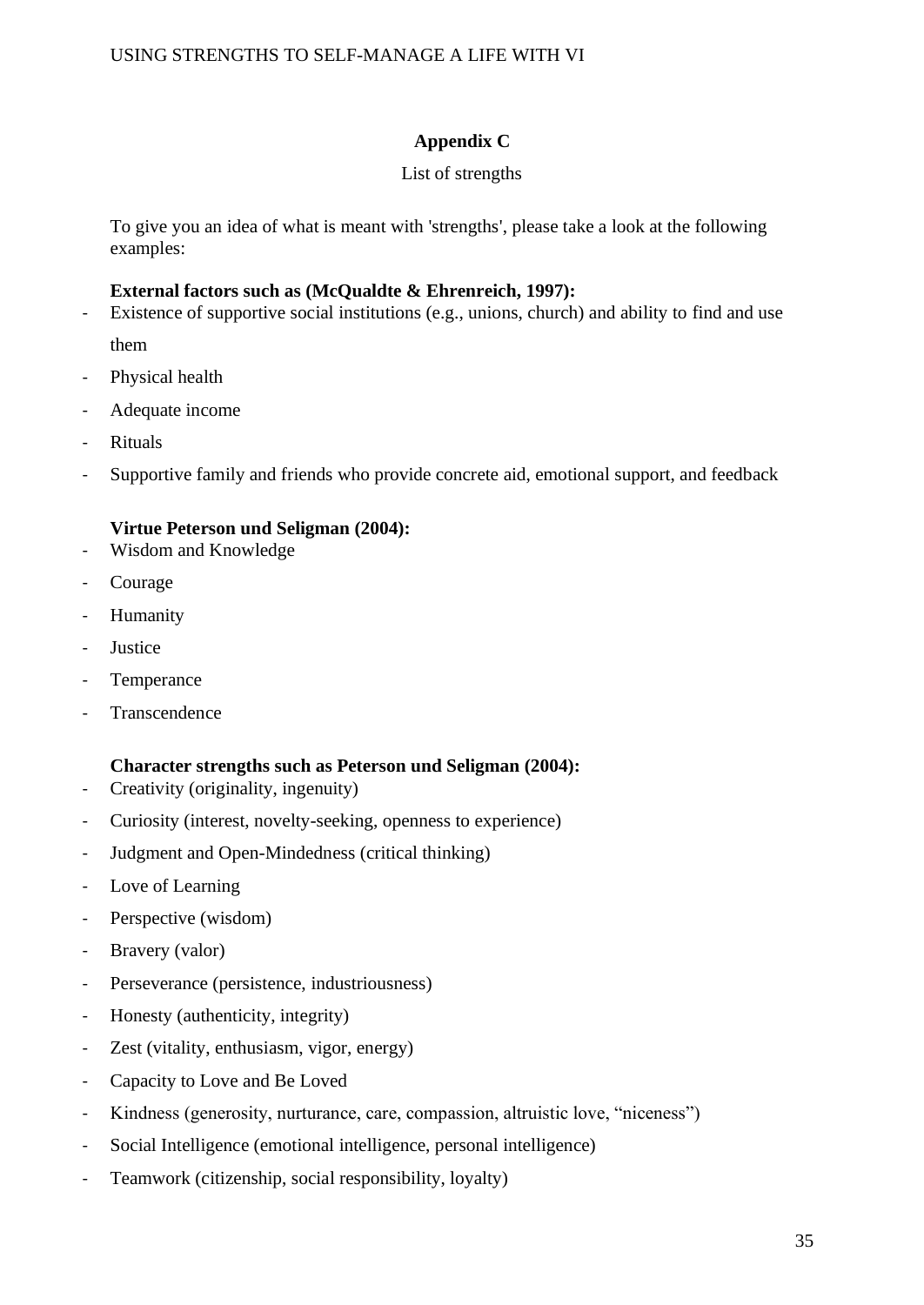- Fairness
- Leadership
- Forgiveness and Mercy
- Modesty and Humility
- Prudence
- Self-Regulation (self-control)
- Appreciation of Beauty and Excellence (awe, wonder, elevation)
- Gratitude
- Hope (optimism, future-mindedness, future orientation)
- Humour (playfulness)
- Religiousness and Spirituality (faith, purpose)

## **These strengths are just examples, be creative!**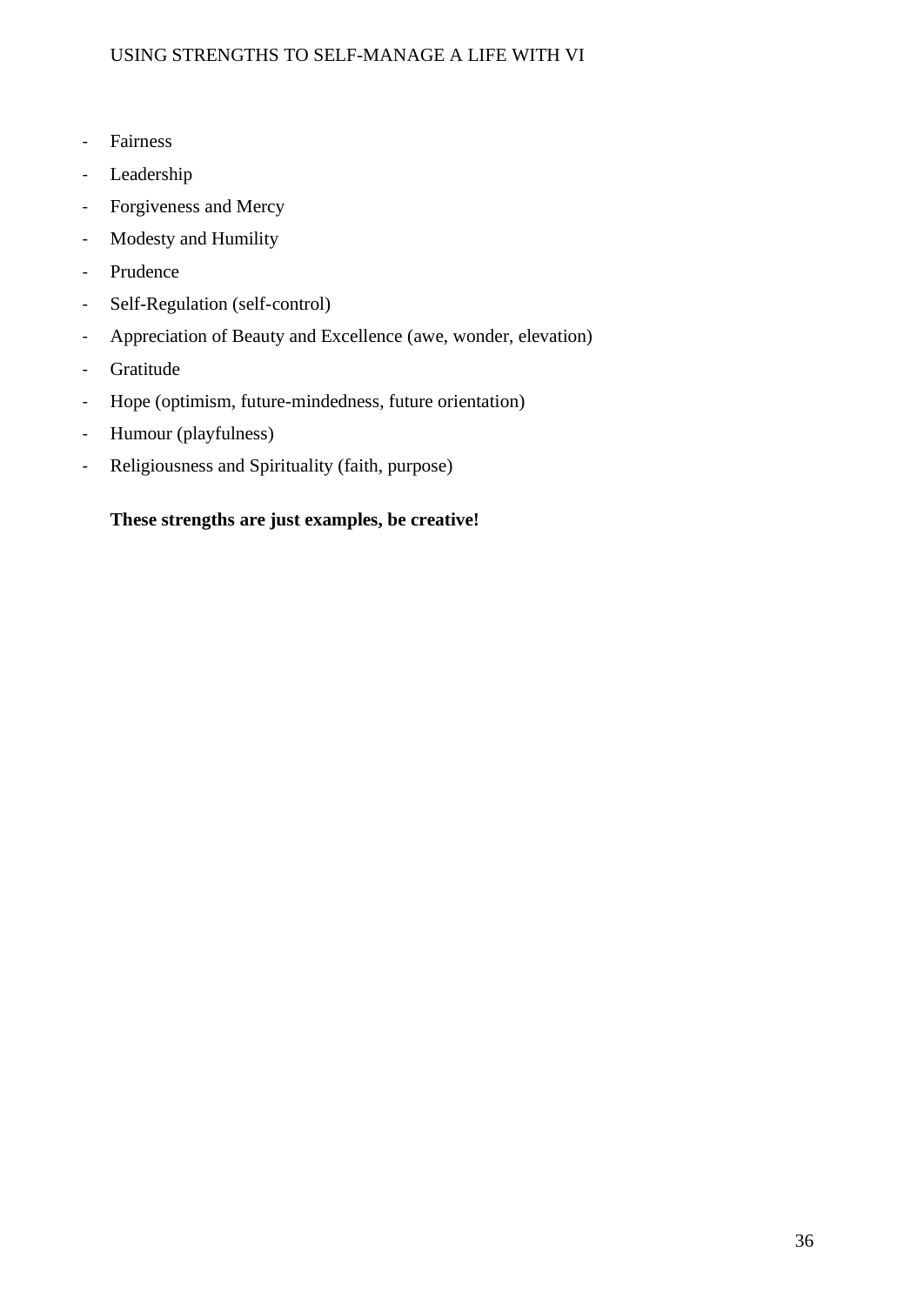### **Appendix D**

### Informed consent

### **Consent Form for Interview Study – Strengths Used by Individuals with Visual Impairments to Self-Manage Their Daily Lives**

### **YOU WILL BE GIVEN A COPY OF THIS INFORMED CONSENT FORM**

### **Taking part in the study**

|                                                                                                                                                                                                     | Yes    |
|-----------------------------------------------------------------------------------------------------------------------------------------------------------------------------------------------------|--------|
| I have read and understood the study information dated , or it has been read to me. I have<br>been able to ask questions about the study and my questions have been answered to my<br>satisfaction. | П      |
| I consent voluntarily to be a participant in this study and understand that I can refuse to<br>answer questions and I can withdraw from the study at any time, without having to give a<br>reason.  | П      |
| I understand that taking part in the study involves being interviewed about strengths I use to<br>self-manage my daily life in the face of my visual impairment.                                    | $\Box$ |
| I understand that the interview will be audio-recorded and then transcribed as text in an<br>anonymized manner.                                                                                     | П      |
| I understand that the audio-recording will be deleted after transcribing.                                                                                                                           | П      |

### **Use of the information in the study**

| I understand that information I provide will be used for this study only.                                                                     | п      |
|-----------------------------------------------------------------------------------------------------------------------------------------------|--------|
| I understand that personal information collected about me that can identify me, such as [e.g.<br>my name or where I live, will not be shared. | $\Box$ |
| I agree that my information can be quoted anonymously in this study's research output.                                                        | П      |

### **Signatures**

Name of participant [printed] Signature Date

\_\_\_\_\_\_\_\_\_\_\_\_\_\_\_\_\_\_\_\_\_\_\_\_ \_\_\_\_\_\_\_\_\_\_\_\_\_\_\_\_\_\_ \_\_\_\_\_\_\_\_

I have accurately read out the information sheet to the potential participant and, to the best of my ability, ensured that the participant understands to what they are freely consenting.

| Researcher name [printed] |  |
|---------------------------|--|
|                           |  |

Signature **Date** 

\_\_\_\_\_\_\_\_\_\_\_\_\_\_\_\_\_\_\_\_\_\_\_\_ \_\_\_\_\_\_\_\_\_\_\_\_\_\_\_\_\_\_ \_\_\_\_\_\_\_\_

**Study contact details for further information:**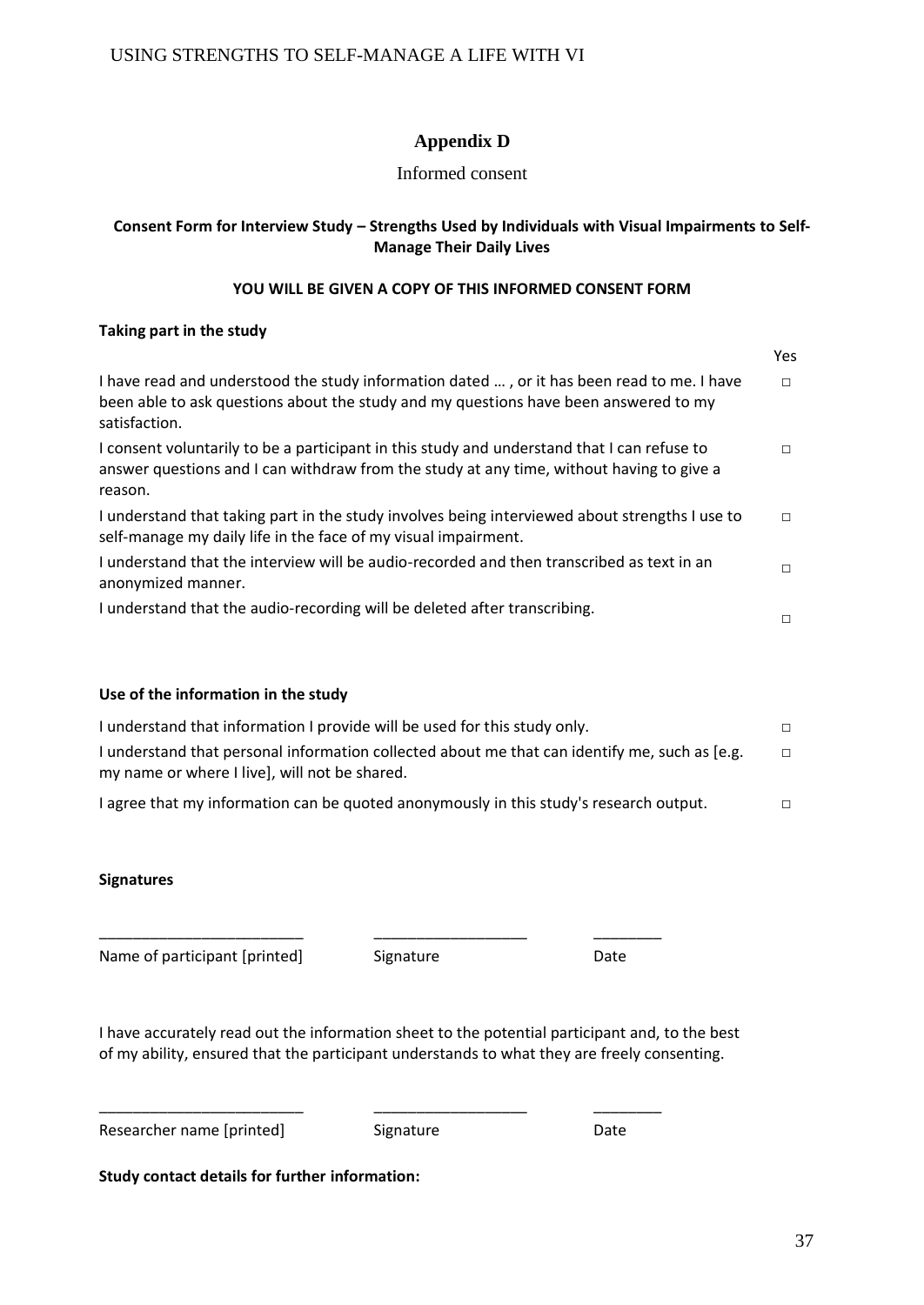Kay Bringmann (k.p.bringmann@student.utwente.nl),

Ethics Committee of the Faculty of Behavioural, Management and Social Sciences at the University of Twente (ethicscommittee-bms@utwente.nl).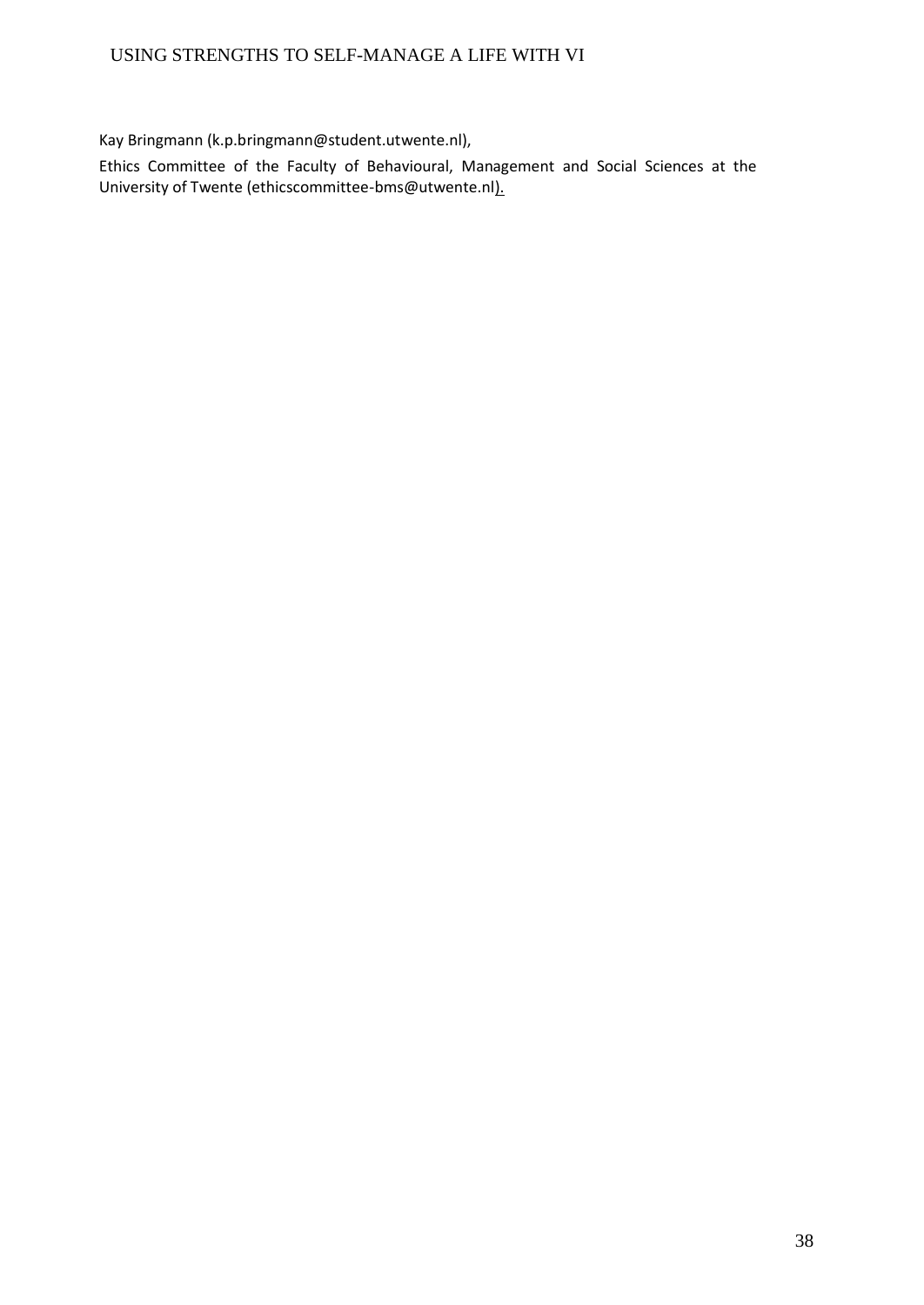### **Appendix E**

### Interview scheme

Hi, my name is Kay and I today will be asking you questions with regards to the strengths that you use to self-manage your life in connection with your visual impairment. More specifically, I will be investigating which strengths you use and how they contribute to your self-management. As you probably already read in the information sheet self-management refers to "the ability of the individual, in conjunction with family, community, and healthcare professionals, to manage symptoms, treatments, lifestyle changes, and psychosocial, cultural, and spiritual consequences of health conditions" (Richard & Shea, 2011, p. 261). Additionally, with 'strengths' I mean "any internal or external element that may improve [your] quality of life or well-being" (Bellier-Teichmann & Pomini, 2015, p. 101). For inspiration please also consider the list of strengths that I handed to you with the information sheet!

Before starting the interview, I would like to tell you that you can withdraw from the interview without giving any reason at all times. We can take breaks whenever you like, and you do not have to give an answer to questions that make you feel uncomfortable in any way.

You already took a look at the information letter. Let us now also take a look at the informed consent I handed to you. If you want me to I can read it out loud for you.

If it is okay for you we would start the interview now. I would also like to start the audiorecording now if you agree.

### Can you also tell me something about your visual impairment?

- Maybe to start off if you allow me I would like to ask you what kind of visual impairment you are affected by?
- For how long have you been visually impairment?
- Do you know your visual acuity and visual field?

### Now I would like to ask you to talk about your experiences with regards to your visual impairment.

- I would be interested in how you are coping with your visual impairment in general.
	- What is it like for you to live with a visual impairment?
	- What is going well?
	- What do you find difficult?
	- Could you tell me more about that?

### Now I would like to lay the focus of our interview on the way you cope with your visual impairment and the strengths you use for that.

● What helps you in coping with you visual impairment?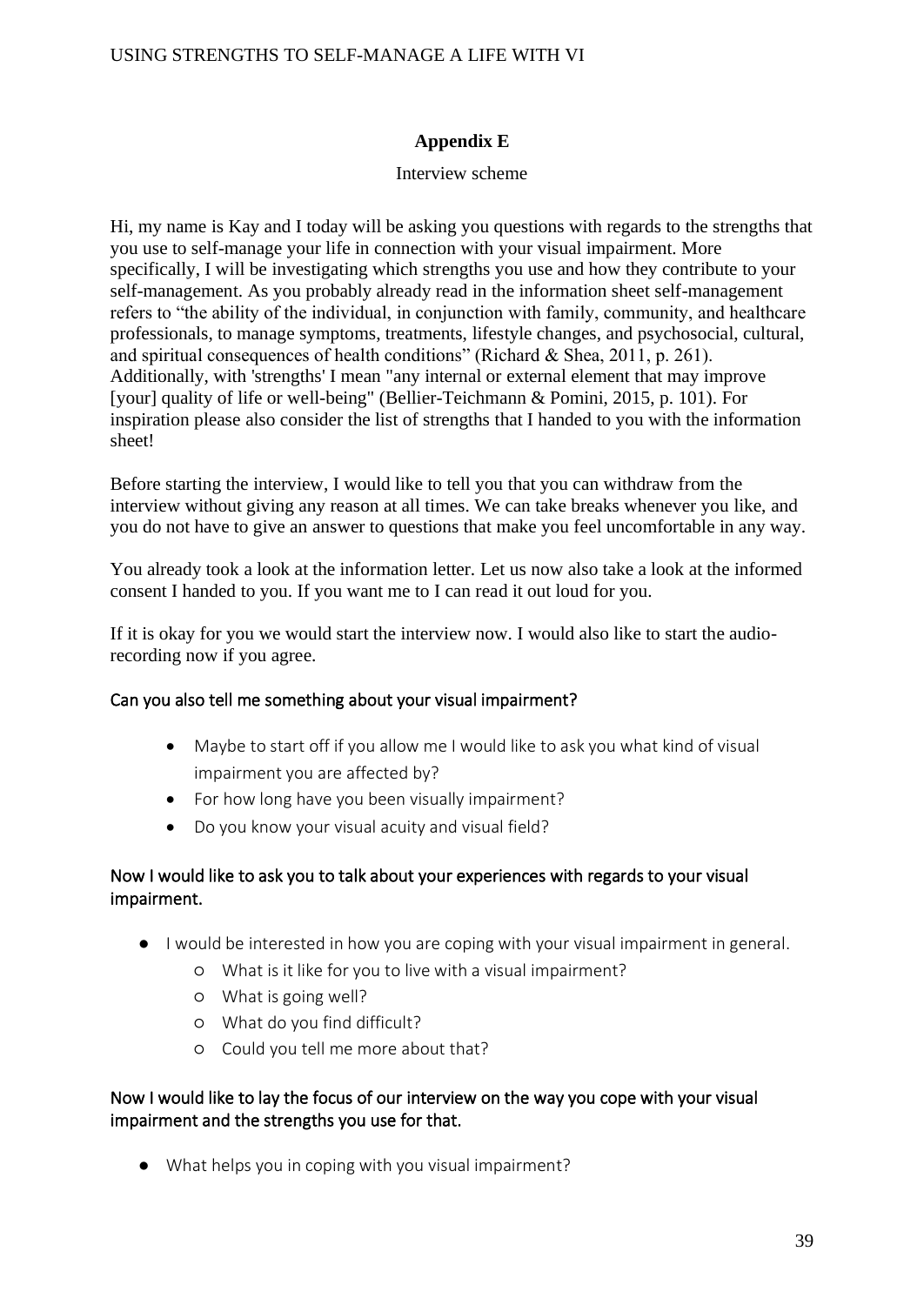- Are there certain things that you are good at / strengths that you use to cope with your visual impairment?
	- Which strengths help you in particular?
	- How do these strengths help you?
- What else / who else is helpful for you in managing your visual impairment?
	- Can you give a few examples?
	- How do you use these things / strengths to manage your visual impairment?
- Are there other things / strengths that you use to manage your visual impairment? ○ How do these strengths help you?
- What strengths would be helpful for you to manage your visual impairment?
	- How do you think these strengths would help you?
	- What would you need to be able to obtain these strengths?
- Are there things / strengths that you possess / have access to but not use?
	- What keeps you away from using these strengths?
	- What would you need in order to use them / benefit from them?
	- How could these strengths help you?
- Describe a time where you had most difficulties as a result of your visual impairment.
	- How did you handle the situation?
	- Which things / strengths helped?
- Describe a time where you had least difficulties as a result of your visual impairment.
	- Which things / strengths helped / made this possible?

Thank you for participating in my interview. If you have any questions please do not hesitate to ask. Also, if you are interested in the results of my study you can give me your email address and once I am finished with my report I am happy to forward it to you! I will stop the audio-recording now.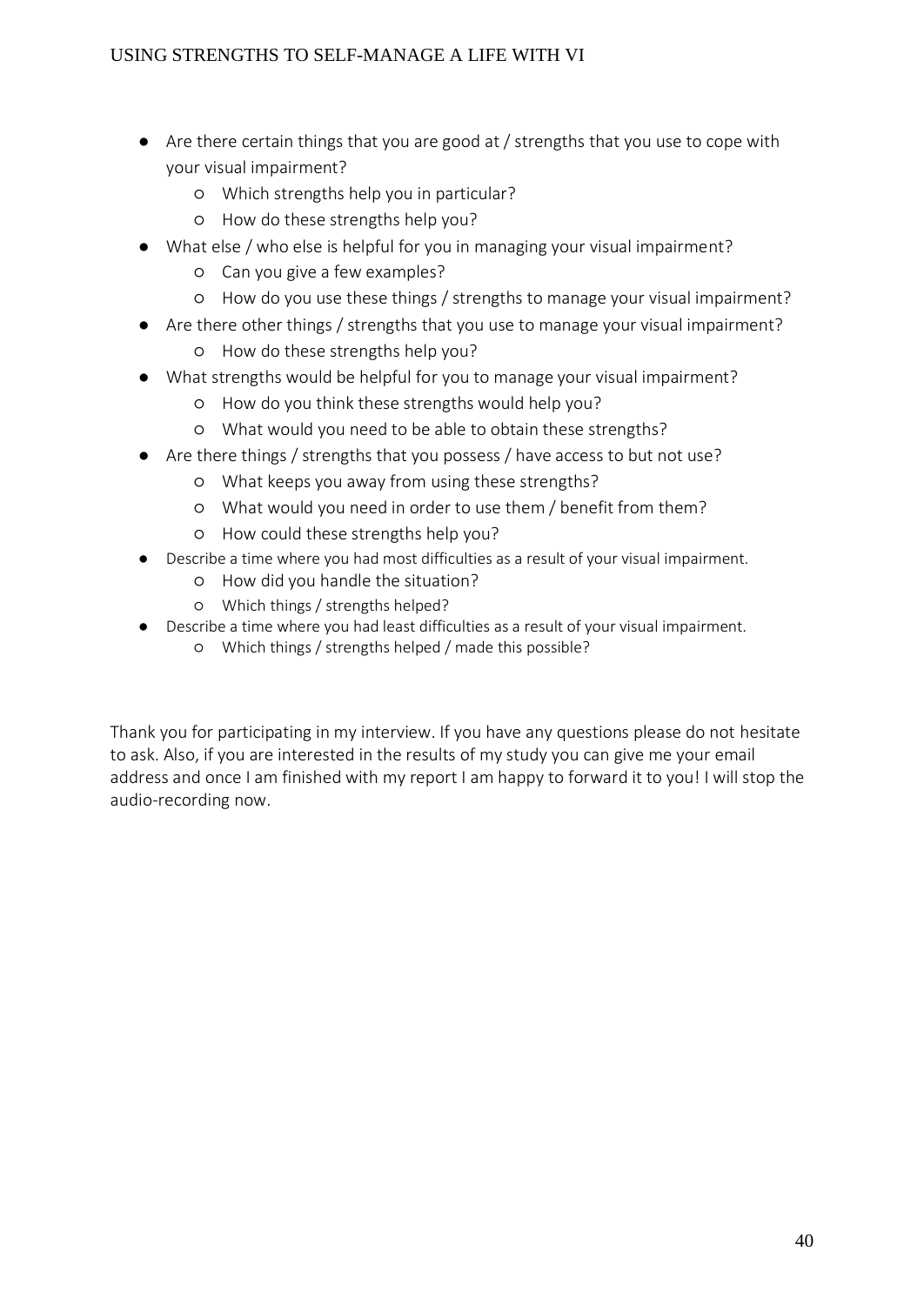# **Appendix F**

# Coding scheme

| Main Theme | Codes           | Frequency | Code definition                                                                      | Example quote                                                                                                                              |
|------------|-----------------|-----------|--------------------------------------------------------------------------------------|--------------------------------------------------------------------------------------------------------------------------------------------|
| Internal   | Resilience      | 8         | Not quitting and being resilient in the various problematic situations that result   | "if the lecturers do not put the slides online on time, I have to go and ask them to and they                                              |
| strengths  |                 |           | from having a visual impairment.                                                     | always discuss with me because they sometimes do not want me to have the slides                                                            |
|            |                 |           |                                                                                      | beforehand but otherwise I cannot see them [] and it helps that I am so consistent and do                                                  |
|            |                 |           |                                                                                      | not leave unless I have the slides." (P8)                                                                                                  |
|            |                 |           |                                                                                      | "[] even if it is bad but afterwards things get better quickly. Sometimes one just has to be                                               |
|            |                 |           |                                                                                      | resilient and sit through it, you know?" (P4)                                                                                              |
|            | Independence    | 7         | Being able to manage one's life as independent as possible.                          | "Since I learned how to be independent, things are going quite well for me $[\dots]$ ." (P10)                                              |
|            |                 |           |                                                                                      | "I am quite independent, meaning that I try to take care of things on my own and I also try to                                             |
|            |                 |           |                                                                                      | wait with asking people for help [] because I think even blind people can do a lot on their<br>own, it is just more work $[\dots]$ ." (P3) |
|            | Self-confidence | 7         | Daring things that at first glance seem difficult or even undoable due to the visual | "Self-confidence must be given in order to dare certain things that at first glance seem                                                   |
|            |                 |           | impairment.                                                                          | difficult. [] if I immediately say to myself that I cannot do it because I cannot see it ,                                                 |
|            |                 |           |                                                                                      | after trying once one realizes that one is actually capable of doing it." (P6)                                                             |
|            |                 |           |                                                                                      | "[] a certain amount of self-confidence. I think to some extent you have to have that [] if                                                |
|            |                 |           |                                                                                      | you have to ask people on the streets, or if you really have to ask for help []." (P3)                                                     |
|            | Humour          | 6         | The ability to laugh about oneself and one's visual impairment. Also, overall        | "[] humour helps a lot, because I deal with it [the visual impairment] with humour, like I                                                 |
|            |                 |           | being relaxed and easy-going.                                                        | said, to me, it is something completely normal and I do not have to make things more                                                       |
|            |                 |           |                                                                                      | complicated than they are." (P4)                                                                                                           |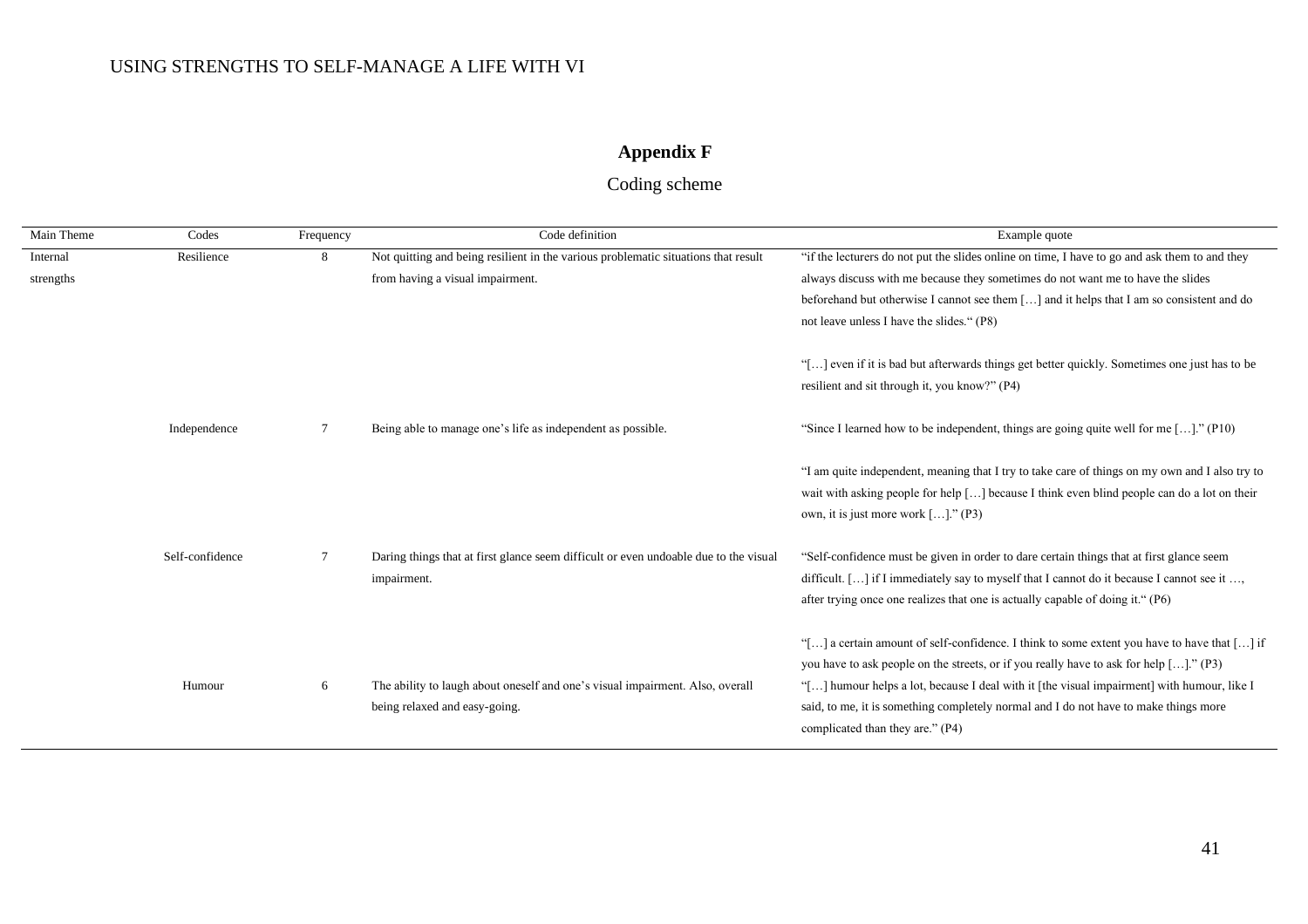# Coding scheme Continued

| Main Theme                        | Codes              | Frequency | Code definition                                                                                                                                                                                       | Example quote                                                                                                                                                                                                                                                                                                |
|-----------------------------------|--------------------|-----------|-------------------------------------------------------------------------------------------------------------------------------------------------------------------------------------------------------|--------------------------------------------------------------------------------------------------------------------------------------------------------------------------------------------------------------------------------------------------------------------------------------------------------------|
| External<br>strengths             | Social environment | 10        | Having a support system of friends and family that accept and treat oneself just<br>normal.                                                                                                           | "[] I was always supported by my family when I needed help because I could not see<br>things." $(P2)$                                                                                                                                                                                                        |
|                                   |                    |           |                                                                                                                                                                                                       | "It might seem odd but the fact that my partner can see just normal helps me a whole lot.<br>That is just a huge advantage because we do a lot together in our spare time and then she<br>basically is my eyes []" (P1)                                                                                      |
|                                   | Tools/aids         | 10        | Using assistants or technical devices as a means of counteracting the lack of<br>eyesight.                                                                                                            | "By me downloading certain apps or making adjustments in the settings of my smartphone<br>[] and technical progress, I mean these days one does not even have to download any<br>apps as the smartphone come with so many preinstalled settings $[]$ ." (P1)                                                 |
|                                   |                    |           |                                                                                                                                                                                                       | "I had an assistant in school who supported me, also during conversations I had with my<br>teachers [] and because of that I always had a feeling of not being alone and not having<br>to stick through everything by myself $[]$ ." (P3)                                                                    |
| Self-<br>management<br>strategies | Seeking help       | 9         | Being able to approach both strangers as well as people they know, asking for<br>help, and being open-minded, also with regards to the visual impairment and the<br>shortcoming associated with that. | "Well, I am a pretty open guy which means that when I am somewhere I have no problem<br>with telling people that I cannot see very well $[\dots]$ and I also have no fear when it comes to<br>just asking people. This is extremely helpful [] because they do not ask you, you have to<br>ask them." $(P1)$ |
|                                   |                    |           |                                                                                                                                                                                                       | "[] you have to ask people on the streets, or you really have to ask for help $[]$ " (P3)                                                                                                                                                                                                                    |